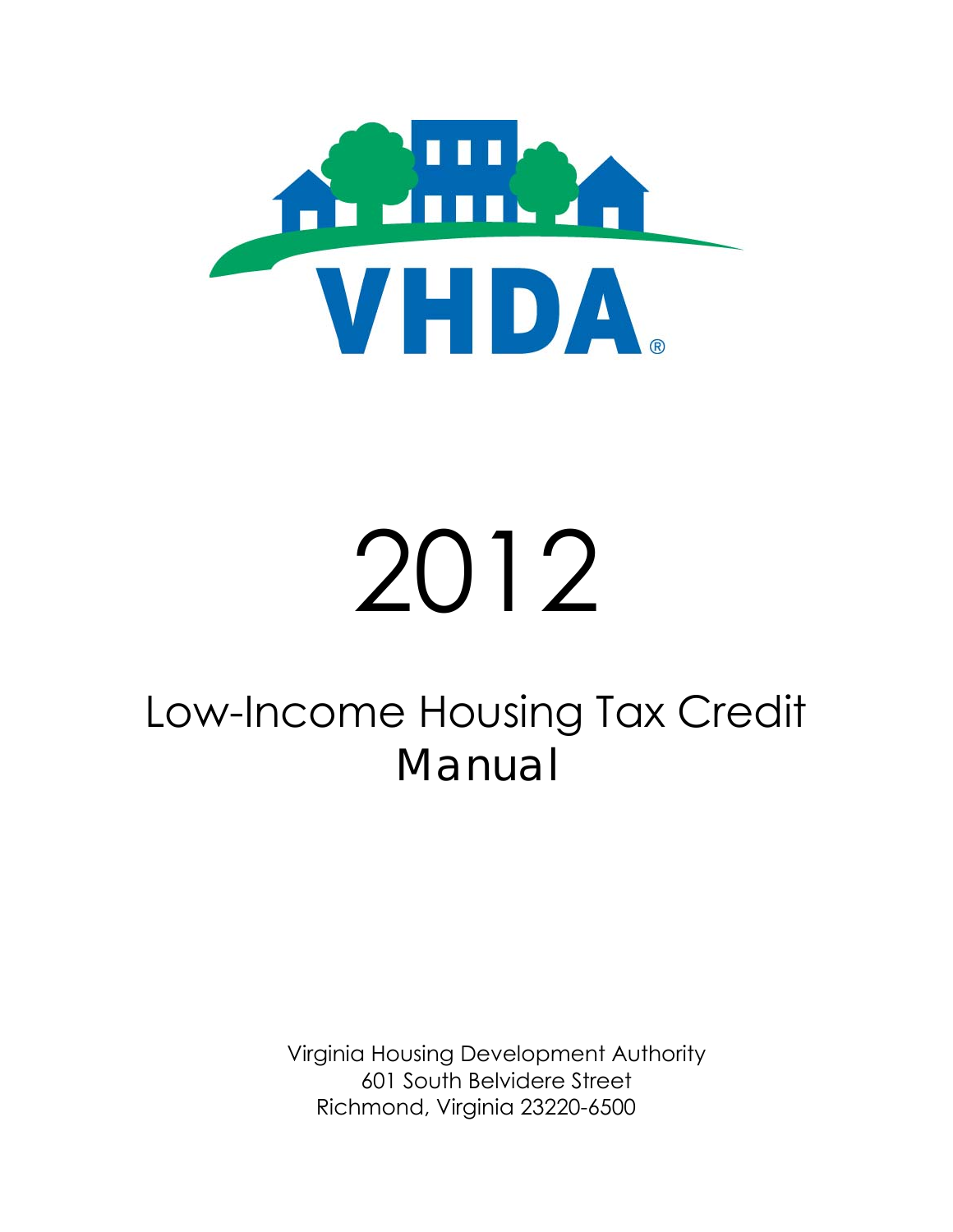## **TABLE OF CONTENTS**

| А.  |                                                                                   |  |
|-----|-----------------------------------------------------------------------------------|--|
| 1.  |                                                                                   |  |
| 2.  |                                                                                   |  |
| 3.  |                                                                                   |  |
| 1.  |                                                                                   |  |
| 2.  |                                                                                   |  |
| 3.  |                                                                                   |  |
| 4.  |                                                                                   |  |
| 5.  |                                                                                   |  |
| В.  |                                                                                   |  |
| 1.  |                                                                                   |  |
| 2.  |                                                                                   |  |
| 3.  |                                                                                   |  |
| 4.  |                                                                                   |  |
| 5.  |                                                                                   |  |
| 6.  |                                                                                   |  |
|     |                                                                                   |  |
|     |                                                                                   |  |
| 7.  |                                                                                   |  |
| 8.  |                                                                                   |  |
| 9.  |                                                                                   |  |
| 10. |                                                                                   |  |
| 11. |                                                                                   |  |
| 12. |                                                                                   |  |
| C.  |                                                                                   |  |
| D.  |                                                                                   |  |
| 1.  |                                                                                   |  |
|     |                                                                                   |  |
|     |                                                                                   |  |
|     |                                                                                   |  |
|     | Mandatory Documents to be Submitted with the 9% Credit Reservation Application 16 |  |
|     |                                                                                   |  |
| 2.  |                                                                                   |  |
|     |                                                                                   |  |
|     |                                                                                   |  |
|     |                                                                                   |  |
|     | Mandatory documents to be Submitted with the Carryover Allocation Application 22  |  |
|     |                                                                                   |  |
|     |                                                                                   |  |
| 3.  |                                                                                   |  |
|     |                                                                                   |  |
|     |                                                                                   |  |
|     |                                                                                   |  |
|     | Mandatory documents to be submitted with the 4% Tax-Exempt Bond Application  24   |  |
|     |                                                                                   |  |
| 4.  |                                                                                   |  |
|     |                                                                                   |  |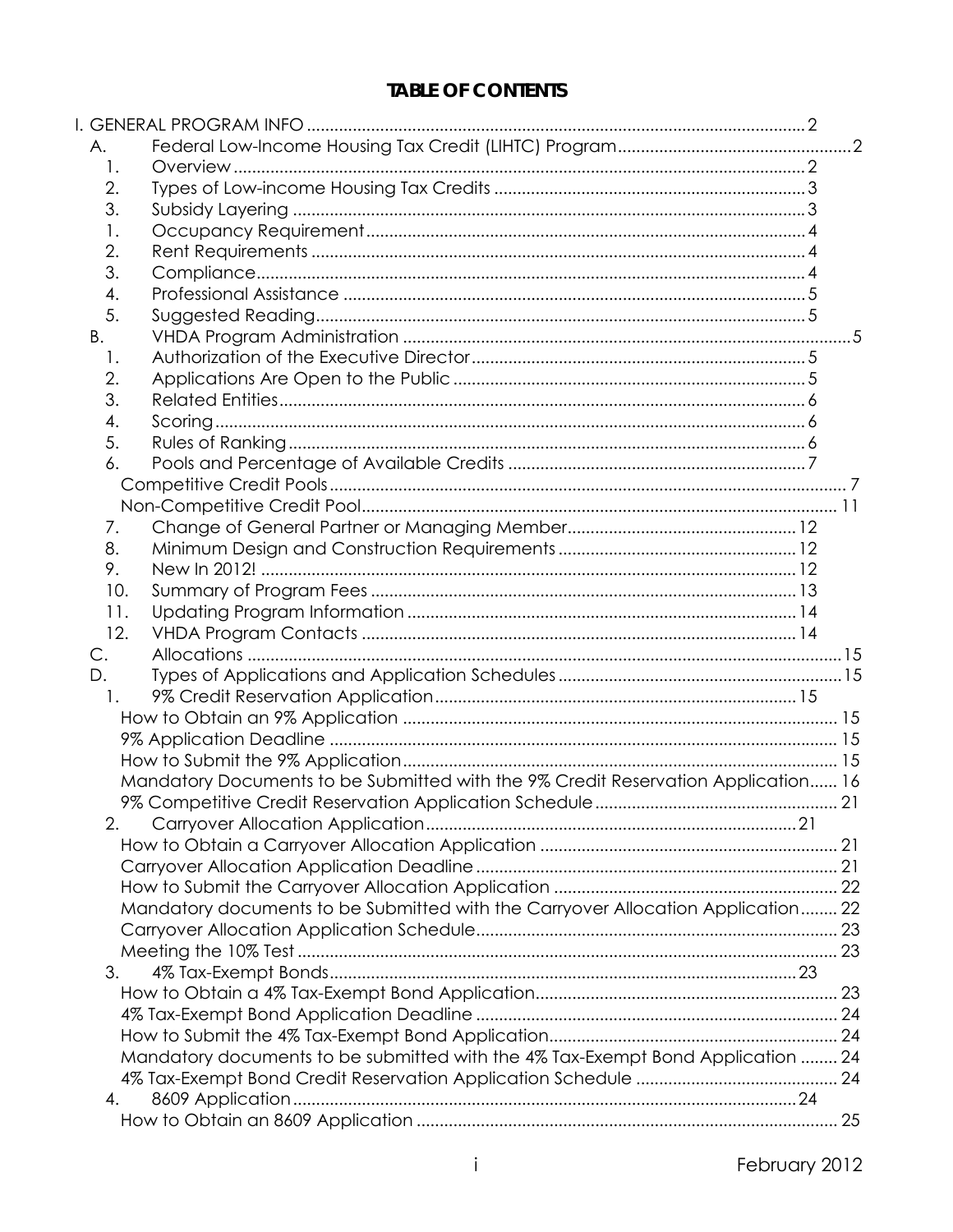| 5. |  |
|----|--|
| Е. |  |
| F. |  |
|    |  |
| Α. |  |
| Β. |  |
|    |  |
| D. |  |
| F. |  |
| F. |  |
| G. |  |
| Н. |  |
|    |  |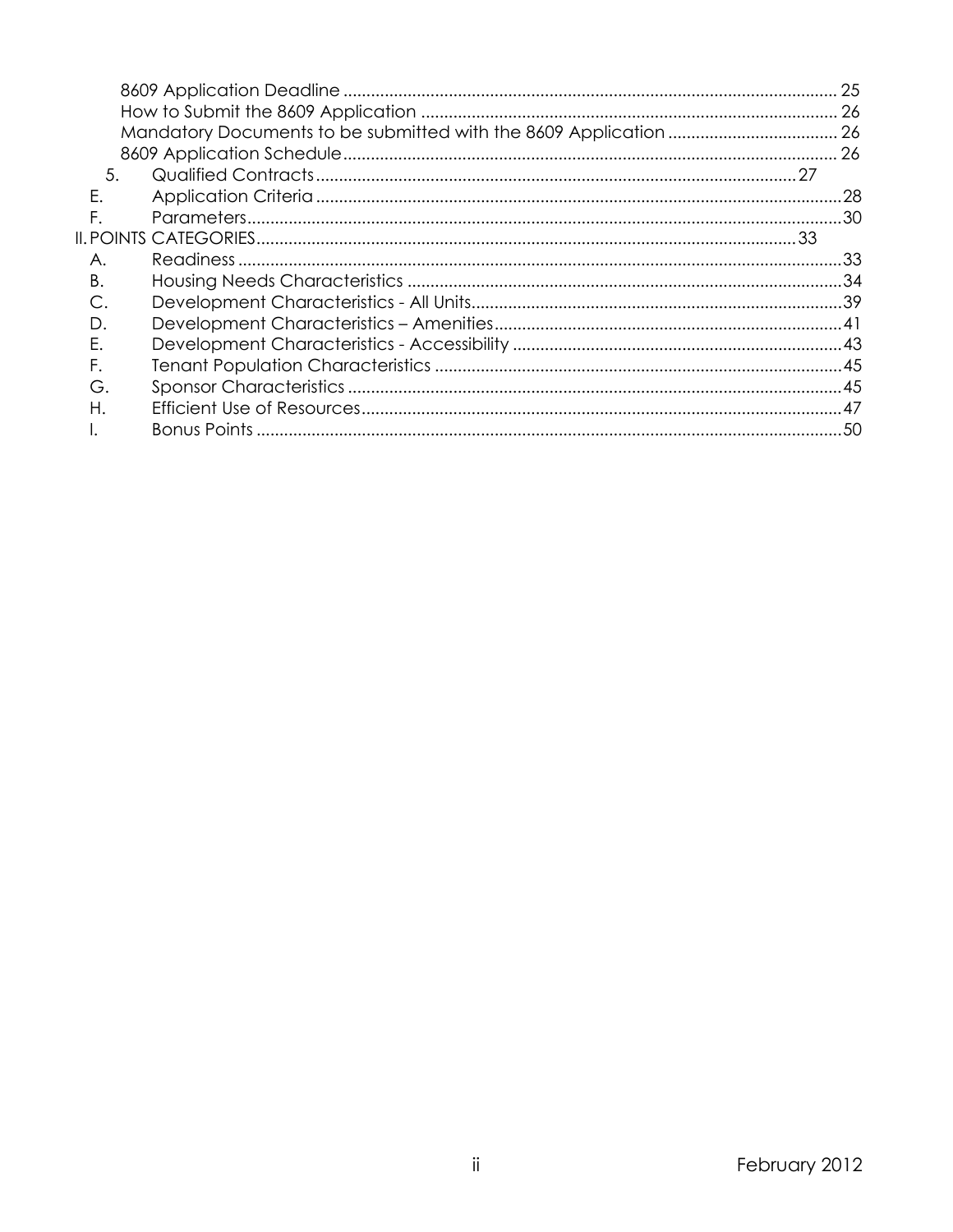#### **Reference Documents and Forms Needed to Complete VHDA Tax Credit Applications**

You will need the following reference documents and forms to complete your Application for Low Income Housing Tax Credits.

#### **Parameters**

- 1. [VHDA Unit Square Feet Parameters](http://www.vhda.com/BusinessPartners/MFDevelopers/MF-LoanApplication-Guides/LIHTC%20Reference%20Documents%20and%20Forms/2012UnitSqFeetParameters.pdf)
- 2. Efficient Use of Resources (EUR) **Parameters** 
	- Elderly 1 Story [Cost](http://www.vhda.com/BusinessPartners/MFDevelopers/MF-LoanApplication-Guides/LIHTC%20Reference%20Documents%20and%20Forms/2012EURElderly1StoryCost.pdf) & [Credit](http://www.vhda.com/BusinessPartners/MFDevelopers/MF-LoanApplication-Guides/LIHTC%20Reference%20Documents%20and%20Forms/2012EURElderly1StoryCredit.pdf)
	- Elderly >1 Story [Cost](http://www.vhda.com/BusinessPartners/MFDevelopers/MF-LoanApplication-Guides/LIHTC%20Reference%20Documents%20and%20Forms/2012EURElderlyCost.pdf) [& Credit](http://www.vhda.com/BusinessPartners/MFDevelopers/MF-LoanApplication-Guides/LIHTC%20Reference%20Documents%20and%20Forms/2012EURElderlyCredit.pdf)
	- Family Garden - [Cost](http://www.vhda.com/BusinessPartners/MFDevelopers/MF-LoanApplication-Guides/LIHTC%20Reference%20Documents%20and%20Forms/2012EURFamilyGardenCost.pdf) & Credit
	- Family Townhouse [Cost](http://www.vhda.com/BusinessPartners/MFDevelopers/MF-LoanApplication-Guides/LIHTC%20Reference%20Documents%20and%20Forms/2012EURFamilyTownhouseCost.pdf) & Credit

#### Sample Documents

- 1. *Sample* [State Corporation Commission \(SCC\) Certification](http://www.vhda.com/BusinessPartners/MFDevelopers/MF-LoanApplication-Guides/Reference%20and%20Form%20Documents/2012SurveyorCertProxtoTransp.doc)
- 2. *Sample* [Unit Size Calculation](http://www.vhda.com/BusinessPartners/MFDevelopers/MF-LoanApplication-Guides/LIHTC%20Reference%20Documents%20and%20Forms/2012UnitSizeCalc.pdf)
- 3. *Sample* [EUR Cost Per Unit Calculation](http://www.vhda.com/BusinessPartners/MFDevelopers/MF-LoanApplication-Guides/LIHTC%20Reference%20Documents%20and%20Forms/2012COSTPERUNIT.pdf)
- 4. *Sample* [EUR Credit Per Unit Calculation](http://www.vhda.com/BusinessPartners/MFDevelopers/MF-LoanApplication-Guides/LIHTC%20Reference%20Documents%20and%20Forms/2012CREDITPERUNIT.pdf)
- 5. *Sample* [EUR Rehab Parameter Calculation](http://www.vhda.com/BusinessPartners/MFDevelopers/MF-LoanApplication-Guides/LIHTC%20Reference%20Documents%20and%20Forms/2012REHABPARAMETER.pdf)

#### **Guidelines**

[Relocation Assistance Guidelines](http://www.vhda.com/BusinessPartners/MFDevelopers/MF-LoanApplication-Guides/Reference%20and%20Form%20Documents/2011%20Relocation%20Assistance%20Guidelines.pdf) 

#### Lists

- 1. [Qualified Census Tracts](http://www.vhda.com/BusinessPartners/MFDevelopers/MF-LoanApplication-Guides/LIHTC%20Reference%20Documents%20and%20Forms/2012QCTs.pdf)
- 2. [Census Tract with Poverty Levels Below 10% & No Other Tax Credit Developments](http://www.vhda.com/BusinessPartners/MFDevelopers/MF-LoanApplication-Guides/LIHTC%20Reference%20Documents%20and%20Forms/2012CTBelow10PCT.pdf)
- 3. [RD Priority Rehabs](http://www.vhda.com/BusinessPartners/MFDevelopers/LIHTCProgram/LowIncome%20Housing%20Tax%20Credit%20Program/2012RDRehabPriority.pdf)
- 4. [Existing Tax Credit Developments](http://www.vhda.com/BusinessPartners/MFDevelopers/LIHTCProgram/Tax%20Credit%20Property%20Listings%20and%20Developer%20Informa/Existing%20TC%20Properties%20(by%20Yr-Type).xls)
- 5. [Universal Design Certificate Holder Listing](http://www.vhda.com/BusinessPartners/MFDevelopers/LIHTCProgram/Universal%20Design/Universal%20Design%20Certificate%20Holder%20List.pdf)
- 6. [EarthCraft Multifamily Professional Training Listing](http://www.vhda.com/BusinessPartners/MFDevelopers/LIHTCProgram/LowIncome%20Housing%20Tax%20Credit%20Program/EarthCraft%20MPT%20List.pdf)

#### VHDA Forms

- 1. [Architect's Certification](http://www.vhda.com/BusinessPartners/MFDevelopers/MF-LoanApplication-Guides/Reference%20and%20Form%20Documents/2012ArchCert.xls)
- 2. Attorney's Opinion Letter [Competitive and Non-Competitive](http://www.vhda.com/BusinessPartners/MFDevelopers/MF-LoanApplication-Guides/Reference%20and%20Form%20Documents/2012Attorney) and [Tax-Exempt Bonds](http://www.vhda.com/BusinessPartners/MFDevelopers/MF-LoanApplication-Guides/Reference%20and%20Form%20Documents/2012AMTAttorneysOpinion.doc)
- 3. Locality CEO Support Letter [Competitive](http://www.vhda.com/BusinessPartners/MFDevelopers/MF-LoanApplication-Guides/Reference%20and%20Form%20Documents/2012LocalityCEOLtr.doc) and Non-Competitive & Tax Exempt Bonds
- 4. [Non-Profit Questionnaire](http://www.vhda.com/BusinessPartners/MFDevelopers/MF-LoanApplication-Guides/Reference%20and%20Form%20Documents/2012NPQuestionnaire.doc)
- 5. [PHA/Sec. 8 Notification Letter](http://www.vhda.com/BusinessPartners/MFDevelopers/MF-LoanApplication-Guides/Reference%20and%20Form%20Documents/2012PHASec8.doc)
- 6. [Plan of Development Certification](http://www.vhda.com/BusinessPartners/MFDevelopers/MF-LoanApplication-Guides/Reference%20and%20Form%20Documents/2012PlanDevCert.doc)
- 7. [Previous Participation Certification](http://www.vhda.com/BusinessPartners/MFDevelopers/MF-LoanApplication-Guides/Reference%20and%20Form%20Documents/2012PreviousParticipationCert.xls)
- 8. [Experienced LIHTC Developers List](http://www.vhda.com/BusinessPartners/MFDevelopers/MF-LoanApplication-Guides/Reference%20and%20Form%20Documents/ExperiencedLIHTCDevelopers.pdf)
- 9. [Revitalization Area Certification](http://www.vhda.com/BusinessPartners/MFDevelopers/MF-LoanApplication-Guides/Reference%20and%20Form%20Documents/2012RevitAreaCert.doc)
- 10. [Surveyor's Certification of Proximity to Transportation](http://www.vhda.com/BusinessPartners/MFDevelopers/MF-LoanApplication-Guides/Reference%20and%20Form%20Documents/2012SurveyorCertProxtoTransp.doc)
- 11. [Zoning Certification](http://www.vhda.com/BusinessPartners/MFDevelopers/MF-LoanApplication-Guides/Reference%20and%20Form%20Documents/2012ZoningCert.doc)

#### Market Study and Appraisal Requirements

- 1. [Market Study Guidelines](http://www.vhda.com/BusinessPartners/MFDevelopers/LIHTCProgram/LowIncome%20Housing%20Tax%20Credit%20Program/2012%20Market%20Study%20Guidelines%20(rev.%2011.2011).pdf)
- 2. [Market Study Analyst Listing](http://www.vhda.com/BusinessPartners/MFDevelopers/LIHTCProgram/LowIncome%20Housing%20Tax%20Credit%20Program/VHDA%20Approved%20Market%20Analysts%20Listing%20(LIHTC)-rev.pdf)
- 3. [Appraisal Requirements](http://www.vhda.com/BusinessPartners/MFDevelopers/LIHTCProgram/LowIncome%20Housing%20Tax%20Credit%20Program/2012AppraisalReq.pdf)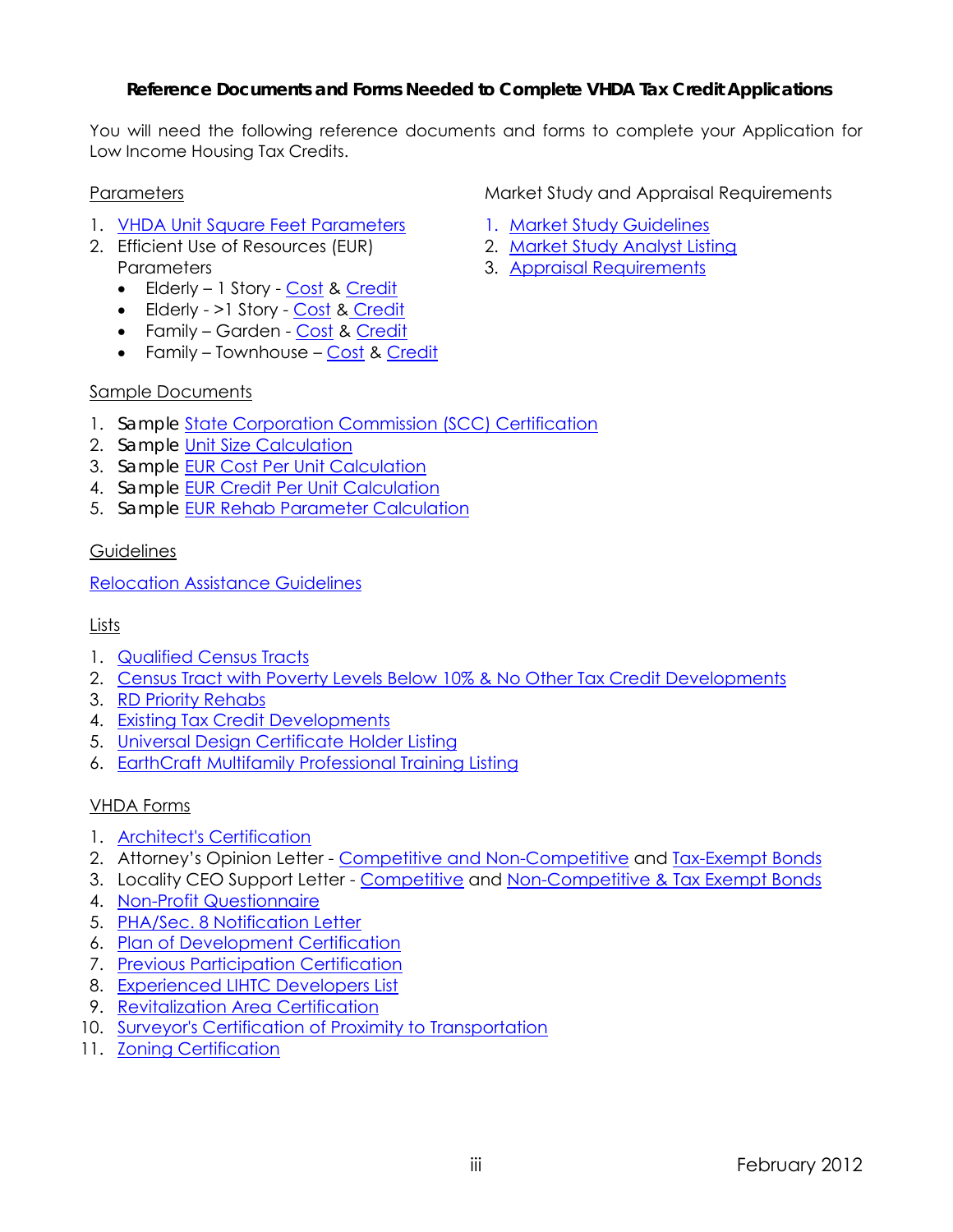# <span id="page-4-0"></span>I. GENERAL PROGRAM INFO

## <span id="page-4-1"></span>A. Federal Low-Income Housing Tax Credit (LIHTC) Program

#### <span id="page-4-2"></span>**1. Overview**

This is a very brief, general overview of the rules applicable to the tax credit program and should not be substituted for competent legal counsel and accounting advice.

The Tax Reform Act of 1986 established the LIHTC to encourage private investment in affordable housing. More specifically, the LIHTC is a dollar-for-dollar reduction in tax liability to the owner of a qualified low-income housing development for the acquisition, rehabilitation ("rehab"), or construction of low-income rental housing units. The amount of credits allocated is based directly on the number of qualified low-income units that meet federal rent and income targeting requirements.

To qualify for tax credits, a development must meet a number of conditions set forth in Section 42 of the Internal Revenue Code (IRC). In particular, the development must provide low-income housing units that meet certain occupancy and rent requirements.

The developer of a residential rental development that qualifies for tax credits will typically establish a general partnership or limited liability company (LLC) to own the development. The developer usually assumes the role of Managing General Partner or Managing Member, retaining 0.01% of the ownership. The remaining 99.99% share is sold to investors interested in using the tax credits to reduce their federal tax liability. The capital invested by the investor partner accounts for all or most of the development's equity. This reduces the need for debt financing and thereby reduces the amount of the development's annual debt service. While there is no direct rental subsidy to households under this program, the increased equity and reduced debt allows for lower rents than would otherwise be possible.

Investors can claim these tax credits annually over a ten-year term, beginning with the tax year in which the development is placed in service (i.e., available for occupancy and meeting tax credit requirements) or, at the owner's election, the following tax year.

States receive tax credits based on population, so the amount of available competitive 9% credits in each state is limited. Most credits are allocated by the states during one or more competitive cycles held each year. Selection priorities and procedures vary in each state and are outlined in a Qualified Allocation Plan ("QAP").

While the LIHTC is a federal credit, the LIHTC program is administered by state housing finance agencies in each state. In Virginia, VHDA is responsible for administering the LIHTC program in Virginia.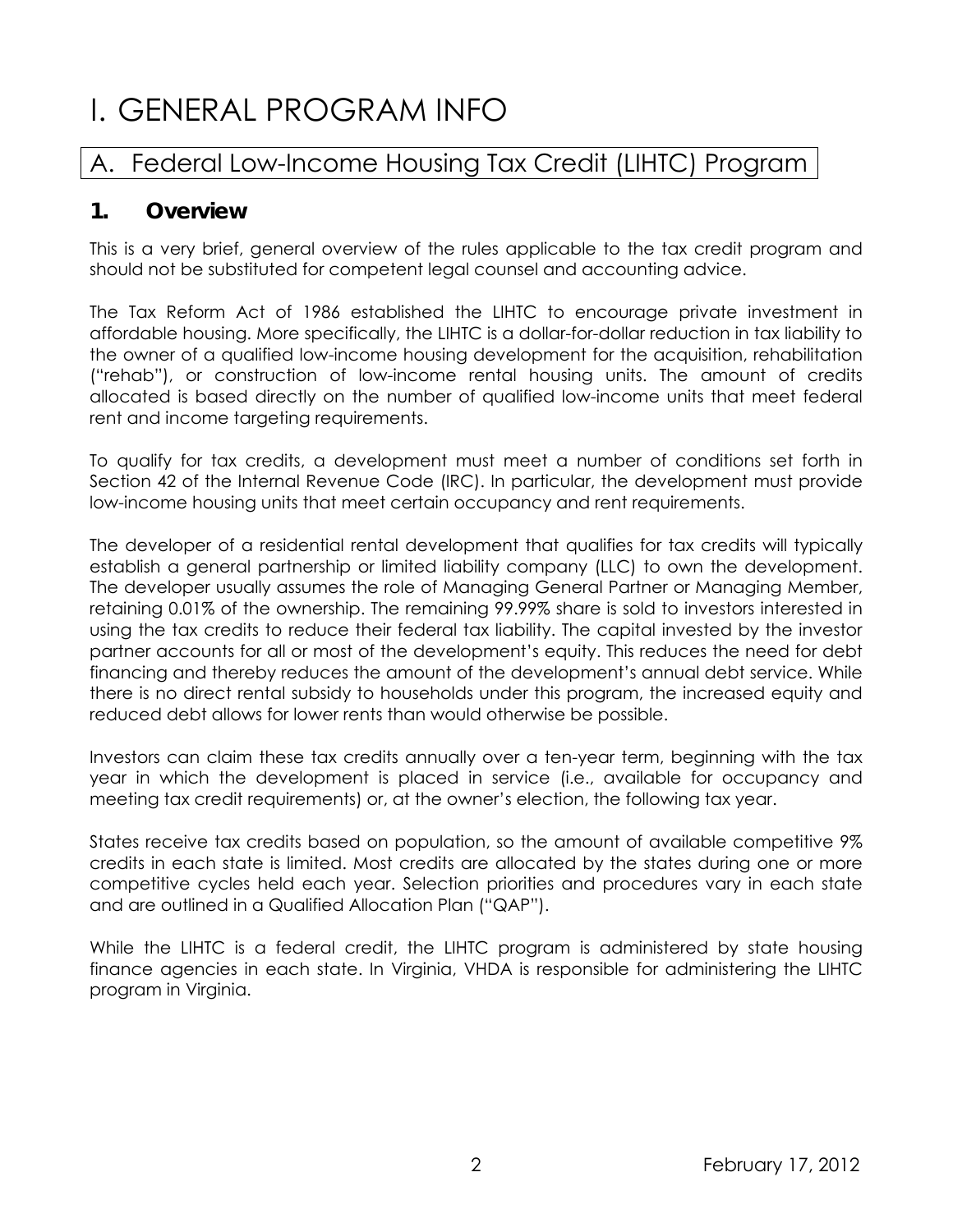## <span id="page-5-0"></span>**2. Types of Low-income Housing Tax Credits**

There are three types of low-income housing tax credits, 9%, 4% for new construction or substantial rehab and 4% for the acquisition of existing developments.

- **9% credit** The 9% credit is determined on a ten-year, present value calculation of 70% of the qualified basis of the low-income units for new construction or substantial rehab of developments not federally subsidized or financed with tax-exempt bonds. In Virginia, rehab developments must incur a minimum of \$15,000 of contractor construction rehab expenditures, on average, per unit in order to qualify for credits.
- **4% for New Construction or Substantial Rehab** The 4% credit is available to new construction and substantial rehab developments that are federally subsidized with tax- exempt bonds. This credit amount is determined by a present value calculation on 30% of the qualified basis over ten years. In Virginia, developments financed with tax-exempt bonds must incur a minimum of \$10,000 of contractor construction rehab expenditures, on average, per unit in order to qualify for 4% credits.
- **4% for the Acquisition of Existing Developments** The 4% credit is also available for the acquisition of existing developments, if the development was not previously placed in service by the owner or a related party and is acquired at least 10 years after the later of (a) the date the development was last placed in service or (b) the date of the most recent non-qualified substantial improvements. The IRC provides some exceptions to the 10-year look back rule. All acquisitions must meet the minimum rehab expenditures discussed in the above paragraph.

## <span id="page-5-1"></span>**3. Subsidy Layering**

Combining tax credits with certain other forms of federal assistance will necessitate certification by HUD that the assistance will not be more than is necessary to make the development feasible. If you expect to combine low-income housing tax credits with one of the forms of federal subsidy listed below, please contact HUD to determine the process, requirements, and timing of the required subsidy layering review. For more details on the programs please refer to the **Electronic Code of Federal Regulations.** 

- Section 312 Rehabilitation Loans (24 CFR 3.V.510), multifamily
- Rental Rehabilitation Grant Program (24 CFR 3.V.511)
- Community Development Block Grants (24 CFR 3.V.570) -only loan guarantees under subpart M, grants to Indian tribes under title I of the Housing and Community Development Act of 1974, and grants under the HUD-administered Small Cities program under subpart F.
- Loan Guarantee Recovery Fund (24 CFR 3.V.573)
- Housing Opportunities For Persons With Aids (24 CFR 3.V.574)
- Emergency Shelter Grants Program: Stewart B. McKinney Homeless Assistance Act (24 CFR 3.V.576)
- Use Of Federal Real Property to Assist the Homeless (24 CFR 3.V.581)
- Shelter Plus Care (24 CFR 3.V.582)
- Supportive Housing Program (24 CFR 3.V.583)
- Youth Build Program (24 CFR 3.V.585)
- Revitalizing Base Closure Communities and Community Assistance Community Redevelopment and Homeless Assistance (24 CFR 3.V.586)
- Urban Homesteading (24 CFR 3.V.590)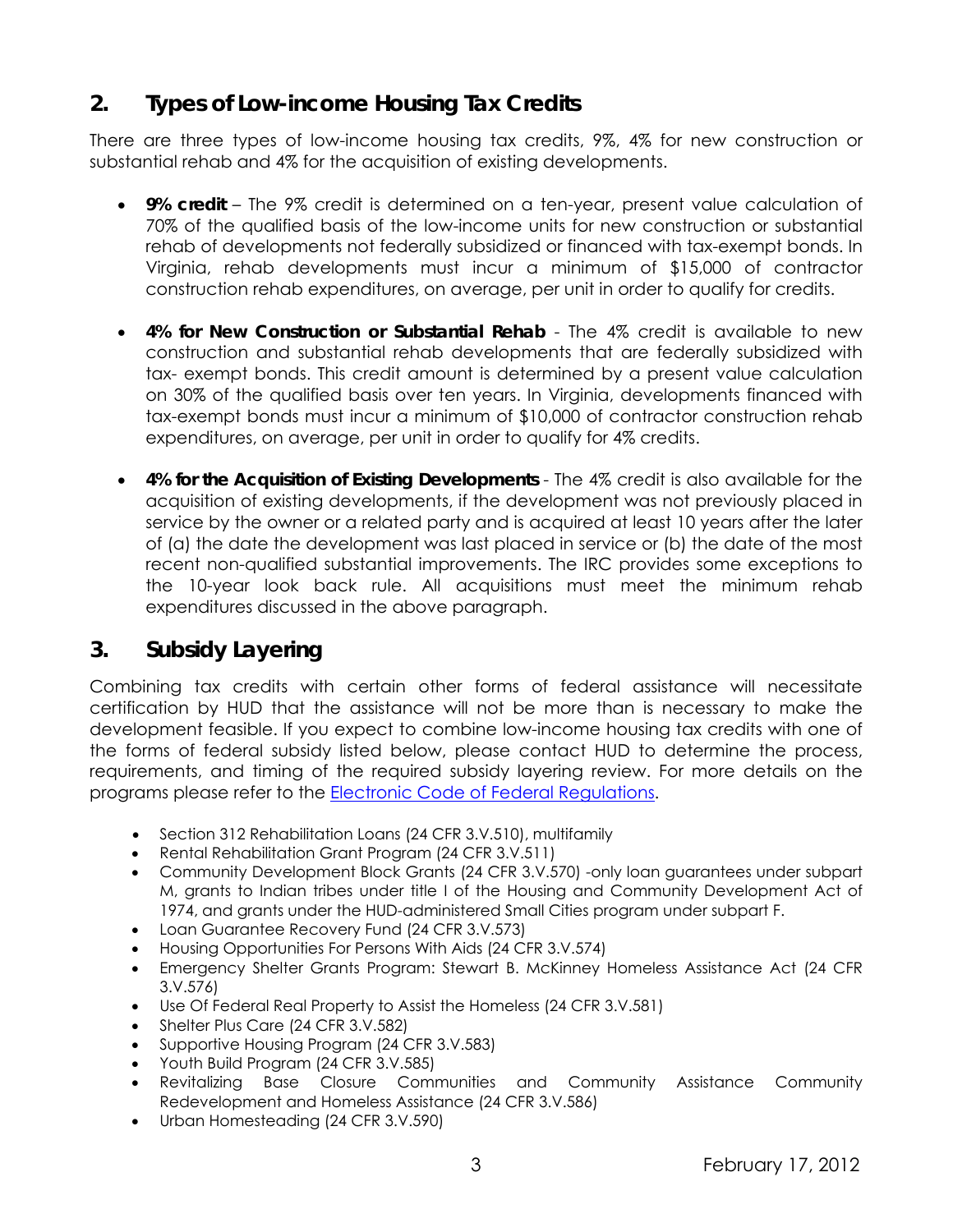- John Heinz Neighborhood Development Program (24 CFR 3.V.594)
- Urban Empowerment Zones and Enterprise Communities: Round One Designations (24 CFR 3.V.597)
- Urban Empowerment Zones: Round Two and Three Designations (24 CFR 3.V.598)
- Renewal Communities (24 CFR 3.V.599)

## <span id="page-6-0"></span>**1. Occupancy Requirement**

A minimum of 20% of the units must be occupied by households with incomes at or below 50% of the area median gross income (AMGI), as adjusted for family size; or a minimum of 40% of the units must be occupied by households, which incomes are at or below 60% of the AMGI, adjusted for family size. The AMGI is published annually by the United States Department of Housing and Urban Development (HUD). The owner must irrevocably elect to comply with either the 20-50 or the 40-60 test. The development must comply with these income restrictions within 12 months of the placed-in-service date (slight variations apply when a development has more than one building). Units that are subject to such income restrictions are regarded as "low-income units". The owner may designate more than 20% or 40% of the units as low-income, thereby increasing the qualified basis on which the credits are based. A development unit does not qualify as a low-income unit for tax credit purposes until it is occupied by a qualified household.

In the event that the income of a household, which qualified at the time of initial occupancy, rises above 140% of the maximum qualifying income, that unit will continue to be a qualified unit if the next available unit of comparable or smaller size in the building is rented to a qualified household.

Failure to comply with occupancy requirements will result in a recapture of credits.

## <span id="page-6-1"></span>**2. Rent Requirements**

The gross rent charged for a low-income unit may not exceed 30% of the imputed income limit applicable to such unit size. For purposes of calculating the maximum gross rent only, the multiplier is "1" for an efficiency unit (0 bedrooms) and "1.5" for one or more bedrooms (i.e. if a unit has 3 bedrooms and the owner has selected a 40%-60% income restriction, the maximum gross rent for that unit will be 30% of 60% of the AMGI for a family size of 4.5 persons). The actual family size may be larger or smaller than this assumption. The rent that a given household pays may be more or less than 30% of their actual income. Please refer to the list of [Maximum LIHTC Gross Rents](http://www.vhda.com/BusinessPartners/PropertyOwnersManagers/Income-Rent-Limits/Pages/Maximum-LIHTC-Gross-Rents.aspx) by unit size for various Virginia localities.

If the household pays any utilities (excluding telephone, cable television or internet), an appropriate utility allowance must be subtracted from the gross rent limit to determine the maximum net rent chargeable. Please confirm these amounts by calculating maximum rents for your development individually.

Failure to comply with rent requirements will result in a recapture of credits.

## <span id="page-6-2"></span>**3. Compliance**

Pursuant to an Extended Use Regulatory Agreement and Declaration of Restrictive Covenants ("Extended Use Agreement") between the owner and VHDA, which is recorded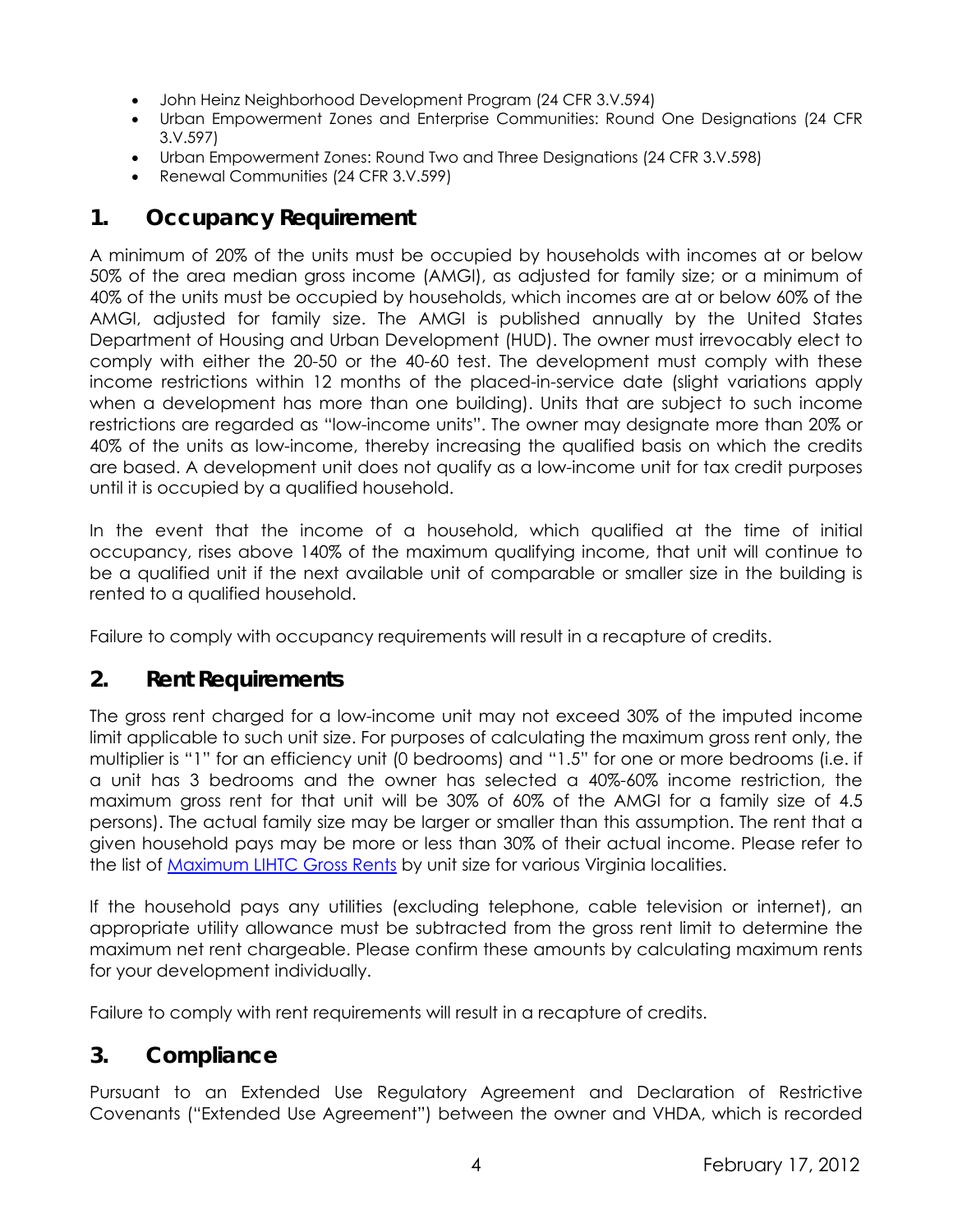in the real estate records of the city or county where the development is located, developments receiving credit allocations on or after January 1, 1990 must comply with LIHTC program requirements for a minimum of 30 years, beginning with the taxable year in which the development is placed in service or, at the election of the taxpayer, the succeeding taxable year. IRC Section 42(h)(6)(f) provides for earlier termination (after a minimum 15 years of program compliance) if the housing agency is unable to present a qualified contract within one year. See Qualified Contract section below for more information on earlier termination.

The Omnibus Budget Reconciliation Act of 1990 amended the IRC to require that state tax credit allocating agencies provide a procedure for monitoring developments for noncompliance with the requirements of the Program under IRC §42(m)(1)(B) and for notifying the Internal Revenue Service of such non-compliance. To offset the costs of compliance monitoring, VHDA charges a reasonable monitoring fee, as allowed by the IRC. VHDA is required by the IRC to monitor developments for compliance with the program requirements and report all non-compliance to the IRS using Form 8823.

## <span id="page-7-0"></span>**4. Professional Assistance**

The tax credit program is complex, with many pitfalls awaiting those inexperienced in the process. You are therefore strongly encouraged to seek competent legal and accounting advice early in the development process.

## <span id="page-7-1"></span>**5. Suggested Reading**

For a more in-depth explanation of the tax credit program and a more detailed discussion of the many requirements, the following resources may be helpful:

- *Low-Income Housing Tax Credit Handbook*, *2010 Edition*, *Novogradac & Company LLP*
- http://west.thomson.com/productdetail/160424/13974235/productdetail.aspx.
- *Tax Credits for Low Income Housing Guidebook*, *13th Edition (20th Anniversary Edition)*, by Joseph Guggenheim, Simon Publications, (301) 320-5771, http://www.housingtaxcredits.net/id36.html
- *Low-Income Housing Tax Credit Handbook* Market Segment Specialization Program (MSSP), [http://unclefed.com/SurviveIRS/MSSP/lihc.pdf .](http://unclefed.com/SurviveIRS/MSSP/lihc.pdf)

## <span id="page-7-2"></span>B. VHDA Program Administration

## <span id="page-7-3"></span>**1. Authorization of the Executive Director**

The Executive Director may set deadlines for submission of applications for reservation and allocation of credits and apply penalties, as appropriate. The Executive Director may also substitute credits when a development is delayed by lawsuit.

## <span id="page-7-4"></span>**2. Applications Are Open to the Public**

Applications are subject to review under the Virginia Freedom of Information Act. As such, interested individuals may request the opportunity to inspect and copy them.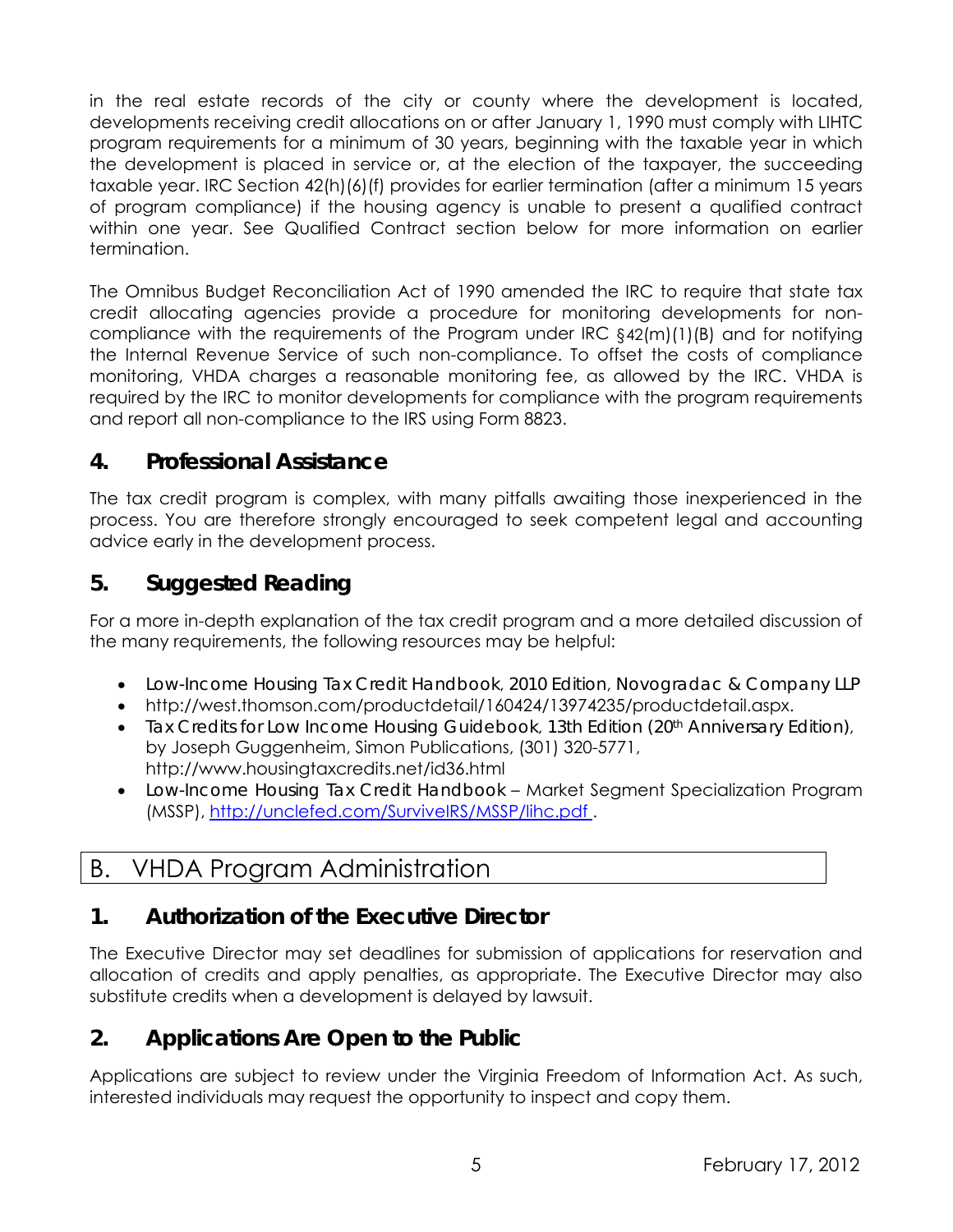Applications are available for viewing by registered VHDA Business Partners. VHDA will post Applications and all attachments (excluding plans, specifications and/or unit-by-unit work write-ups, market studies and appraisals) at [VHDA.org,](https://www.vhda.org/logon.asp) VHDA's Business Partner website. If you are a first time user [register here](http://www.vhda.com/BusinessPartners/MFDevelopers/LIHTCProgram/Pages/Tax-Credit-Applications-Registration.aspx). By clicking the button marked, "Send to VHDA for Processing," you will register as a Business Partner. VHDA will send to you an e-mail response and a temporary password, which will allow access to the website. Once you are allowed access to the site, you can edit your profile and password. Scanned files are listed alphabetically by development name.

## <span id="page-8-0"></span>**3. Related Entities**

No more than 15% of the per capita credit amount may be reserved to any party or related parties, either directly or indirectly, in any credit year. See the QAP for information on related parties and the credit cap. This limitation does not apply to credits awarded to developments receiving tax-exempt bonds but does apply to developments receiving credits in any of the non-competitive 9% pools. The limit is applied to the year credits are reserved.

## <span id="page-8-1"></span>**4. Scoring**

The QAP contains the "official" scoring criteria and maximum points per development, by which all Applications will be reviewed (see Section 13 VAC 10-180-60 of the QAP). We encourage applicants to read carefully the QAP as well as this manual.

In order to qualify for a reservation of tax credits, an Application for 9% competitive credits must score a minimum of 500 points, while an Application for tax-exempt (4%) credits must score a minimum of 475 points. Applicants select (on p. 2 of the Application) the pool in which they wish to compete and be scored, then are ranked according to their scores. See Section 5 below, "Rules of Ranking," for additional information.

In addition to scoring applications, VHDA must also determine the amount of credits to award the development. In no case can VHDA provide more credits than necessary to make the development financially feasible. This is a two-step analysis, with the development qualifying for the lesser of: (1) the maximum amount of credits allowed on the development given the amount of eligible basis and the percentage of qualified low-income units (i.e. the applicable fraction), and (2) the amount of credits necessary to generate enough equity to fill the gap between the development's total sources and uses.

## <span id="page-8-2"></span>**5. Rules of Ranking**

Applications are ranked according to their scores in the pools used to subdivide the available credits. Reservations will be made to developments in accordance with VHDA's ranking criteria, so long as credits are available within the given pools.

Developments that qualify to compete in the non-profit or local housing authority (LHA) pools will compete there first. Any development that does not rank high enough to be fully funded in one of these two pools, will then compete in one of the five geographic pools.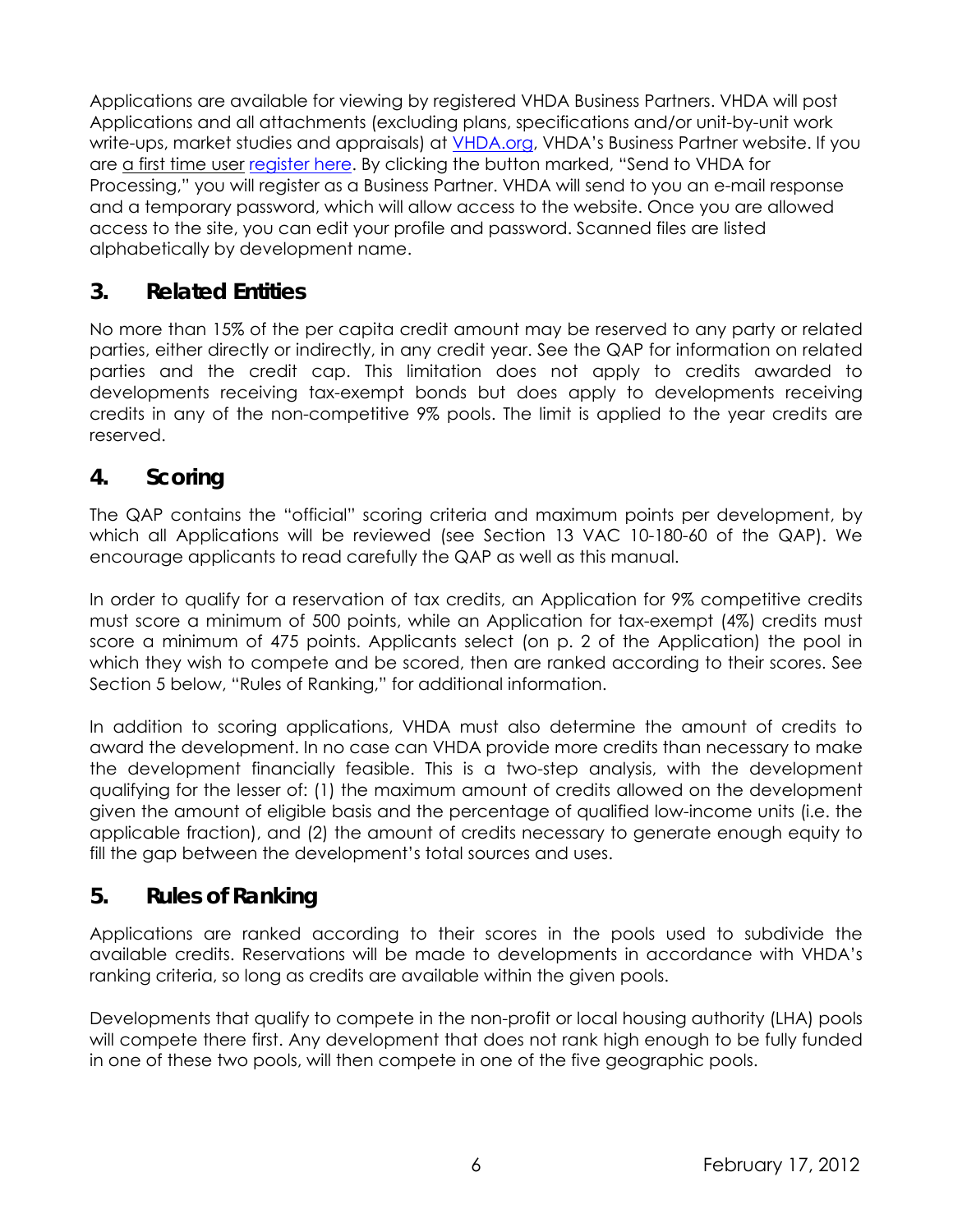No more than 20% of the credits in any pool, including the At-Large Pool, may be reserved to developments intended to provide elderly housing unless the feasible credit amount of the single highest ranked elderly development in any pool exceeds 20% of the credits in such pool, in which case that elderly development will be the only elderly development eligible for a reservation of credits in that pool. If either of the above occurs, all remaining lower ranking elderly applications in that pool become ineligible and move in rank order to the bottom of the pool. However, if credits remain available after all eligible non-elderly developments receive a reservation of credits, those remaining credits may be made available to additional elderly developments.

The 20% funding limit does not apply to the rehabilitation of existing rental developments serving elderly households wherein at least 20% of the units have federal project-based subsidy. Those developments will be treated as family developments for ranking purposes. The limitation of credits from any pool shall also not include licensed assisted living facilities.

No development will receive any partial credits remaining in any of the pools; rather, all credits remaining in each pool will be moved to the At-Large Pool.

## <span id="page-9-0"></span>**6. Pools and Percentage of Available Credits**

Given the diverse housing needs in Virginia, VHDA divides the available annual credit amount into pools in which applications submitted by developers will compete. A description of each pool, as well as its respective percentage of available credits follows.

#### <span id="page-9-1"></span>Competitive Credit Pools

#### **Northern Virginia/Planning District 8 (Inner Washington MSA) Pool – 18.02%**

Each development which is located within one of the jurisdictions listed below (including excess nonprofit and new construction or adaptive re-use developments), will compete in this pool. This pool is a pool with an increasing rent burdened population.

| Alexandria City  | Falls Church City  | <b>Prince William County</b> |
|------------------|--------------------|------------------------------|
| Arlington County | Loudoun County     |                              |
| Fairfax City     | Manassas City      |                              |
| Fairfax County   | Manassas Park City |                              |

#### **Northwest/North Central Virginia Area Pool – 9.20%**

Each development located within one of the jurisdictions listed below will compete in this pool (including excess nonprofit developments). This pool is a pool with an increasing rent burdened population.

| <b>Albemarle County</b>     | <b>Frederick County</b> |
|-----------------------------|-------------------------|
| Augusta County              | Fredericksburg City     |
| <b>Charlottesville City</b> | <b>Greene County</b>    |
| <b>Clarke County</b>        | Harrisonburg City       |
| <b>Culpeper County</b>      | King George Coun        |
| <b>Fluvanna County</b>      | <b>Madison County</b>   |
| <b>Fauquier County</b>      | <b>Nelson County</b>    |
|                             |                         |

- **Orange County Frederick Control** Staunton City Page County **Fredericks** Warren County Rappahannock County Waynesboro City Rockingham County Winchester City Ity Shenandoah County Spotsylvania County Stafford County
-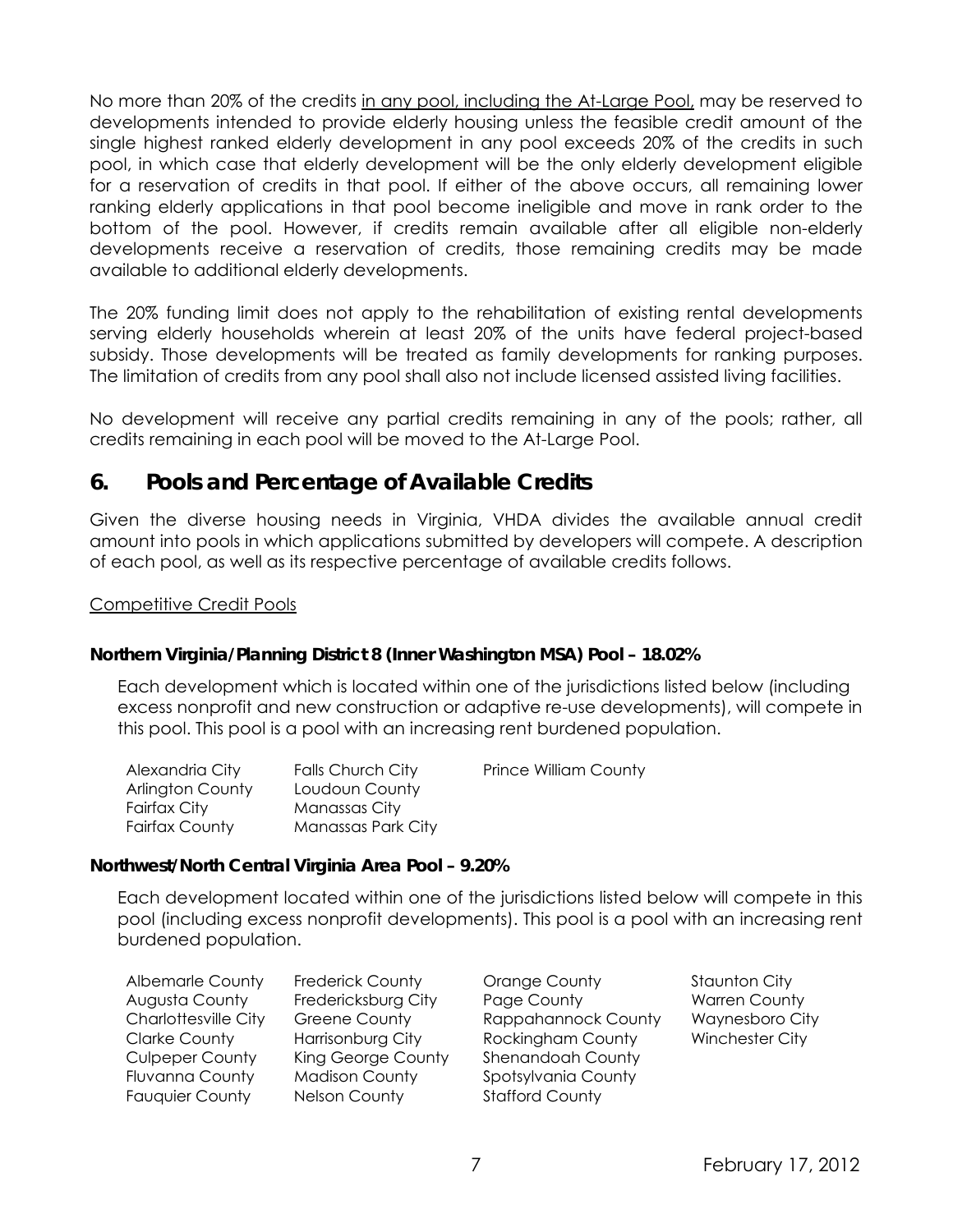#### **Richmond MSA Pool – 11.63%**

Each development located within one of the jurisdictions listed below will compete in this pool (including excess nonprofit developments). This pool is a pool with an increasing rent burdened population.

| Amelia County                | <b>Goochland County</b> | New Kent County             |
|------------------------------|-------------------------|-----------------------------|
| <b>Caroline County</b>       | <b>Hanover County</b>   | Petersburg City             |
| <b>Charles City County</b>   | <b>Henrico County</b>   | Powhatan County             |
| <b>Chesterfield County</b>   | <b>Hopewell City</b>    | <b>Prince George County</b> |
| <b>Colonial Heights City</b> | King & Queen County     | <b>Richmond City</b>        |
| <b>Cumberland County</b>     | King William County     | <b>Sussex County</b>        |
| Dinwiddie County             | Louisa County           |                             |

#### **Tidewater MSA Pool – 17.00%**

Each development (including excess nonprofit developments) which is located within one of the jurisdictions listed below will compete in this pool. This pool is a pool with an increasing rent burdened population.

| Chesapeake City      | James City County | Portsmouth City | Virginia Beach City |
|----------------------|-------------------|-----------------|---------------------|
| Gloucester County    | Matthews County   | Poguoson City   | Williamsburg City   |
| Hampton City         | Newport News City | Suffolk City    | York County         |
| Isle of Wight County | Norfolk City      | Surry County    |                     |

#### **Balance of State Pool (Remaining Geographic Areas) – 14.15%**

Each development (including excess non-profit developments) which is not eligible to compete in any of the four geographic pools above will compete in this pool. This pool is a pool with little or no increase in rent burdened population.

| <b>Accomack County</b>   | Covington City            | Lee County                  | <b>Richmond County</b>     |
|--------------------------|---------------------------|-----------------------------|----------------------------|
| <b>Alleghany County</b>  | Craig County              | Lexington City              | Roanoke City               |
| <b>Amherst County</b>    | Danville City             | Lunenburg County            | <b>Roanoke County</b>      |
| <b>Appomattox County</b> | <b>Dickenson County</b>   | Lynchburg City              | Rockbridge County          |
| <b>Bath County</b>       | <b>Emporia City</b>       | Martinsville City           | <b>Russell County</b>      |
| <b>Bedford City</b>      | <b>Essex County</b>       | <b>Mecklenburg County</b>   | Salem City                 |
| <b>Bedford County</b>    | <b>Floyd County</b>       | <b>Middlesex County</b>     | <b>Scott County</b>        |
| <b>Bland County</b>      | Franklin City             | <b>Montgomery County</b>    | Smyth County               |
| <b>Botetourt County</b>  | Franklin County           | Northampton County          | Southampton County         |
| <b>Bristol City</b>      | Galax City                | Northumberland County       | <b>Tazewell County</b>     |
| <b>Brunswick County</b>  | Giles County              | Norton City                 | <b>Washington County</b>   |
| <b>Buchanan County</b>   | <b>Grayson County</b>     | Nottoway County             | <b>Westmoreland County</b> |
| <b>Buckingham County</b> | <b>Greensville County</b> | <b>Patrick County</b>       | <b>Wise County</b>         |
| <b>Buena Vista City</b>  | <b>Halifax County</b>     | Pittsylvania County         | Wythe County               |
| <b>Campbell County</b>   | Henry County              | <b>Prince Edward County</b> |                            |
| <b>Carroll County</b>    | <b>Highland County</b>    | <b>Pulaski County</b>       |                            |
| <b>Charlotte County</b>  | Lancaster County          | <b>Radford City</b>         |                            |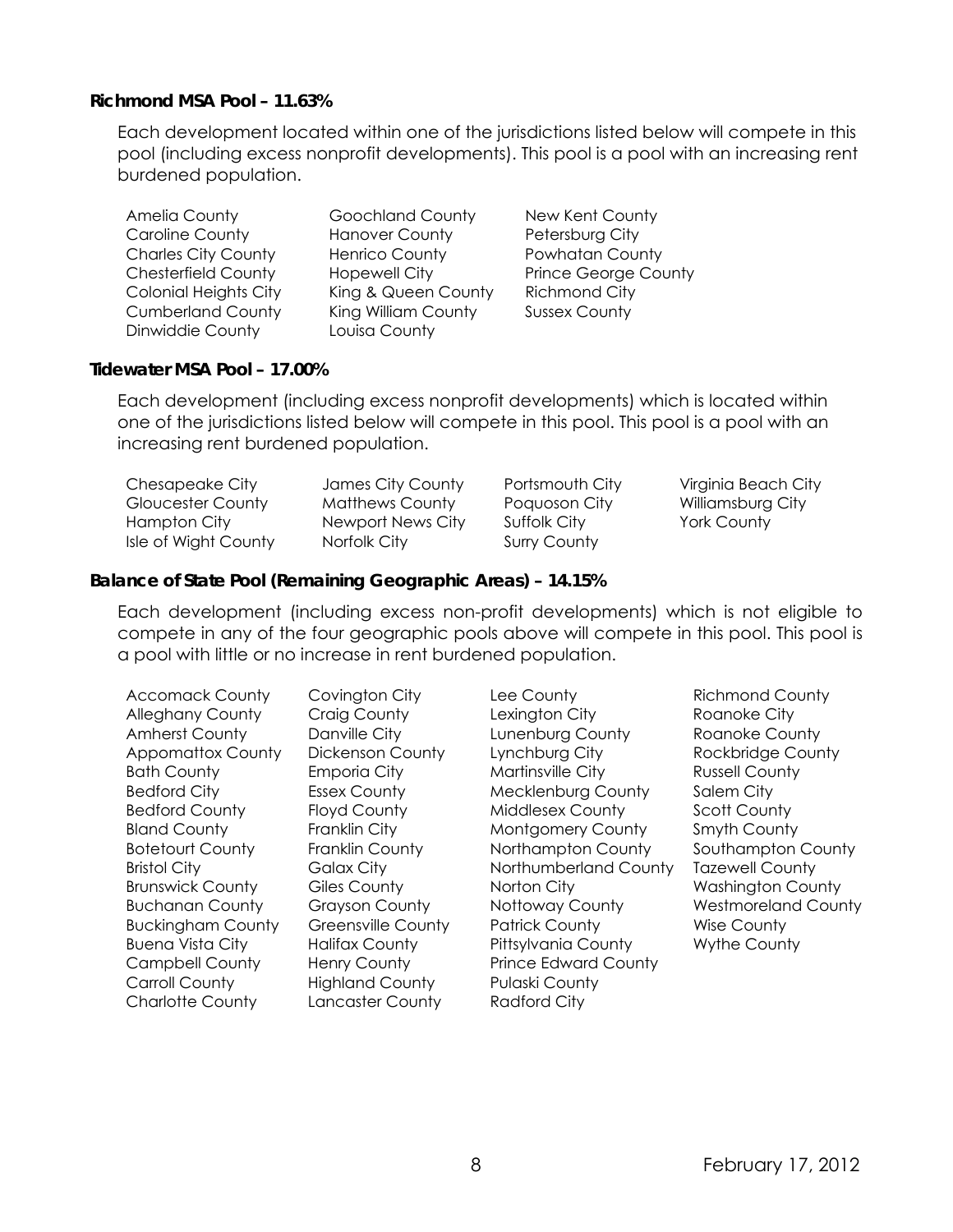#### **Local Housing Authority Pool – 15%**

Any application submitted for competition in the Local Housing Authority Pool must be for a development sponsored by a local housing authority or industrial development authority (if a locality does not have a local housing authority), as sole general partner or managing member (either directly or through a wholly-owned subsidiary) or as landlord or seller of the land to the tax credit applicant, in the jurisdiction of the local housing authority or industrial development authority and/or receiving HOPE VI funds will compete in this pool. Each development competing in this pool will be scored according to the rent burdened population characteristics of the geographic pool to which such development would be assigned if it did not compete in this pool. Developments not funded in this pool will not compete in any other pool.

#### **Non-Profit Pool – 15%**

To participate in the Non-Profit Pool, the non-profit entity must be authorized to do business in Virginia and must be substantially based or active in the community of the development. Each development competing in this pool will be scored according to the rent burdened population characteristics of the geographic pool to which such development would be assigned if it did not compete in this pool. Each new construction or adaptive re-use development eligible for the New Construction Pool below that is not funded in this pool will compete in the New Construction pool. All other developments not funded in this pool will compete in its applicable geographic pool.

Answers in the Non-Profit Questionnaire will be used to determine if the non-profit meets the community based test. Local Housing Authorities are not required to submit the Non-Profit Questionnaire. While a non-profit does not need to answer every question affirmatively, its responses should clearly indicate its commitment to meet the needs of the targeted community. Attachments to the Questionnaire do not have to be sent in unless requested by VHDA. To participate in the Non-Profit Pool, the entity must:

- 1. Materially participate in the development and operation of the development throughout the compliance period (i.e., maintain regular, continuous and substantial involvement)
- 2. Own, either directly or through a partnership or limited liability company, 100% of the general partnership or managing member interest
- 3. Not be affiliated with or controlled by a for-profit organization
- 4. Not have been formed for the principal purpose of competition in the Non-Profit Pool
- 5. Not have any staff member, officer or member of the board of directors materially participate, directly or indirectly, in the proposed development as a for-profit entity

With regard to item 5 above, this rule would apply to all members of the Board of Directors regardless of their voting status. It would not apply to a member of an advisory group established by the non-profit to solicit input from a neighborhood or other interested parties. However, in those cases, care should be taken to avoid even the appearance of impropriety that could adversely affect the local, political and/or financial support for the development.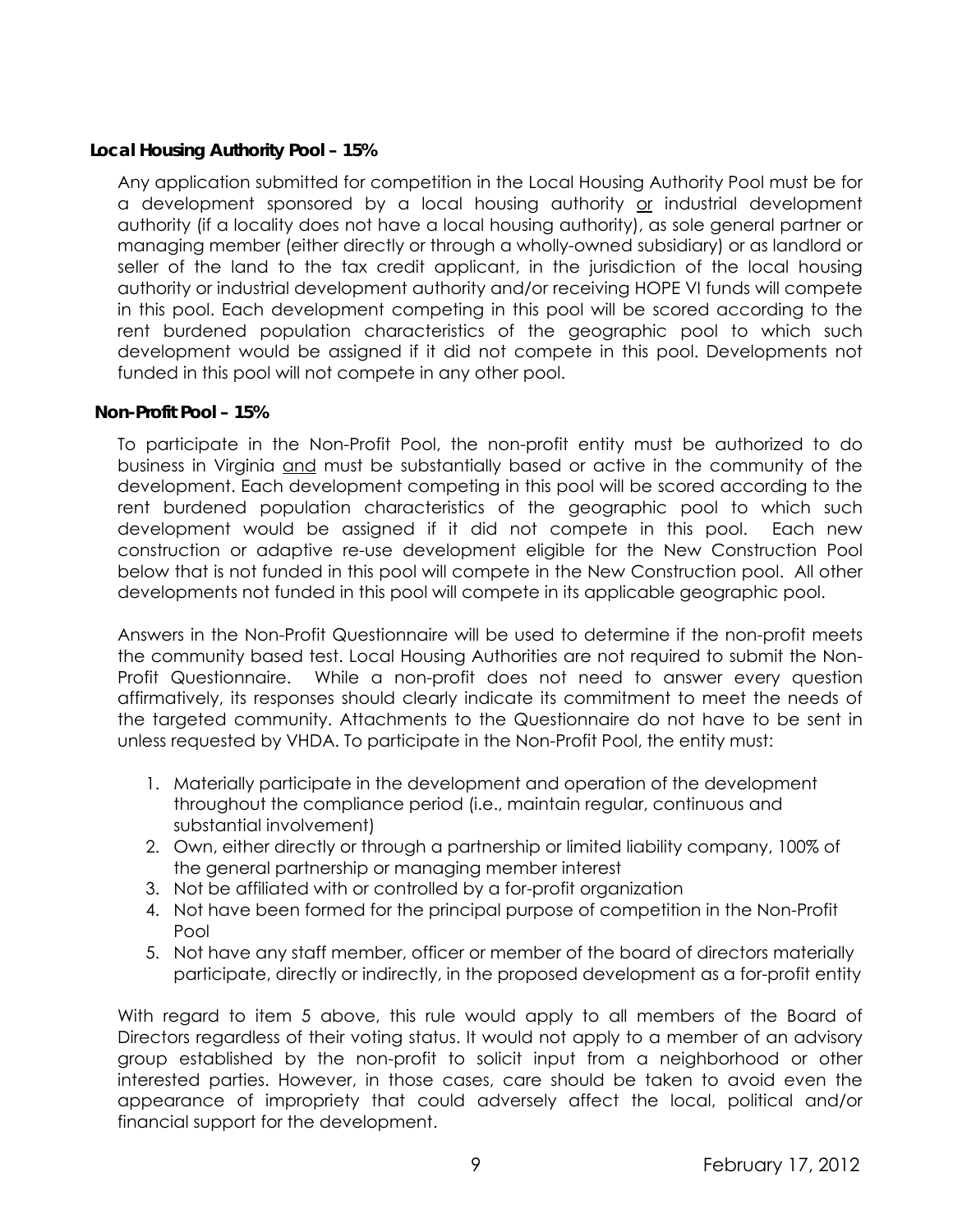Non-Profit entities that are seeking more than \$750,000 in annual credits may apply to the Non-Profit Pool, however reservations will be limited to \$750,000 unless all non-profit applications that meet all threshold requirements have been offered credits and unused credits remain in the Non-Profit Pool.

Joint ventures between a for-profit entity and a non-profit are not eligible for the Non-Profit Pool, but may receive points for non-profit participation when competing in the geographic pools. If a for-profit entity is providing development services to the non-profit owner, the consulting or services agreement must be attached to the Nonprofit Questionnaire. It must clearly explain the role of the for-profit and the services it will provide, the period of involvement, and the amount and timing of compensation. Background information on how the non-profit selected the for-profit along with an explanation of how the development was initially conceived will be helpful. VHDA will determine whether the arrangement satisfies the tests for the Non-Profit Pool, or better represents a joint venture eligible to compete in the geographic pools.

#### **New Construction Pool – 15% of the next year's Annual Credit Authority**

For calendar years 2012 and 2013 each new construction or adaptive reuse development (including excess Nonprofit developments) which is located within one of the jurisdictions listed below will compete in this pool. Each development not funded in this pool will compete in its applicable geographic pool.

| Alexandria City | Fairfax County    | Loudoun County | Manassas Park City           |
|-----------------|-------------------|----------------|------------------------------|
| Arlington       | Falls Church City | Manassas City  | <b>Prince William County</b> |
| County          |                   |                |                              |
| Fairfax City    |                   |                |                              |

#### **At-Large Pool**

The At-Large Pool has been created for all applications not ranked high enough for initial funding in the geographic pools. The At-Large Pool is separated into two tiers.

Tier 1 consists of the next eligible developments from the geographic pools that could not be fully funded with the remaining credits in those pools; those developments, in rank order, that can be fully funded, would receive credits in tier 1.

Tier 2 consists of any Tier 1 developments not fully funded in Tier 1 and all remaining developments ranking above threshold.

Credits pre-allocated to the developments in the New Construction Pool or the At-Large Pool will not change Total Credit Authority in the geographic pools. Credits pre-allocated to developments in the non-competitive disability pool set forth in the Rules and Regulations will reduce the following year's Total Credit Authority of the geographic pools in which the developments are located.

The dollar amount of credits reflected for each of the geographic, Non-Profit and LHA pools includes a pro rata portion of the following year's credits, not to exceed 40% of the current year's per capita credit amount. Developments that will receive a pre-allocation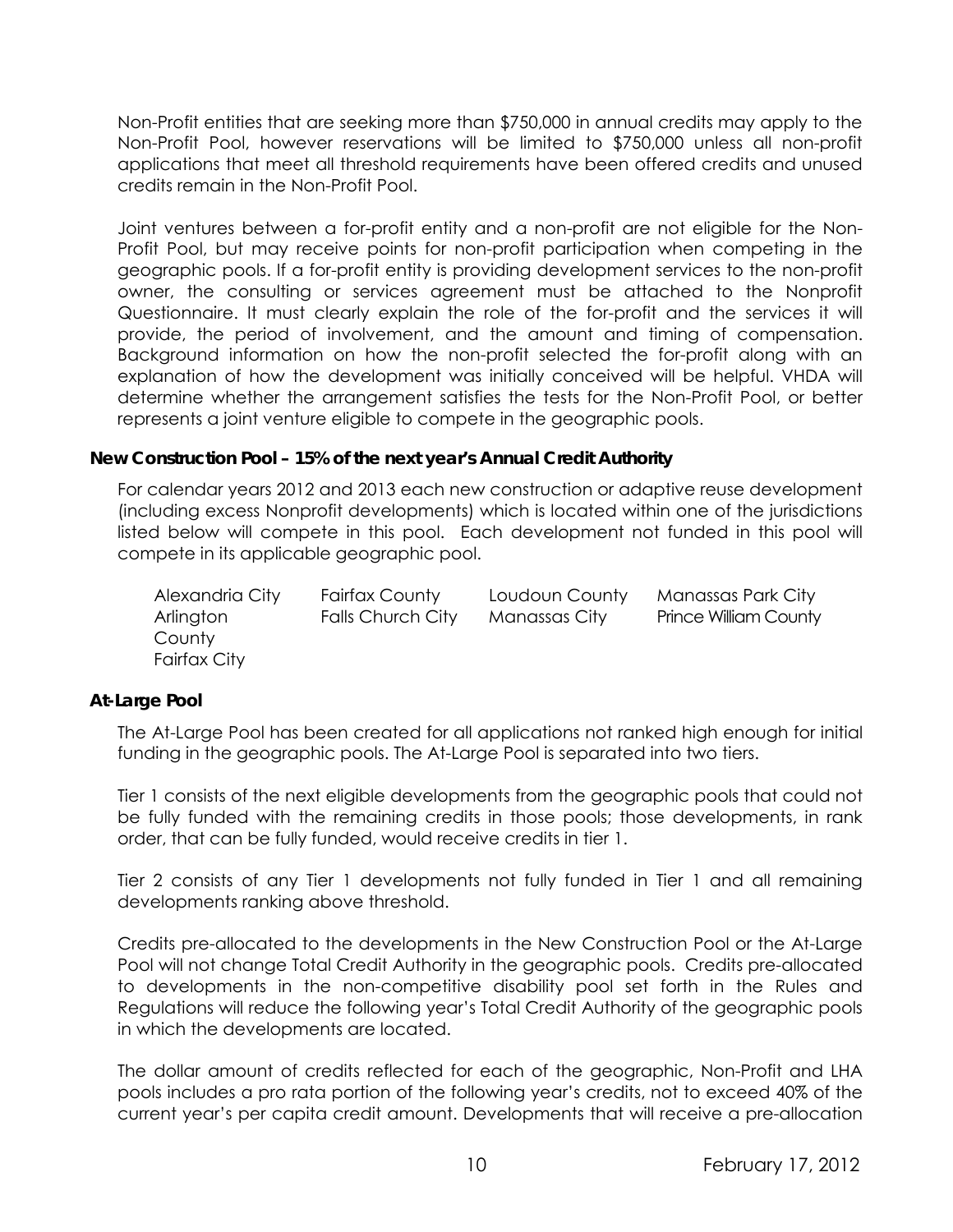of the following year's credits will be determined when the allocations are issued in December.

#### <span id="page-13-0"></span>Non-Competitive Credit Pool

#### **Developments for Persons with Disabilities**

**Applications will not be accepted for this pool until June 15, 2012.** Locality Notification Information will be accepted beginning May 1, 2012.

Credits for this pool will be reserved from the following year's allocation and will not exceed 6% of the current year's per capita credit amount. These credits are available for non-elderly developments.

Minimum requirements to qualify for credits from this Pool are:

- 1. At least 50% of the units will serve people with disabilities.
- 2. At least 50% of the units will conform to HUD regulations interpreting the fully, permanently accessible unit requirements of Section 504 of the Rehabilitation Act (reference the requirements set forth in the Uniform Federal Accessibility Standards "UFAS").
- 3. The development will provide federal project-based rent subsidies in order to ensure occupancy by extremely low-income persons for 50% of the units. Subsidies may apply to any units, not only those built to satisfy Section 504. For purposes of this Pool, "extremely low income" mean households with gross income not greater than 40% of the AMGI paying no more than rent calculated at the 40% level.
- 4. The units will be actively marketed and rented to households including at least one person with a disability in accordance with a plan submitted as part of the Application for credits and approved by the Executive Director.

Developers may wish to forge collaborative relationships with for profit and not for profit partners:

- To obtain project-based vouchers and local HOME funds through public housing agencies or redevelopment housing agencies.
- To increase affordability and provide targeted services such as accessible transportation or personal care to attract people with disabilities.
- To use unique and creative marketing techniques most effective in reaching people with disabilities.
- To work with local independent living centers or disability services boards to build management relationships and assemble waiting lists.
- To leverage resources and enhance the quality and sustainability of the proposed development.

In addition to any reservations of tax credits made from this Pool, VHDA has also set aside a certain amount of funding with favorable financing through its Resources Enabling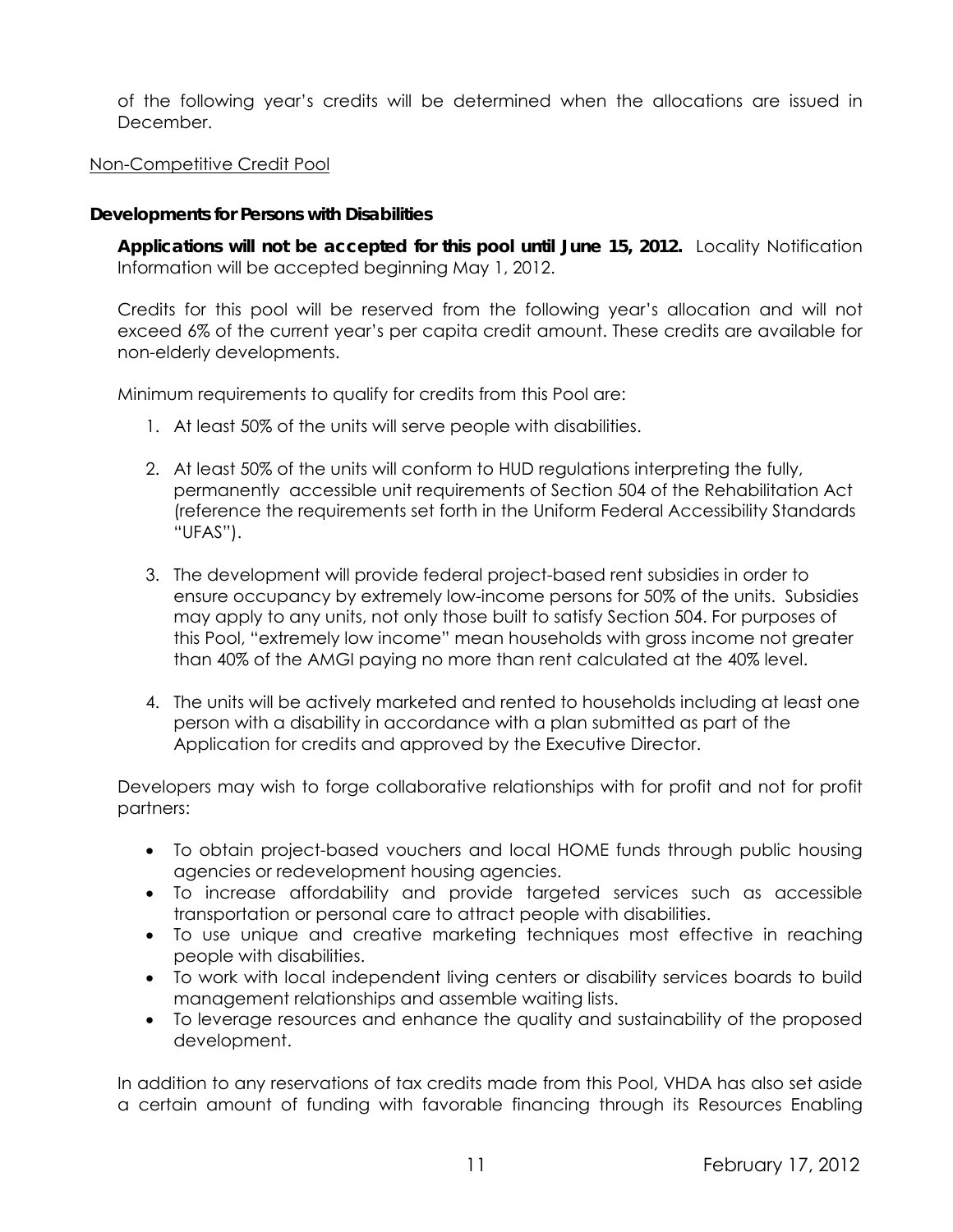Affordable Community Housing (REACH) program. If you are interested in REACH funds, a REACH loan application, in addition to the tax credit application, is required.

Proposals may be sent to VHDA at any time during the year; however, a complete Tax Credit Application, including documentation of the above minimum requirements, must be submitted to VHDA no later than November 1, 2012. These credits are available on a first-come, first-served basis for applications that meet the minimum requirements to receive an allocation.

In the event that other applications to this pool meet program and documentation requirements first, then those developments will receive a reservation first. Applications can be resubmitted to update development characteristics or to correct data for an additional application fee. At the time of any resubmittal, the application risks losing its previous place in the review queue, and another development may receive a reservation. There is no guarantee that there will be enough credits available by the time any application meets the requirements.

## <span id="page-14-0"></span>**7. Change of General Partner or Managing Member**

Change of General Partner or Managing Member (direct or indirect) is prohibited prior to the placed-in-service date of the proposed development and is subject to approval by VHDA.

## <span id="page-14-1"></span>**8. Minimum Design and Construction Requirements**

[VHDA's Minimum Design & Construction Requirements](http://www.vhda.com/BusinessPartners/MFDevelopers/MF-LoanApplication-Guides/MF%20Loan%20Applications%20and%20Guides/2012MinDesignConRequirements.pdf) (including Kitchen & Bath Vanity Cabinet Specifications) are mandatory minimum design criteria for any development receiving tax credits and/or VHDA financing.

#### *Design & Construction Meeting*

To ensure that developments conform to minimum design and construction requirements set forth by VHDA and to ensure that owners construct/provide the amenities represented in the Application, construction will be monitored periodically. Before construction monitoring can begin, the Design and Construction Meeting is held with the owner and/or its representatives, the architect, the contractor and VHDA staff to review the requirements, as well as to discuss expectations, the inspection schedule and draw procedures (i.e. if construction is being funded by a VHDA construction loan). In general, the meeting is held after the Scope of Work is finalized. Depending on previous experience with the owner/developer, VHDA Construction Control Officer ("CCO") may waive the requirement for this meeting.

## <span id="page-14-2"></span>**9. New In 2012!**

- Developments sponsored by local housing authorities will compete only in the Local Housing Authority Pool, which has been increased to 15%.
- For calendar years 2012 and 2013, new construction and adaptive reuse developments in Northern Virginia will first compete in the New Construction Pool.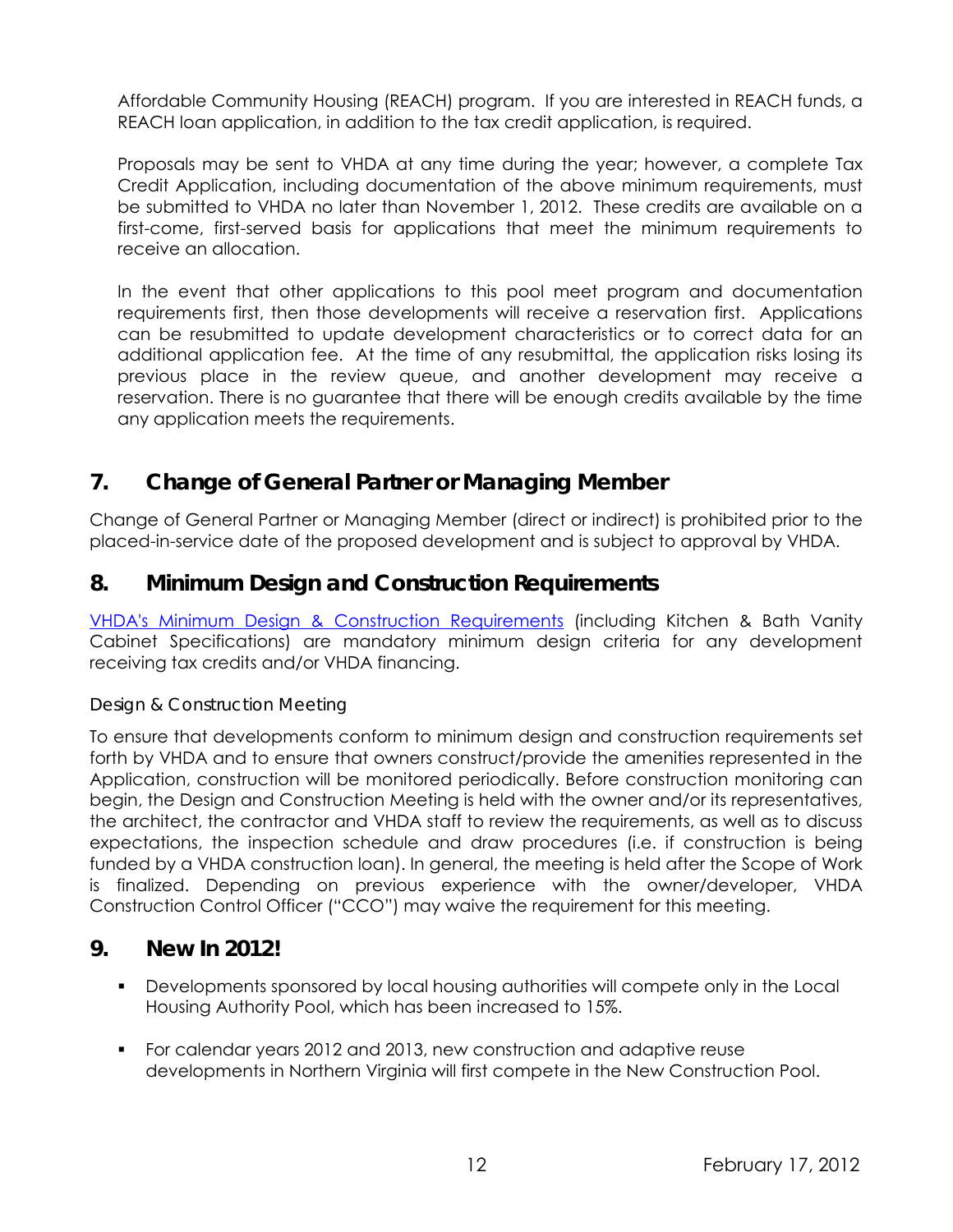- Applications for the Non-Competitive Disability Pool will not be accepted until June 15, 2012.
- The QCT Certification form is no longer required.
- The Urban Development Area and Affordable Dwelling Unit limitation in the 20-point new construction category has been eliminated.
- All new construction 2BR units must have 1.5 BA and all new construction units with 3 or more BRs must have at least 2 full bathrooms. In prior years this was an optional point item.
- WaterSense faucets and showerheads are now worth 2 points rather than 3 points.
- The EnergyStar Hot Water Heater 5-point category has been expanded to include centralized commercial systems and solar systems.
- There is now a 2-point category for WaterSense toilets.
- There is now a 2-point category for EPA EnergyStar bath vents.
- There is now a 5-point category for new installation of continuous R-3 or higher wall sheathing.
- There is now a 2-point category for cooking ranges with fire suppression systems and a 4-point category for fire prevention systems.

| Amount                        | <b>Description/Due Date/Penalty</b>                                                                                                                                                                                                                                                                                                                                                                                                                                                                                                                                                                 | Program |
|-------------------------------|-----------------------------------------------------------------------------------------------------------------------------------------------------------------------------------------------------------------------------------------------------------------------------------------------------------------------------------------------------------------------------------------------------------------------------------------------------------------------------------------------------------------------------------------------------------------------------------------------------|---------|
| \$750                         | <b>Application Fee</b> - Applications will not be processed until the application<br>fee is paid.                                                                                                                                                                                                                                                                                                                                                                                                                                                                                                   | 9%, 4%  |
| TBD                           | Appraisal Fee - The appraisal fee (if ordered by VHDA) will be based on the<br>complexity of the assignment. VHDA will not order the appraisal until the fee<br>is received.                                                                                                                                                                                                                                                                                                                                                                                                                        | 9%, 4%  |
| 7% of annual<br>credit amount | Assessed only to those applicants accepting a 9% credit reservation; the<br>amount is communicated in a letter sent with the Reservation Agreement;<br>due as instructed in Reservation correspondence from VHDA.                                                                                                                                                                                                                                                                                                                                                                                   | 9%      |
| 7% of annual<br>credit amount | Assessed only to tax-exempt bond applicants who qualify for an allocation<br>of 4% tax credits; due after the submission of the Application, upon written<br>request by VHDA. This fee will be calculated based on the lesser of the<br>credit amount from VHDA's feasibility review or the credit amount<br>requested by the Applicant. If at 8609 Application the review causes a<br>reduction in the feasible credit amount, there will be no refund of the<br>original fee, as it is considered a minimum application fee; the Section<br>42(m) letter will not be issued until the fee is paid | $4\%$   |
| \$500 per<br>calendar day     | Late Submission of Reservation Agreement - fee is assessed when any of the<br>reservation documents, including Reservation Agreement, are not<br>submitted to VHDA by the stated deadlines; communicated to Applicants<br>via Reservation Agreement cover letter; significant delay may result in loss<br>of the reservation                                                                                                                                                                                                                                                                        | 9%      |

## <span id="page-15-0"></span>**10. Summary of Program Fees**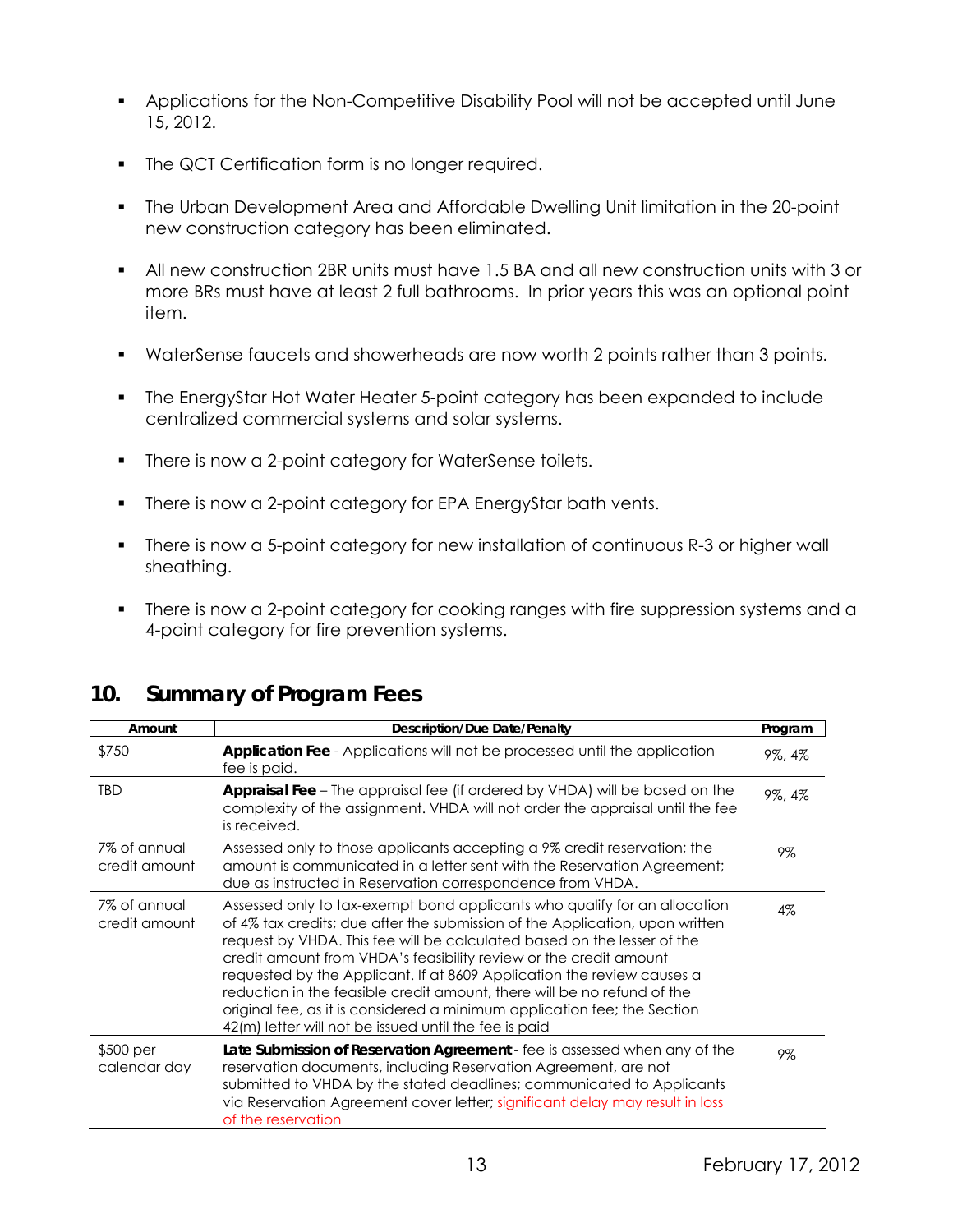| $$500$ per<br>calendar day  | Late submission of Allocation Application - these fees are applicable only to<br>competitive tax credit applications and are assessed per calendar day for<br>each day after the deadline. After 5 p.m. on any date is considered the<br>following calendar day; applications will not be processed until the fee is<br>paid                                                                                                                                                         | $9\%$<br>competi<br>tive<br>credits |
|-----------------------------|--------------------------------------------------------------------------------------------------------------------------------------------------------------------------------------------------------------------------------------------------------------------------------------------------------------------------------------------------------------------------------------------------------------------------------------------------------------------------------------|-------------------------------------|
| $$100$ per<br>calendar day+ | Late Submission of 8609 Application - it is VHDA's policy that completed<br>8609 Applications be submitted within 6 months of the development's<br>Construction Completion Date, as evidenced by a Certificate of<br>Occupancy or Architect's Certificate of Substantial Completion (if rehab).<br>The fee is \$100 per calendar day, up to \$7,500; thereafter 4% of the<br>outstanding balance each one-month anniversary). Form 8609 will not be<br>issued until the fee is paid. | 9%, 4%                              |
| $$100$ per form             | Correction of Form(s) 8609 - The fee is assessed when an owner requests<br>VHDA to issue an amended 8609 due to the original being issued with<br>incorrect data supplied by the owner. The amended 8609 will not be issued<br>until the fee is paid.                                                                                                                                                                                                                                | 9%, 4%                              |
| \$50                        | Replacement of Documentation Previously Provided, e.g. original Extended<br>Use Regulatory Agreement                                                                                                                                                                                                                                                                                                                                                                                 | 9%, 4%                              |
| \$30 per unit per<br>year   | <b>Compliance Monitoring Fee</b> - after all buildings are placed in service. The<br>fee is reduced to \$15 per unit during the extended use period (years 16-30).                                                                                                                                                                                                                                                                                                                   | 9%, 4%                              |
| \$20 per unit per<br>year   | Compliance Monitoring Fee - RD Developments - after all buildings are<br>placed in service. The fee is reduced to \$5 per unit during the extended use<br>period (years 16-30).                                                                                                                                                                                                                                                                                                      | 9%, 4%                              |
| \$3,000                     | <b>Qualified Contract Application Fee</b>                                                                                                                                                                                                                                                                                                                                                                                                                                            | 9%, 4%                              |

For-profit sponsors pay reservation fees at the time signed reservation agreements are due at VHDA. Non-Profit sponsors competing or eligible to compete in the Non-Profit Pool or developments competing or eligible to compete in the Local Housing Authority Pool pay reservation fees at the time of the first syndication payment and no later than the Allocation Application Deadline.

Waiver of application fees and reservation fees are not granted under any circumstances. The Executive Director has the discretion to waive all other fees. Waivers may be granted as circumstances warrant and will be evaluated on a case-by-case basis.

## <span id="page-16-0"></span>**11. Updating Program Information**

Periodically, it is necessary to update information relating to the tax credit program due to the availability of new information or to clarify program requirements in response to new questions. Updates will be sent via e-mail and will be posted at VHDA's [Low-Income Housing](http://www.vhda.com/BusinessPartners/MFDevelopers/MFDev-Updates-Announcements/Pages/LIHTCAnnouncement.aspx)  [Tax Credit Program](http://www.vhda.com/BusinessPartners/MFDevelopers/MFDev-Updates-Announcements/Pages/LIHTCAnnouncement.aspx) website. Applicants are responsible for making sure they receive all necessary information for submitting applications.

## <span id="page-16-1"></span>**12. VHDA Program Contacts**

If you have any questions about the LIHTC program, you may contact James M. Chandler at (804) 343-5786 or via e-mail, [jim.chandler@vhda.com](mailto:jim.chandler@vhda.com).

For all other inquiries or to provide/update your contact information, contact Dale Wittie at (804) 343-5876, Cara Wallo at (804) 343-5714, Jaynell Pittman-Shaw at (804) 343-5733 or Rebecca Rowe at (804) 343-5518.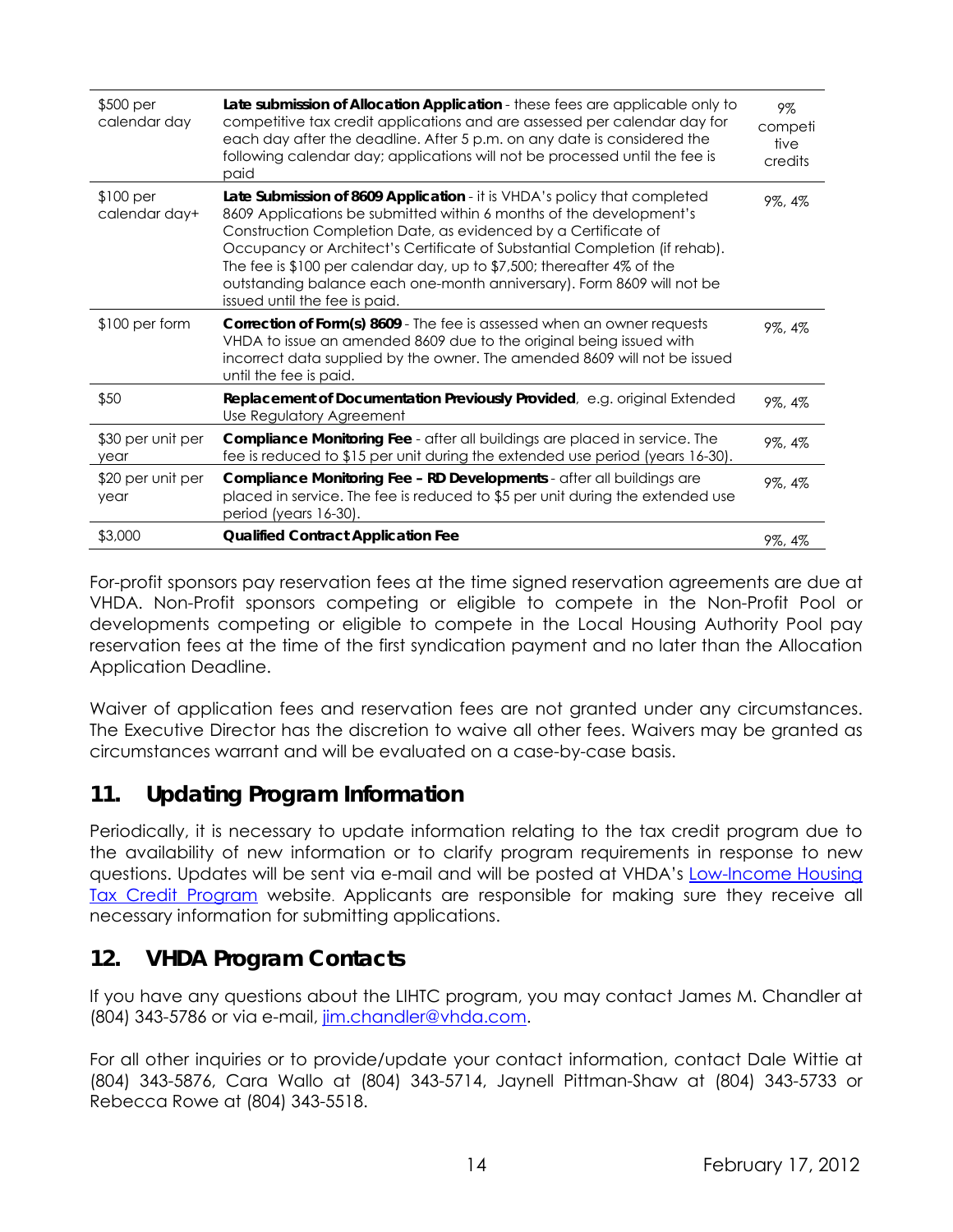Compliance monitoring questions should be directed to Brenda Hawkins at (804) 343-5763 or via e-mail, [brenda.hawkins@vhda.com](mailto:brenda.hawkins@vhda.com).

## <span id="page-17-0"></span>C. Allocations

A reservation of credits is made after an initial feasibility analysis by VHDA and is conditioned upon the development's sponsor meeting certain requirements. Those applicants satisfying the requirements are given an allocation of credits. If a development is placed in service in the year of allocation, it qualifies for a **regular allocation** and Forms 8609 may be issued on or before December 31. If the development is not placed in service in the year of allocation, the developer must request a **carryover allocation** (see Carryover Allocation Application section below). A second feasibility analysis is completed by VHDA to reflect any changes in the development's cost and/or financial structure, prior to VHDA granting a Carryover Allocation.

After a building has been placed in service (i.e., the rehab is substantially complete or for new construction, Certificates of Occupancy are received), the Owner will request IRS Form(s) 8609. A third feasibility analysis will be performed at that time. The final credit amount is the lesser of the amount necessary to make the development feasible and the amount of the earlier carryover allocation.

## <span id="page-17-1"></span>D. Types of Applications and Application Schedules

## <span id="page-17-2"></span>**1. 9% Credit Reservation Application**

Following is a summary of the 9% Application process.

#### <span id="page-17-3"></span>How to Obtain an 9% Application

The **9% Tax Credit Application** was prepared using Microsoft Office 2010.

#### <span id="page-17-4"></span>9% Application Deadline

Unless otherwise notified by VHDA in writing by e-mail or posting on the website, the Application Deadline for 9% competitive allocations, is no later than 2:00 p.m. EST on March 16, 2012.

#### **Delivery Address:**

Virginia Housing Development Authority Attn: Tax Credit Allocation Department 601 S. Belvidere Street Richmond, VA 23220-6500

#### <span id="page-17-5"></span>How to Submit the 9% Application

Applicants must submit all application materials in electronic format only! Save files to **one or more CDs** and include the following. Please use naming protocol below.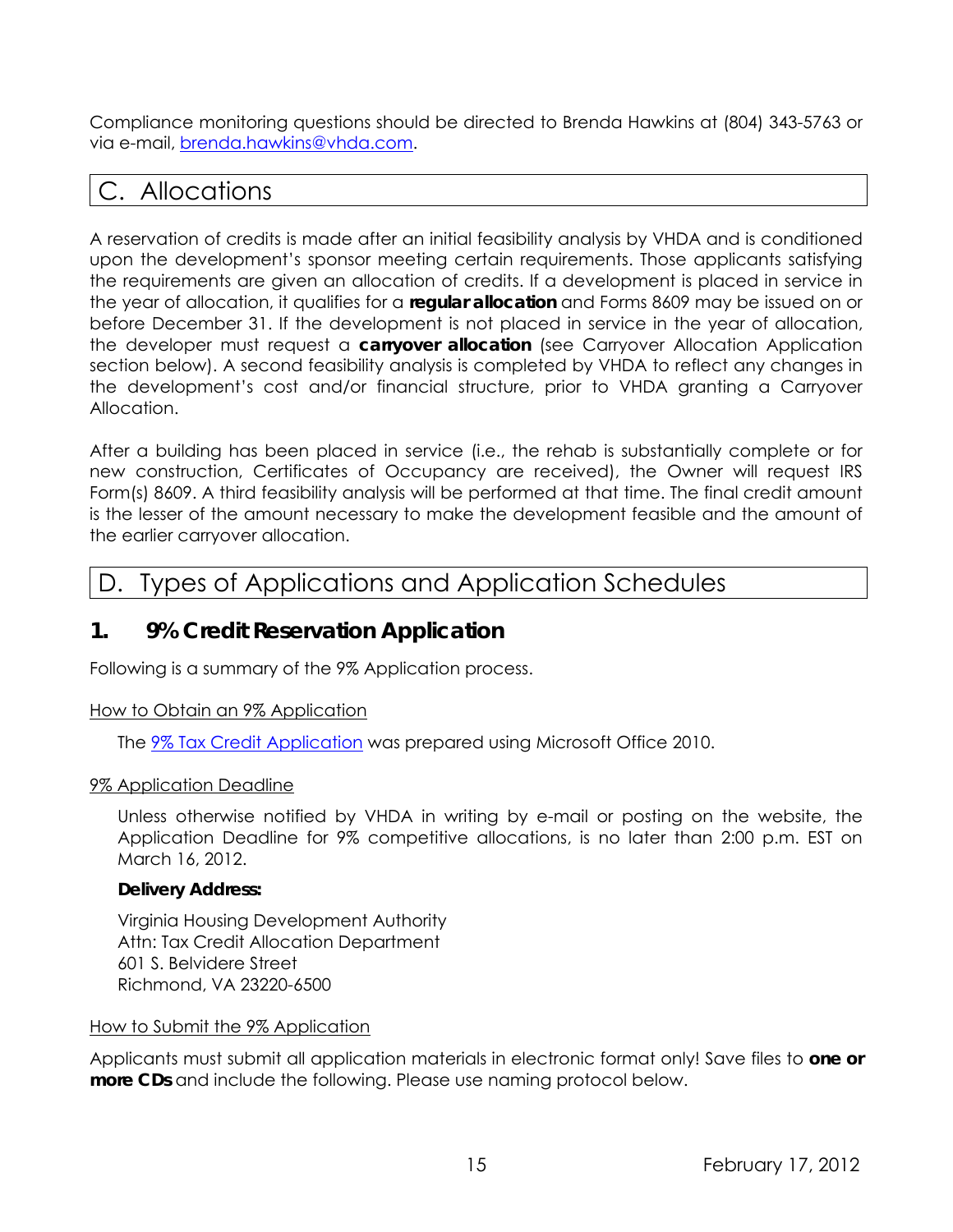| <b>Naming Protocol</b>               | <b>Description</b>                                                                                                          |
|--------------------------------------|-----------------------------------------------------------------------------------------------------------------------------|
| [Dev Name] - Reservation App         | Active Microsoft Excel workbook                                                                                             |
| 1 - [Dev Name] – Reservation App     | PDF file which includes the following:                                                                                      |
|                                      | • PDF copy of the signed application,<br>including self score sheet                                                         |
|                                      | • all application attachments (i.e. tab<br>documents, excluding the market<br>study, plans, specs and/or work write-<br>UP) |
| 2 - [Dev Name] - Market Study        | PDF or other readable electronic format                                                                                     |
| 3 - [Dev Name] - Plans & Specs       | Electronic Plans and Specifications                                                                                         |
| <b>or</b>                            |                                                                                                                             |
| 3a - [Dev Name] - Plans              |                                                                                                                             |
| 3b - [Dev Name] - Specs              |                                                                                                                             |
| 4 - [Dev Name] - UxU Work Write-up   | PDF or other readable electronic format                                                                                     |
| Other - [Dev Name] – [Document Name] | document(s)<br>relevant<br>to<br>Other<br>the<br>application                                                                |

 $*$  [Dev Name] = type in the name of the development

- √ **Do not** submit any files on a flash drive.
- √ **Do not** submit hard copies.

Except as follows, VHDA will not accept additional development information separate from the Application.

- Locality Notification Information form due 1/27/12
- CEO Letter(s) of Support (neutrality or opposition) due 4/2/12
- Revitalization Area Certification due 4/2/12

Failure to provide all documentation noted as "mandatory" on the Application Checklist (also, see section below), will result in the disqualification of the Application, unless VHDA's Executive Director approves an exception. If approved, each exception will incur a 10 point penalty.

VHDA reserves the right to request additional information for purposes of clarification.

#### <span id="page-18-0"></span>Mandatory Documents to be Submitted with the 9% Credit Reservation Application

Mandatory documentation and explanations thereof follow. Please refer to the Application Checklist for correct tab placement and VHDA forms to be submitted with the Application.

| Electronic Copy of | Submit as noted above. |
|--------------------|------------------------|
| Application and    |                        |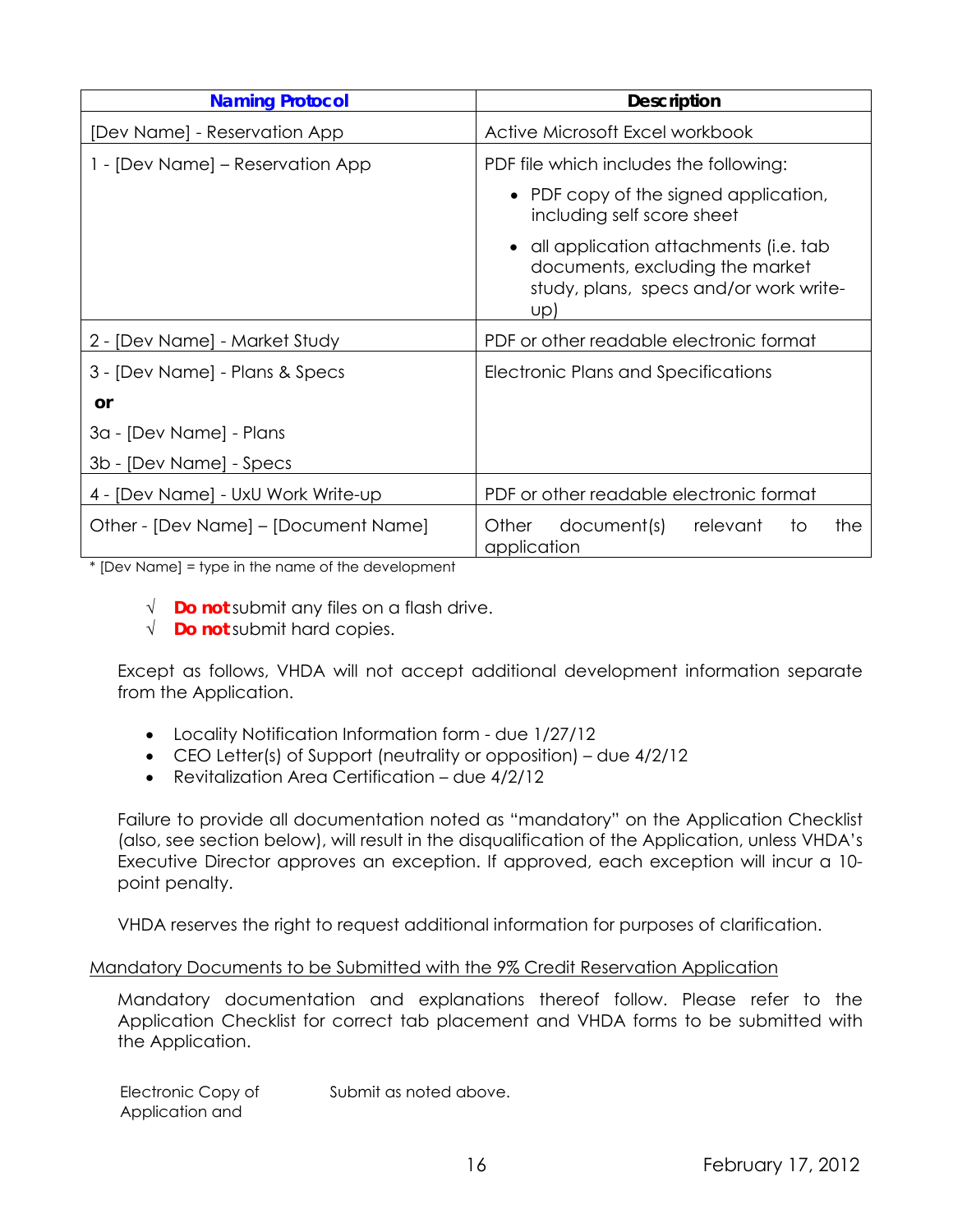| Attachments (on CD)                                                        | The scanned copy of the Tax Credit Application (in its entirety) will be<br>posted on VHDA's website.                                                                                                                                                                                                                                                                                                                                                                                                                                                                                                                                                                                                                                                                                                                                                                                                 |  |  |
|----------------------------------------------------------------------------|-------------------------------------------------------------------------------------------------------------------------------------------------------------------------------------------------------------------------------------------------------------------------------------------------------------------------------------------------------------------------------------------------------------------------------------------------------------------------------------------------------------------------------------------------------------------------------------------------------------------------------------------------------------------------------------------------------------------------------------------------------------------------------------------------------------------------------------------------------------------------------------------------------|--|--|
|                                                                            | Use VHDA tab dividers to separate attachments.                                                                                                                                                                                                                                                                                                                                                                                                                                                                                                                                                                                                                                                                                                                                                                                                                                                        |  |  |
| \$750 Application Fee                                                      | To be paid via check to VHDA                                                                                                                                                                                                                                                                                                                                                                                                                                                                                                                                                                                                                                                                                                                                                                                                                                                                          |  |  |
| Partnership or Operating<br>Agreement                                      | In addition to the Agreement itself, please attach an organization<br>chart for the limited partnership (LP) and LLC depicting the ownership<br>structure, identifying each principal (i.e. individuals' names rather than<br>entities) and percentage of interest. For a housing authority or non-<br>profit principal, the Executive Director should be the named individual.<br>Please follow guidelines below for listing principals.                                                                                                                                                                                                                                                                                                                                                                                                                                                             |  |  |
|                                                                            | 1. If the owner is a partnership, list the names of all GPs, regardless<br>of % interest in the General Partnership<br>2. If the owner is an LLC, list the names of all members regardless of<br>% interest<br>3. If the owner is a Corporation (public or private), Organization or<br>Governmental Entity, list the names of officers who are directly<br>responsible to the Board of Directors (or equivalent) and any<br>stockholder having a 25% or more interest<br>4. If the owner is a Trust, list the names of all persons having a 25%<br>or more beneficial ownership interest in the assets of the trust<br>5. If the owner is an Individual, list the name of anyone having a<br>25% or more ownership interest of the named individual<br>6. If none of the above apply, list the name of any person that<br>directly or indirectly controls or has the power to control a<br>principal |  |  |
| Virginia State Corporation<br><b>Commission Certification</b>              | Submit a Certification from the Virginia SCC reflecting ownership entity<br>is:                                                                                                                                                                                                                                                                                                                                                                                                                                                                                                                                                                                                                                                                                                                                                                                                                       |  |  |
| (SCC)                                                                      | Admitted to record in Virginia<br>٠<br>Authorized to transact business in Virginia<br>$\bullet$                                                                                                                                                                                                                                                                                                                                                                                                                                                                                                                                                                                                                                                                                                                                                                                                       |  |  |
|                                                                            | Request the Certification from the SCC in time to include it with the<br>Application.                                                                                                                                                                                                                                                                                                                                                                                                                                                                                                                                                                                                                                                                                                                                                                                                                 |  |  |
| Resume(s) and Principal's<br>Previous Participation<br>Certification (PPC) | Attach a resume for each principal of the general partnership (GP) or<br>limited liability company (LLC).                                                                                                                                                                                                                                                                                                                                                                                                                                                                                                                                                                                                                                                                                                                                                                                             |  |  |
|                                                                            | Information provided in the PPC form and representations made in the<br>ownership section of the Application will be used to enforce the limit<br>on the amount of credits that are reserved for a single sponsor.                                                                                                                                                                                                                                                                                                                                                                                                                                                                                                                                                                                                                                                                                    |  |  |
|                                                                            | No more than 15% of the Virginia per capita credit amount may be<br>reserved to any related general partner(s) or principal(s) of such<br>general partner(s) or managing member (if LLC), either directly or<br>indirectly, in any credit year (see QAP for information on related parties<br>and the credit cap). This limitation does not apply to credits that are<br>awarded to developments receiving tax-exempt bonds but does<br>apply to developments receiving credits in the non-competitive 9%<br>pool. The limit is applied to the year credits are reserved.                                                                                                                                                                                                                                                                                                                             |  |  |
| Non-Profit Questionnaire<br>(if Applicant/Developer is                     | If applicant is eligible to compete in the Non-Profit Pool and/or receive<br>points for non-profit involvement, submit:                                                                                                                                                                                                                                                                                                                                                                                                                                                                                                                                                                                                                                                                                                                                                                               |  |  |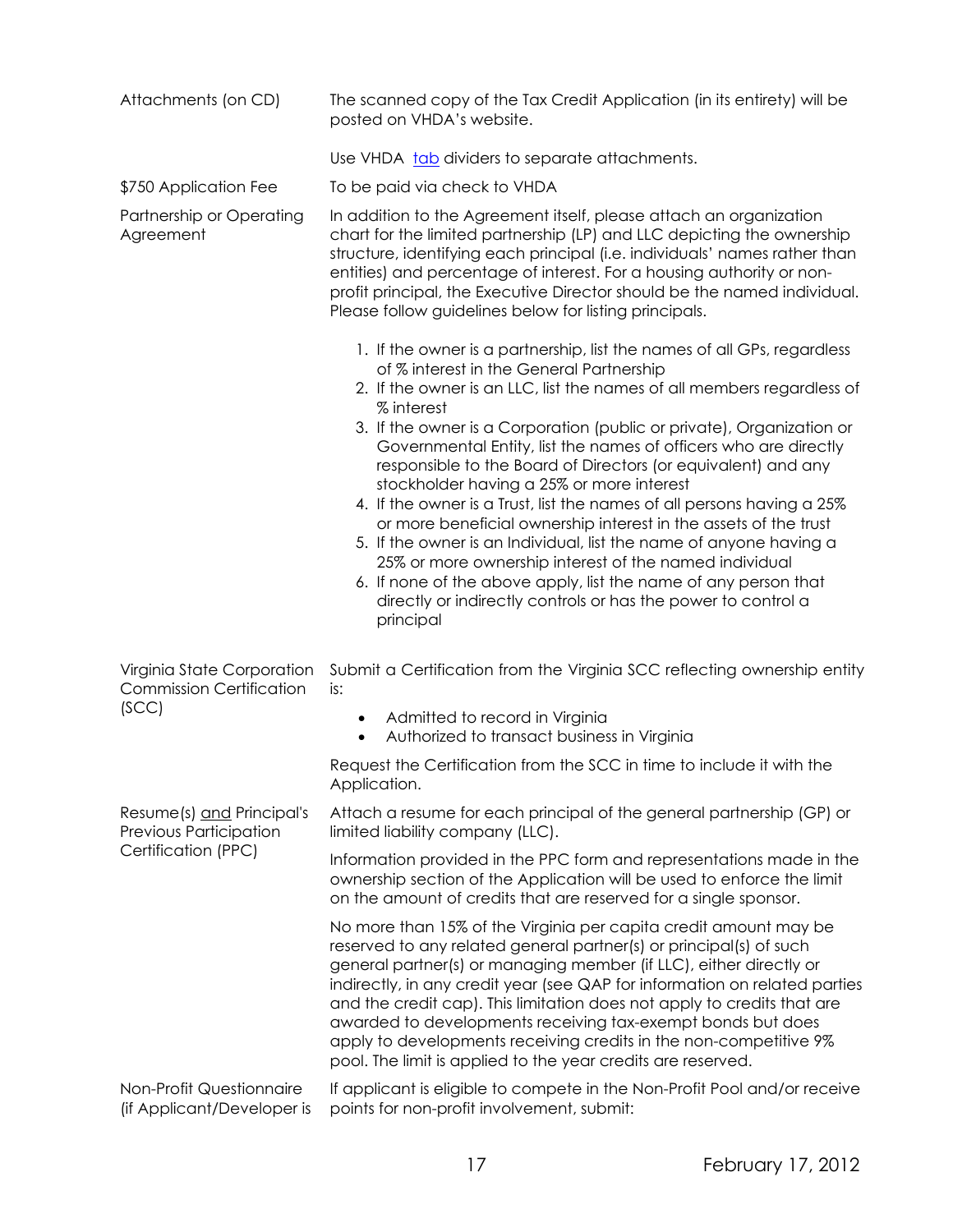| a Non-Profit Organization)       | Completed questionnaire<br>Supporting documents need not be submitted unless<br>$\bullet$<br>requested by VHDA.                                                                                                                                                                                                                                                                                                                                                                                                                                                                                                                                                                                                                                                                                                                                          |  |  |  |
|----------------------------------|----------------------------------------------------------------------------------------------------------------------------------------------------------------------------------------------------------------------------------------------------------------------------------------------------------------------------------------------------------------------------------------------------------------------------------------------------------------------------------------------------------------------------------------------------------------------------------------------------------------------------------------------------------------------------------------------------------------------------------------------------------------------------------------------------------------------------------------------------------|--|--|--|
|                                  | For more information about competing in the Non-Profit Pool, please<br>refer to Section I.B.6 above.                                                                                                                                                                                                                                                                                                                                                                                                                                                                                                                                                                                                                                                                                                                                                     |  |  |  |
| <b>Architect's Certification</b> | The Architect of Record certifies that all square footages, unit and site<br>amenities indicated in the Application are incorporated into the<br>development plans, specifications or unit-by-unit work write-up, and<br>that all products necessary to fulfill these representations are available.<br>The Certification also documents that VHDA's Minimum Design and<br>Construction Requirements will be incorporated into the design of the<br>property. All representations made in the Architect's Certification must<br>agree with those same representations in the Reservation Application.<br>If there are differences, then the Architect's Certification and/or the<br>Reservation Application must be re-submitted, so that the<br>representations agree. For each document that is re-submitted, a 10-<br>point penalty will be assessed. |  |  |  |
|                                  | The Architect of Record must be registered in Virginia.                                                                                                                                                                                                                                                                                                                                                                                                                                                                                                                                                                                                                                                                                                                                                                                                  |  |  |  |
| Site Control<br>Documentation    | Site control must be in the name of the tax credit ownership entity<br>identified in the Application and documented to remain in place for a<br>minimum of four (4) months beyond the Reservation Application<br>Deadline (9% competitive credits only). The site control document must<br>reference all parcels in the development and should not allow further<br>marketing of the property by the seller. Site Control documentation<br>must be in the form of one of the following:                                                                                                                                                                                                                                                                                                                                                                  |  |  |  |
|                                  | Sole fee simple ownership of the site of the proposed<br>1.<br>development by the applicant,                                                                                                                                                                                                                                                                                                                                                                                                                                                                                                                                                                                                                                                                                                                                                             |  |  |  |
|                                  | 2. Lease of such site by the applicant for a term exceeding<br>the compliance period (as defined in the IRC) or for such<br>longer period as the applicant represents in the application<br>that the development will be held for occupancy by low-<br>income persons or families or                                                                                                                                                                                                                                                                                                                                                                                                                                                                                                                                                                     |  |  |  |
|                                  | 3. Right to acquire or lease such site pursuant to a valid and<br>binding written option or contract between the applicant<br>and the fee simple owner of such site; and                                                                                                                                                                                                                                                                                                                                                                                                                                                                                                                                                                                                                                                                                 |  |  |  |
|                                  | All applications must include a copy of the most recent real estate tax<br>assessment.                                                                                                                                                                                                                                                                                                                                                                                                                                                                                                                                                                                                                                                                                                                                                                   |  |  |  |
|                                  | Such option or contract shall have no conditions within the discretion<br>or control of such owner of such site. Any contract for the acquisition<br>of a site with existing residential property may not require an empty<br>building as a condition of such contract, unless relocation assistance is<br>provided to displaced households, if any, at such level required by<br>VHDA. Please refer to the VHDA Relocation Assistance Guidelines.                                                                                                                                                                                                                                                                                                                                                                                                       |  |  |  |
|                                  | In the case of acquisition and rehabilitation of developments funded<br>by Rural Development of the U.S. Department of Agriculture ("Rural<br>Development"), any site control document subject to approval of the<br>partners of the seller does not need to be approved by all partners of<br>the seller if the general partner of the seller executing the site control                                                                                                                                                                                                                                                                                                                                                                                                                                                                                |  |  |  |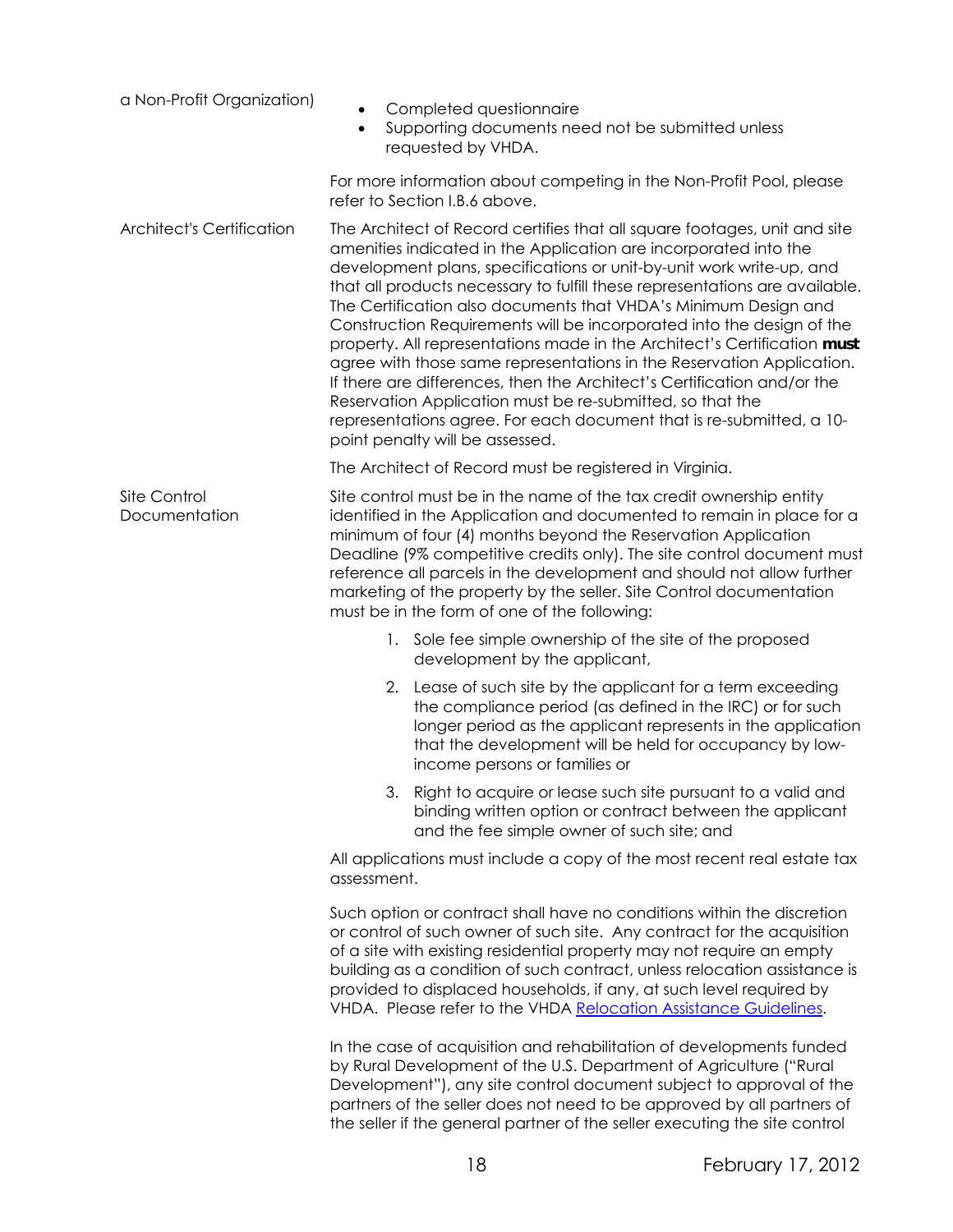|                                                               | document provides (i) an attorney's opinion that such general partner<br>has the authority to enter into the site control document and such<br>document is binding on the seller or (ii) a letter from the existing<br>syndicator indicating a willingness to secure the necessary partner<br>approvals upon the reservation of credits.                                                                                                            |  |  |
|---------------------------------------------------------------|-----------------------------------------------------------------------------------------------------------------------------------------------------------------------------------------------------------------------------------------------------------------------------------------------------------------------------------------------------------------------------------------------------------------------------------------------------|--|--|
| Plans, Specifications<br>and/or Unit by Unit Work<br>Write-up | VHDA must receive copies of Plans, Specs and/or Unit-by-Unit Work<br>Write-up on CD.                                                                                                                                                                                                                                                                                                                                                                |  |  |
|                                                               | Following are the minimum requirements for all property types (new<br>construction, rehab and adaptive reuse).                                                                                                                                                                                                                                                                                                                                      |  |  |
|                                                               | 1. A location map with the property clearly defined                                                                                                                                                                                                                                                                                                                                                                                                 |  |  |
|                                                               | 2. Sketch plan of the site showing overall dimensions of main<br>building(s), major site elements (e.g., parking lots and location<br>of existing utilities, and water, sewer, electric, gas in the streets<br>adjacent to the site). Contour lines and elevations are not<br>required.                                                                                                                                                             |  |  |
|                                                               | 3. Sketch plans of main building(s) reflecting overall dimensions                                                                                                                                                                                                                                                                                                                                                                                   |  |  |
|                                                               | Typical floor plan(s) showing apartment types and placement<br>4.                                                                                                                                                                                                                                                                                                                                                                                   |  |  |
|                                                               | Ground floor plan(s) showing common areas<br>5.                                                                                                                                                                                                                                                                                                                                                                                                     |  |  |
|                                                               | 6. Sketch floor plan(s) of typical dwelling unit(s)                                                                                                                                                                                                                                                                                                                                                                                                 |  |  |
|                                                               | 7. Typical wall section(s) showing footing, foundation, and wall<br>and floor structure. Notes must indicate basic materials in<br>structure, floor and exterior finish.                                                                                                                                                                                                                                                                            |  |  |
|                                                               | 8. All items reflected in VHDA's Minimum Design & Construction<br>Requirements.                                                                                                                                                                                                                                                                                                                                                                     |  |  |
|                                                               | Sketch plan dimensions must be sufficient to allow VHDA to calculate<br>the Gross Floor Area for the entire development and the net rentable<br>areas for all the units in the development.                                                                                                                                                                                                                                                         |  |  |
|                                                               | In addition to the foregoing required submission, for rehab<br>developments, supply a unit-by-unit work write-up sufficient to<br>determine renovations in each unit and common areas throughout the<br>development.                                                                                                                                                                                                                                |  |  |
|                                                               | In the event the plans and specifications and/or work write-up do not<br>include VHDA Minimum Design and Construction Requirements, then<br>those requirements still must be met, even though the application is<br>accepted for credits. Please note that this may cause the Application<br>to be ineligible for credits.                                                                                                                          |  |  |
| Attorney's Opinion (VHDA<br>form)                             | Any changes to the form of opinion other than filling in blanks or<br>making the appropriate selections in bracketed language must be<br>accompanied by a black-lined version indicating all additional<br>changes to the opinion. Altered opinions submitted without prior<br>approval are subject to a 10-point penalty. The date in the first<br>paragraph of the Attorney's Opinion Letter should correspond to the<br>date of the Application. |  |  |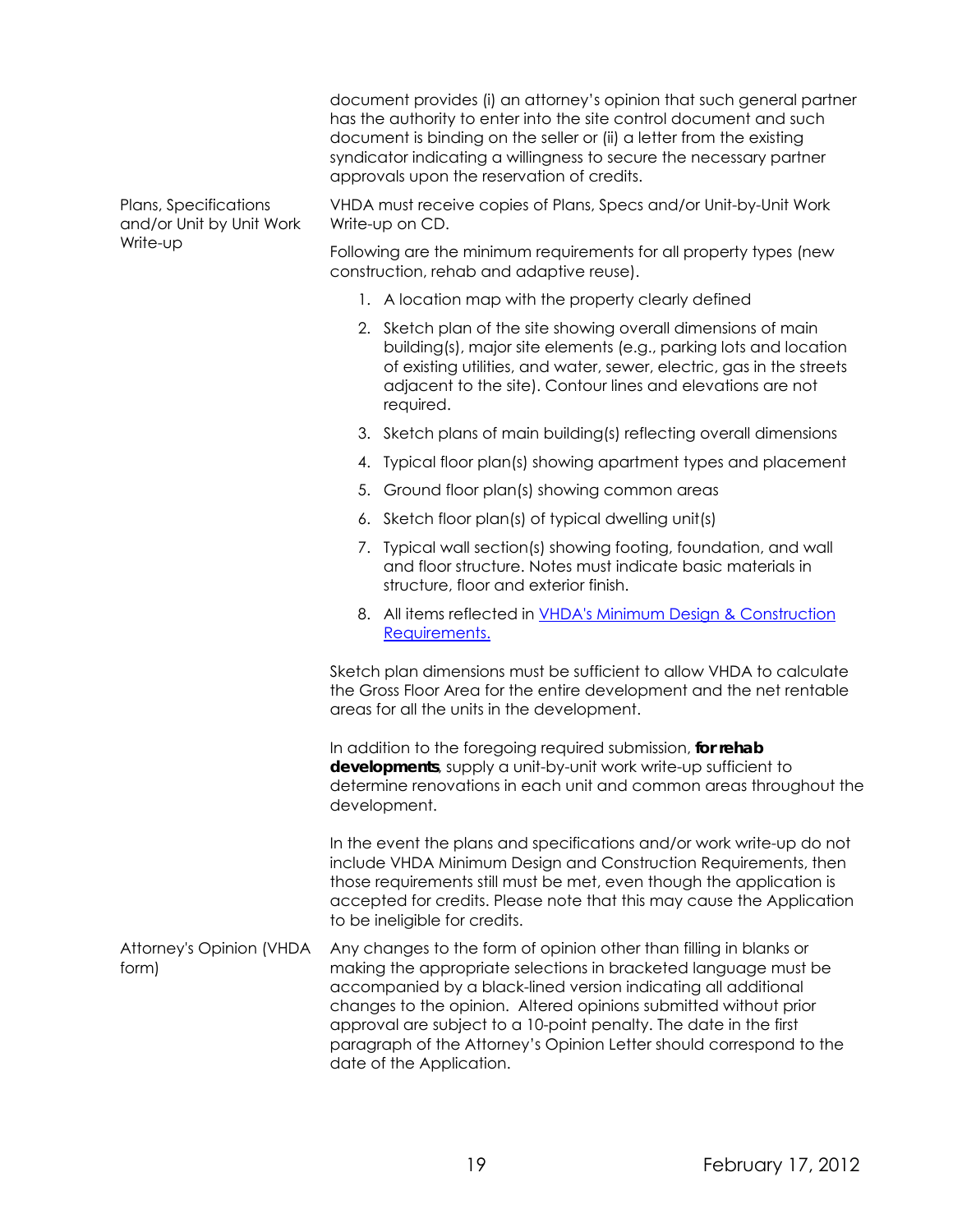Market Study

<span id="page-22-0"></span>NOTE: The application will be disqualified if the market study is **not** provided with the application!

Market studies must be submitted with the Application (in electronic, readable format). Failure to meet this requirement will disqualify the Application.

The market study must be no more than six (6) months old at the time of submission to VHDA. Market studies more than six (6) months old must be updated. If the study has no material changes, the market study analyst may send an update letter; however, market studies must meet VHDA 2012 Market Study Guidelines. No study over 12 months old will be accepted. Please refer to the VHDA [Market Study Guidelines.](http://www.vhda.com/BusinessPartners/MFDevelopers/LIHTCProgram/LowIncome%20Housing%20Tax%20Credit%20Program/2012%20Market%20Study%20Guidelines%20(rev.%2011.2011).pdf)

Beginning in 2012, VHDA's market study process is as follows:

- 1. The developer/owner notifies VHDA of its selection of an analyst. Selection is made from the 2012 Approved Market Analysts listing. Please e-mail Jaynell Pittman-Shaw, [jaynell.pittman-shaw@vhda.com.](mailto:jaynell.pittman-shaw@vhda.com)
- 2. If the analyst selected has met capacity, the developer will be asked to select another analyst.
- 3. The developer/owner confirms with the analyst that it can secure a contract with the analyst.
- 4. ASAP, preferably the day the owner/developer notifies VHDA, the analyst confirms with VHDA that it will accept the developer/owner's request for assignment.
- 5. VHDA confirms with the owner/developer that the analyst has accepted its request for assignment.

PLEASE NOTE, the reservation is not complete until VHDA receives confirmation from the analyst.

The developer has full power to negotiate with the analyst on the price of the study.

Applications with accompanying market studies, whereby the applicant has not adhered to the above process, will be disqualified.

During its review of the submitted applications, VHDA may conduct its own analysis of the demand for the housing units to be produced by each Applicant's proposed development. Notwithstanding any conclusion in the market study submitted with an application, if VHDA determines that, based upon information from its own loan portfolio or its own market study, inadequate demand exists for the housing units to be produced by an Applicant's proposed development, it may exclude and disregard the Application.

#### <span id="page-22-2"></span><span id="page-22-1"></span>Appraisal

<span id="page-22-3"></span>NOTE: Required for Acquisition Rehab Developments (and at VHDA's discretion)

Appraisals are required for all acquisition rehab developments, whereby the applicant is seeking a reservation of low-income housing tax credits. VHDA will accept RD appraisals that include its requested values.

Appraisals will be obtained independently by the applicant; however, if there are unresolved concerns about feasibility, VHDA will order an additional appraisal, choosing its own appraiser.

Appraisal fees are the sole responsibility of the applicant. If VHDA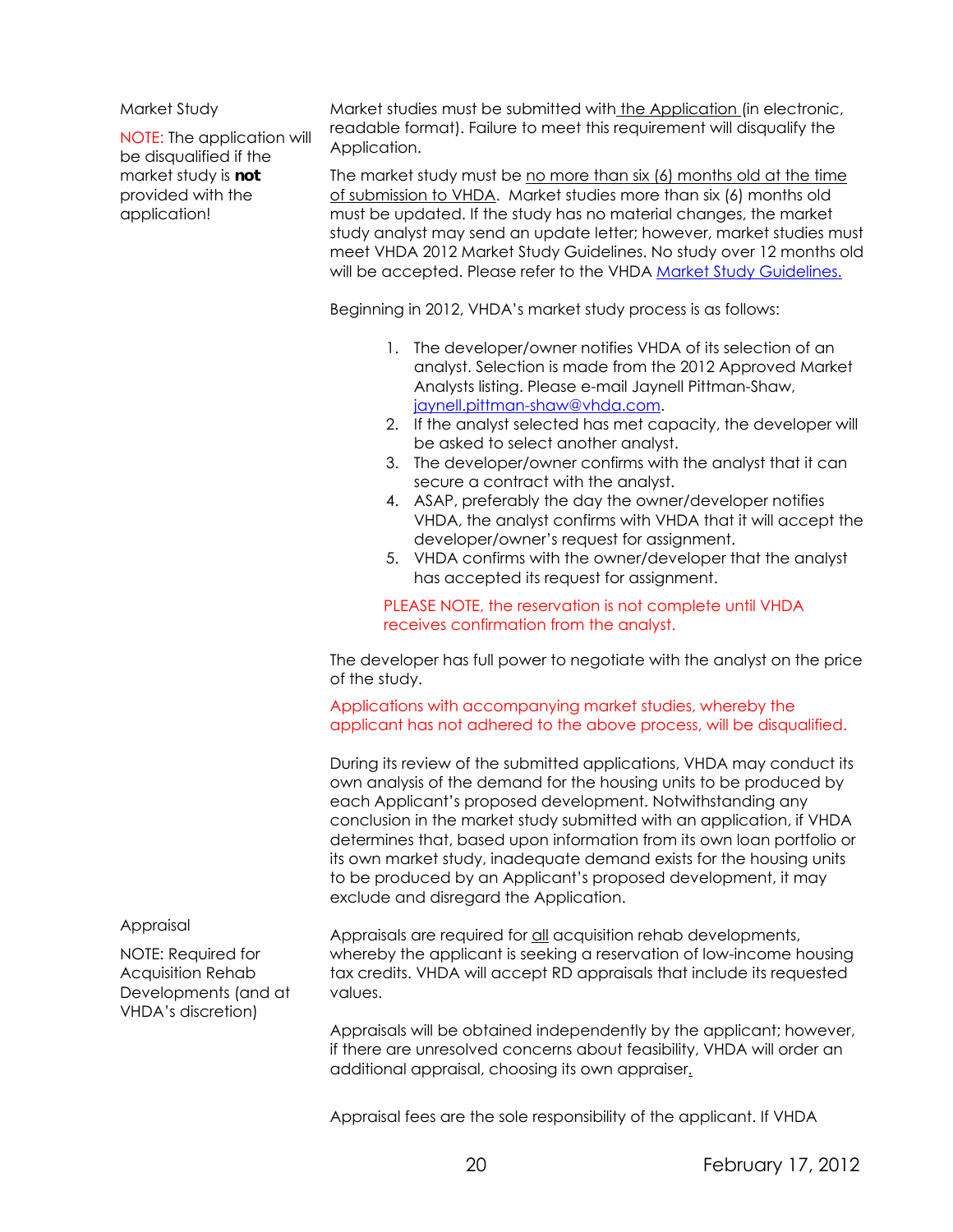orders an appraisal, the fee will be communicated to the applicant in writing. Appraisals will not be ordered until VHDA receives the appraisal fee, which may result in a delay of VHDA approval and/or the issuance of the Section 42(m) letter.

Please refer to the [VHDA Appraisal Requirements](http://www.vhda.com/BusinessPartners/MFDevelopers/LIHTCProgram/LowIncome%20Housing%20Tax%20Credit%20Program/2012AppraisalReq.pdf)**.**

#### 9% Competitive Credit Reservation Application Schedule

| Due               | Description                                                                                                                                                                                                  |
|-------------------|--------------------------------------------------------------------------------------------------------------------------------------------------------------------------------------------------------------|
| Jan 27            | Locality Notification Information form due                                                                                                                                                                   |
| Mar 16            | Deadline for Reservation Application, Market Study (due with Application) &<br>\$750 Application Fee                                                                                                         |
| by Mar 30         | Applications posted to VHDA website                                                                                                                                                                          |
| Apr 2             | Locality CEO Support Letter and Revitalization Area Certification may be<br>submitted after the Reservation Application Deadline, but not later than April<br>2, 2012.                                       |
| May 15            | Announce Preliminary Rankings/Begin General Comment Period                                                                                                                                                   |
| May 22            | Close General Comment Period/Begin Rebuttal Comment period                                                                                                                                                   |
| <b>May 29</b>     | Close Rebuttal Comment Period                                                                                                                                                                                |
| Jun 6             | Announce Final Rankings                                                                                                                                                                                      |
| Early to mid-July | VHDA mails Reservation Application documents (Agreement, Contract to<br>Enforce Representations, Extended Use Agreement, and Election to Fix %).                                                             |
| Mid to late July  | (Fully executed) reservation documents, Contract to Enforce Representation<br>(original), Election to Fix Applicable Percentage (if applicants choose to lock in<br>rate) and for-profit fees due            |
| Nov 2             | Site Control Documentation, Extended Use Agreement (recorded original),<br>Carryover Allocation Application (if applicable), non-profit reservation fees<br>and local housing authority reservation fees due |

## **2. Carryover Allocation Application**

In general, IRC Section 42 allows an allocation to a building to be carried over if such building is placed in service no later than the end of the second year following the allocation year.

How to Obtain a Carryover Allocation Application

VHDA sends out Carryover Allocation Applications to developers that have accepted a reservation of credits.

If requesting a carryover allocation, the owner/applicant submits an Owner's Certification, an itemized list of expenses and an Attorney's Opinion with the Carryover Allocation Application. If the owner has met the 10% test, no further documentation is necessary.

#### Carryover Allocation Application Deadline

Carryover Allocation Applications are due back to VHDA no later than November 2, 2012. A late charge of \$500 per day will be assessed for each calendar day past the due date that the Allocation Application is not returned to VHDA.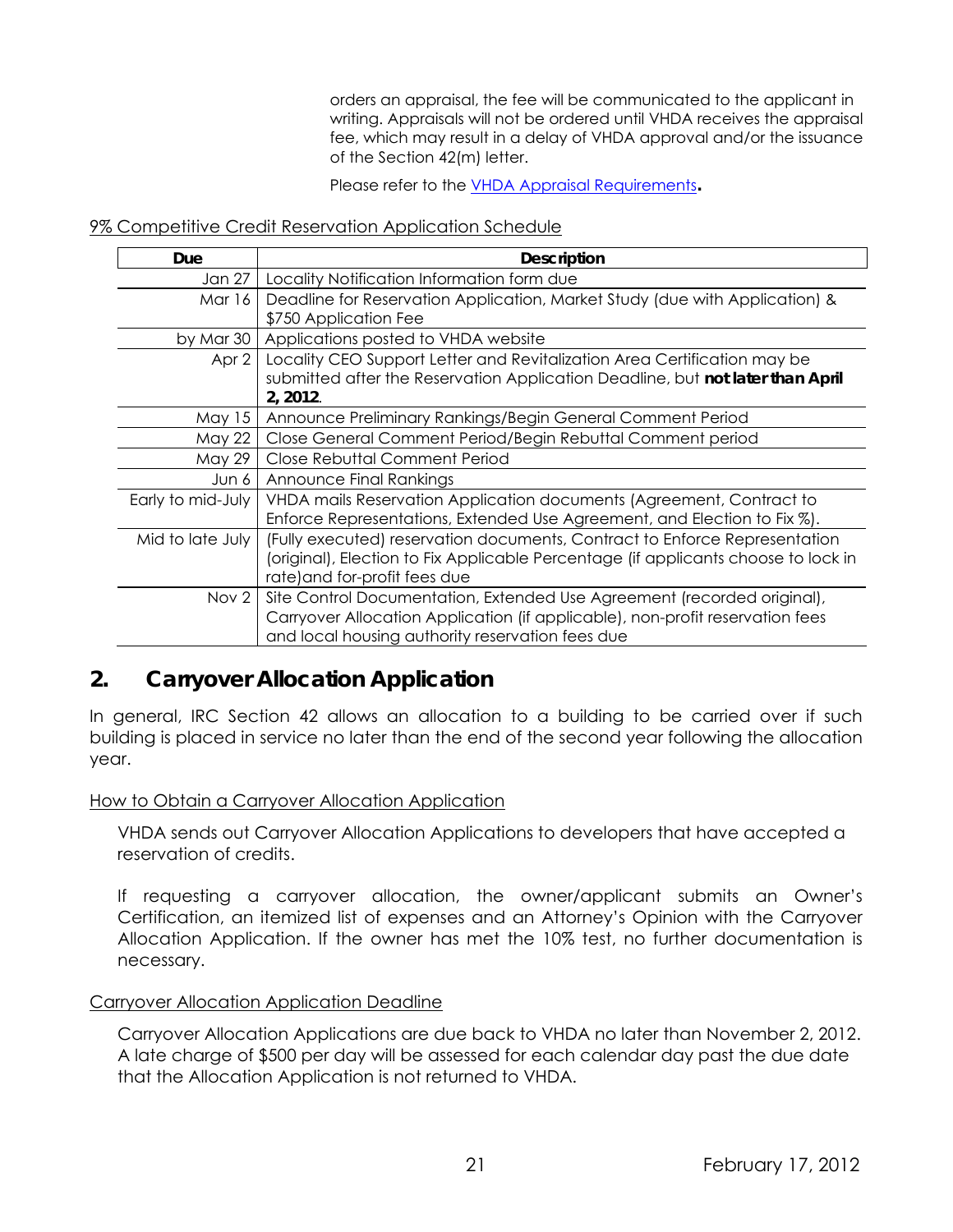#### <span id="page-24-0"></span>How to Submit the Carryover Allocation Application

Complete the Allocation Application by verifying and/or updating answers to all questions. Submit all application materials in electronic format only, saving files to **one or more CDs**. Please use naming protocol below.

| <b>Naming Protocol</b>                       | <b>Description</b>                          |  |  |
|----------------------------------------------|---------------------------------------------|--|--|
| Allocation – [Dev Name] – Application        | Active Microsoft Excel workbook             |  |  |
| Allocation - [Dev Name] - Application        | PDF copy of the signed application          |  |  |
| Allocation – [Dev Name] – Attorney's Opinion | Attorney's Opinion                          |  |  |
| Allocation – [Dev Name] – IRS EIN #          | IRS EIN $#$                                 |  |  |
| Allocation - [Dev Name] – Site Control       | Site Control Documentation                  |  |  |
| Allocation - [Dev Name] – Owner's Cert       | <b>Owner's Certification</b>                |  |  |
| Allocation - [Dev Name] – EUA (Recorded)     | Recorded EUA                                |  |  |
| Allocation - [Dev Name] – ROFR (Recorded)    | Non-Profit or Local Housing Authority (LHA) |  |  |
|                                              | <b>Right of First Refusal</b>               |  |  |
| Allocation – [Dev Name] – Investor LOI       | <b>Investor LOI</b>                         |  |  |
| Allocation – [Dev Name] – [Document Name]    | Other document(s) revised<br>since<br>the   |  |  |
|                                              | <b>Reservation Application</b>              |  |  |

\*[Dev Name] = type in the name of the development

#### <span id="page-24-1"></span>Mandatory documents to be Submitted with the Carryover Allocation Application

- Excel copy of the Allocation Application
- Electronic/PDF copy (on CD) of signed Allocation Application and attachments
- Attorney's Opinion
- IRS Letter Confirming the Assignment of the EIN Number (Form SS-4) to the owner (i.e. LP, LLC, etc.)
- Site Control Documentation in the form of (1) a copy of the recorded deed or land lease (or memorandum of land lease) or (2) a copy of the document and recording receipt
- Owner's Certification must include an itemized list of expenditures. Expenditures do not have to be certified by a CPA, unless required by the attorney for the Attorney's Opinion letter. For purposes of calculating the 10% test, the reasonably expected basis in the development consists of land and depreciable property, regardless of whether those items are included in eligible basis. Please perform the correct calculation.
- Recorded Extended Use Agreement if the recorded Extended Use Agreement is not returned from the locality by the application due date noted below, submit a copy of the Extended Use Agreement and copy of the recording receipt. Remember to submit to VHDA the original recorded Extended Use Agreement when it is received from the locality.
- Recorded Non-Profit or Local Housing Authority (LHA) Right of First Refusal
- Letter from Syndicator or Investor (LOI)
- Other documents revised since the Reservation Application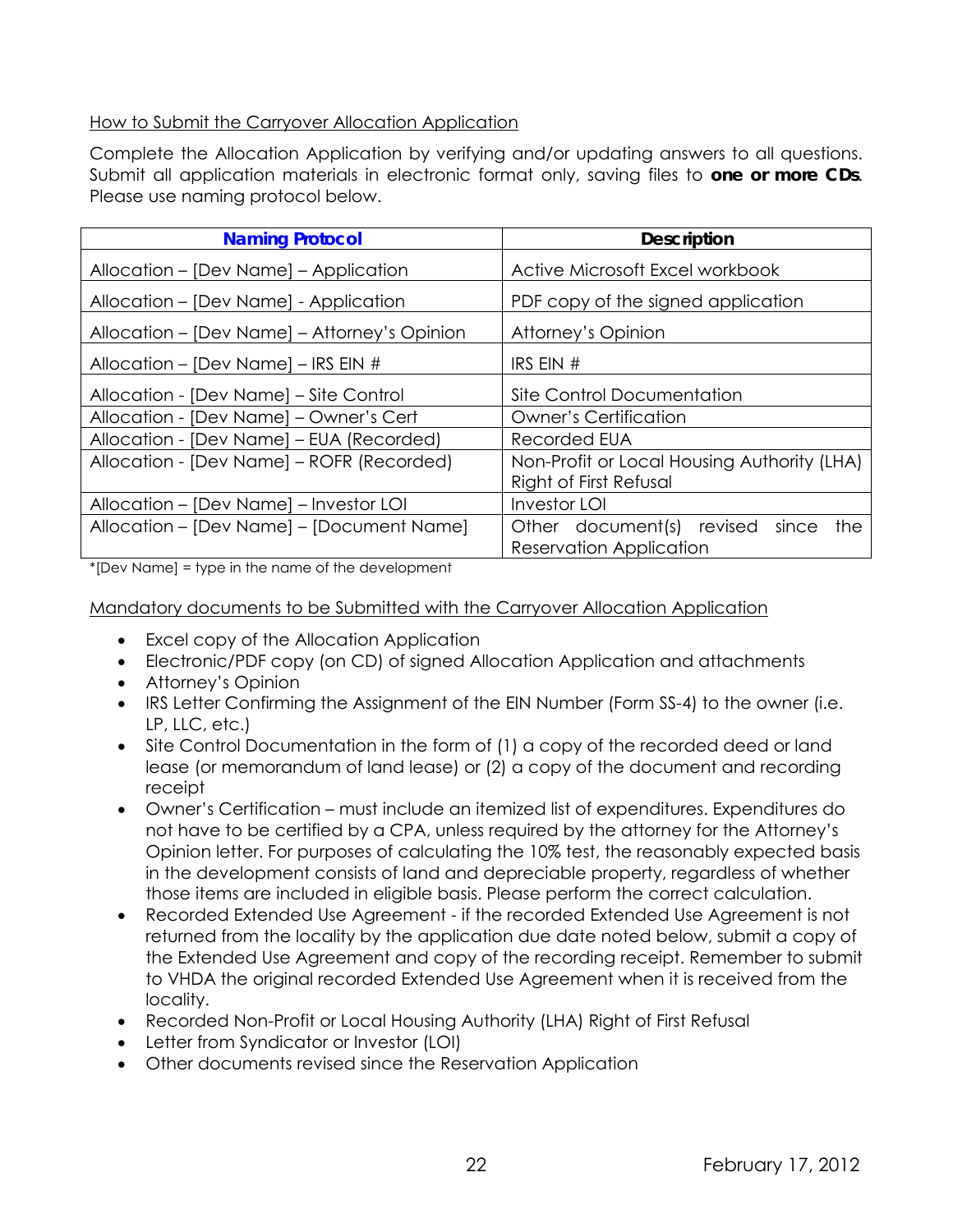<span id="page-25-0"></span>Carryover Allocation Application Schedule

| <b>Due</b>       | <b>Description</b>                                                                                                                                                                                                                                                                          |
|------------------|---------------------------------------------------------------------------------------------------------------------------------------------------------------------------------------------------------------------------------------------------------------------------------------------|
| Mid to Late      | VHDA sends out customized Allocation Applications to developers that have                                                                                                                                                                                                                   |
| August           | received a reservation of credits                                                                                                                                                                                                                                                           |
| Nov <sub>2</sub> | (1) Allocation Application; (2) site control documentation; (3) original recorded<br>Extended Use Agreement; (4) Attorney's Opinion; (5) recorded Non-Profit or LHA<br>Purchase Option or Right of First Refusal; (6) Owner's Certification; and (7) IRS Letter<br>with EIN# assignment due |
| Dec I            | (1) Allocations are finalized and for regular allocations, 8609s are mailed to<br>developers; (2) Carryover Allocation Agreements are mailed by VHDA to<br>developers                                                                                                                       |
| Dec 21           | 10% Test Certifications due for 2011 allocations                                                                                                                                                                                                                                            |
| Mid-Jan          | Carryover Agreements due back to VHDA                                                                                                                                                                                                                                                       |

#### <span id="page-25-1"></span>Meeting the 10% Test

If the owner has not incurred 10% of the reasonably expected basis by the Allocation Application due date, then it must submit documentation to VHDA that 10% of the reasonably expected basis has been incurred within 12 months of the Carryover Allocation Agreement date.

## <span id="page-25-2"></span>**3. 4% Tax-Exempt Bonds**

Developments financed with tax-exempt bonds are eligible to apply for tax credits automatically and **do not need to compete for credits**. These developments, because they are federally subsidized, only qualify for the 4% credit. If bond financing is more than 50% of the development's aggregate basis plus land, the maximum allowable credits are calculated on 100% of the qualified basis of the low-income units. VHDA must determine that the development satisfies the threshold requirements of the QAP. Only the minimum amount of credits will be allocated to the development to make it financially feasible.

VHDA will prohibit tax-exempt bond developments from receiving credits in those instances where more than 50% of the tax-exempt bonds issued are retired prior to the end of seven years after issuance. If the development has an existing Rural Development 515 loan, where the tax-exempt bonds issued for rehab are less than \$3 million, that development will be exempt from this restriction.

Following is a summary of the 4% tax-exempt bonds process.

#### <span id="page-25-3"></span>How to Obtain a 4% Tax-Exempt Bond Application

The 4% Tax Credit Application was created using Microsoft Office 2010.

If you have questions regarding tax-exempt bond credits, contact Dale Wittie at (804) 343-5876.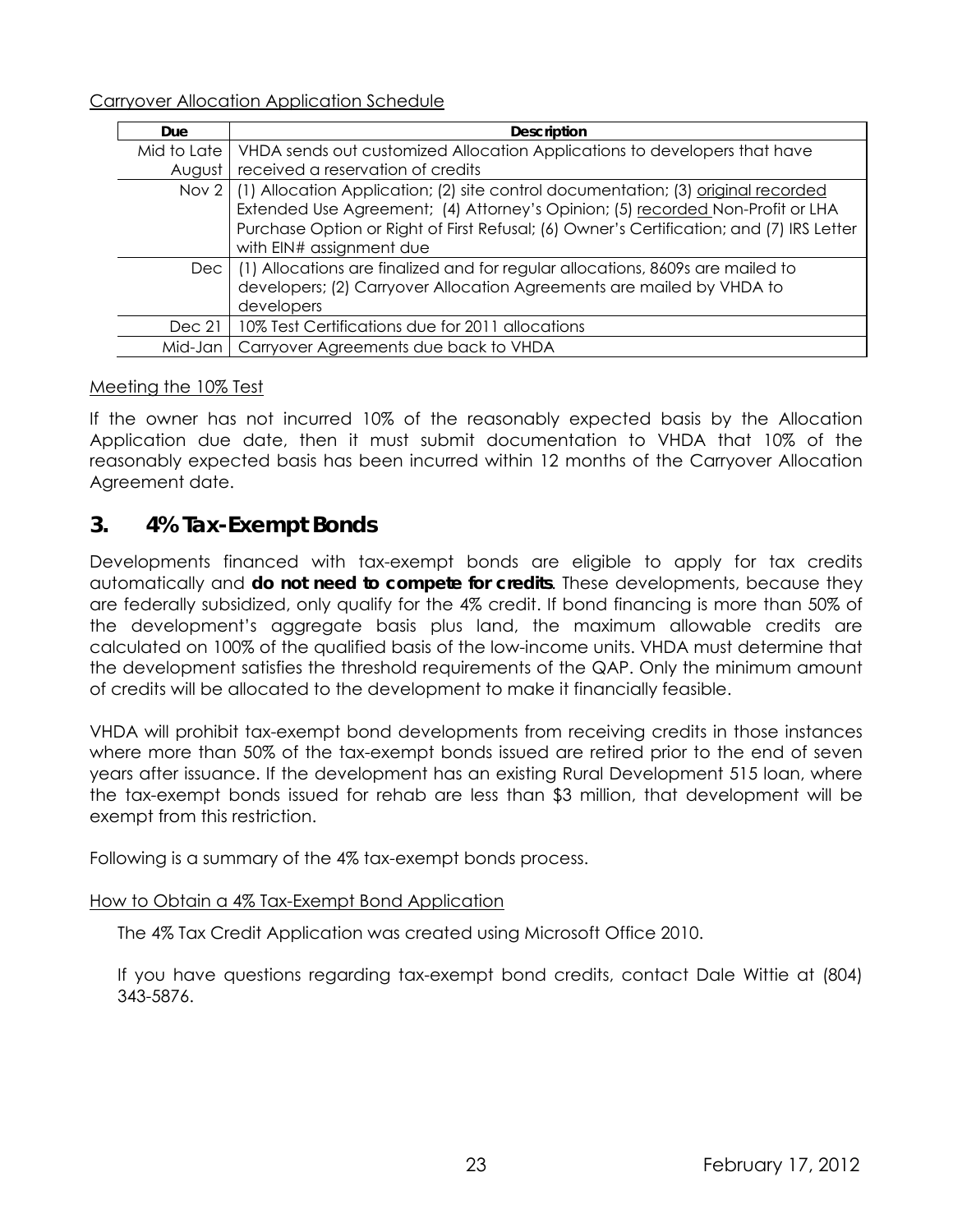#### <span id="page-26-0"></span>4% Tax-Exempt Bond Application Deadline

For VHDA bond-issued developments, applications should be submitted at least one month before VHDA bond pricing. For non-VHDA bond issuance, applications should be submitted at least 75 days prior to bond issuance.

#### **Delivery Address:**

Virginia Housing Development Authority Attn: Tax Credit Allocation Department 601 South Belvidere Street Richmond, VA 23220-6500

#### <span id="page-26-1"></span>How to Submit the 4% Tax-Exempt Bond Application

An Excel copy of the Application, as well as an electronic/PDF copy of the Application and all attachments must be submitted on CD(s). **Do not** e-mail or submit hard copies.

Until a PDF (or other readable format) of the signed copy of the application is received, the application will not be processed.

| <b>Step</b> | <b>Description</b>                                                               |
|-------------|----------------------------------------------------------------------------------|
|             | Complete the Locality Notification Information form (online submission)          |
| 2           | CEO Support Letter due 45 days from date of VHDA's Notification Letter           |
| 3           | Submit the Application for Reservation                                           |
| 4           | The market study is due with the Application                                     |
|             | A \$750 Application Fee is due with the Application.                             |
| 6           | The appraisal fee (if applicable) is due when VHDA notifies the Applicant of the |
|             | appraisal fee (typically within 7-10 days of receiving the Application).         |

#### <span id="page-26-2"></span>Mandatory documents to be submitted with the 4% Tax-Exempt Bond Application

Same as "Mandatory 9% Credit Reservation Application Documents," described above.

#### <span id="page-26-3"></span>4% Tax-Exempt Bond Credit Reservation Application Schedule

- VHDA reviews the Application for threshold, financial and market feasibility
- If the Application qualifies for an allocation, VHDA will request payment of the Reservation Fee
- After receipt of the Reservation Fee, VHDA sends Section 42(m) letter, Extended Use Agreement and Election to Fix Applicable Percentage
- If the applicant chooses to lock the rate, an Election to Fix Applicable Percentage must be received at VHDA by close of the 5<sup>th</sup> day of month following the month bonds are issued

## <span id="page-26-4"></span>**4. 8609 Application**

VHDA policy relating to both 9% allocations and 4% tax-exempt allocations requires that the owner notify VHDA's Tax Credit Allocation Department in writing within 30 days after the date the units in the last building in the development are ready for occupancy. If the development is new construction, Certificate(s) of Occupancy must be provided. If the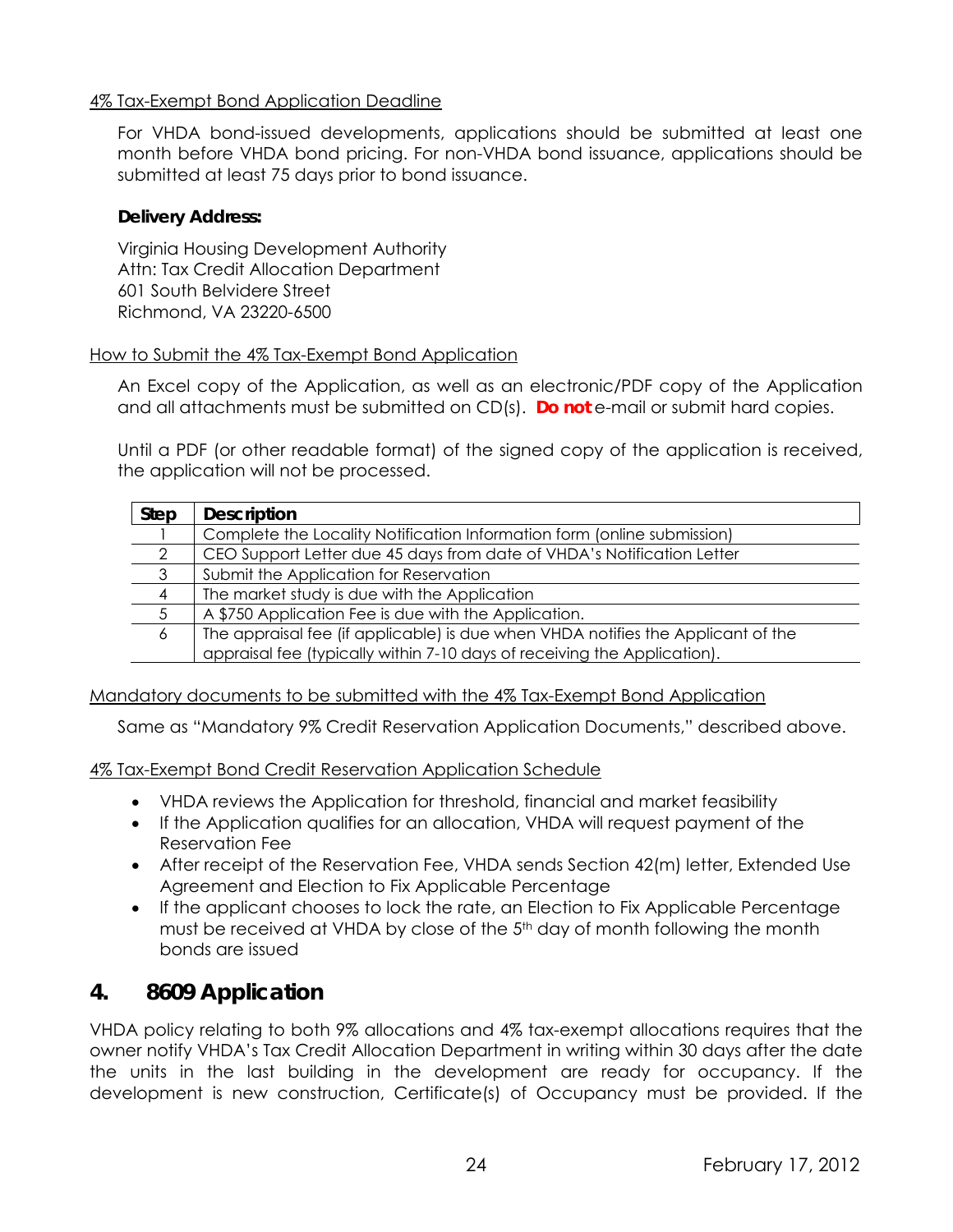development was rehabilitated, a Certificate of Substantial Completion from the Architect must be provided.

Upon receiving such notification, VHDA will schedule the final physical inspection of the development, which will include entry into several representative units. The primary purpose of this inspection is to determine that the building(s) and units were produced in accordance with representations made in the Reservation Application and in accordance with [VHDA's](http://www.vhda.com/BusinessPartners/MFDevelopers/MF-LoanApplication-Guides/MF%20Loan%20Applications%20and%20Guides/2012MinDesignConRequirements.pdf)  [Minimum Design & Construction Requirements.](http://www.vhda.com/BusinessPartners/MFDevelopers/MF-LoanApplication-Guides/MF%20Loan%20Applications%20and%20Guides/2012MinDesignConRequirements.pdf) Owners will receive written notification of any issues identified as not conforming to the submitted Reservation Application. In the event that the 8609 application is submitted while inspection issues remain unresolved, VHDA may issue 8609's; however, a penalty will be assessed against future Reservation Applications until the earlier of the date deficiencies are corrected to VHDA's satisfaction or 3 years after the date of 8609(s) issuance. Developers with egregious omissions and/or multiple outstanding corrections also risk not being able to participate in the tax credit program.

VHDA prefers that loan closings for permanent financing occur before requesting Form(s) 8609. However, if closing has not occurred, you may still submit an 8609 Application. Submit copies of any funding commitment along with other supporting documentation requested on the 8609 Application Checklist.

If the 8609 Application, including requested supporting documentation, is submitted to VHDA late, the owner will be subject to a fine of \$100 per calendar day, up to \$7,500; thereafter, the owner will be fined an additional 4% of the outstanding cumulative balance on each one-month anniversary. Form(s) 8609 will not be issued until the fee is paid.

An Auditor's Report and Final Cost Certification are required prior to the issuance of the final housing credit allocation and IRS Form(s) 8609. The Independent Auditor's Report must be completed in accordance with generally accepted auditing standards, which require that the auditor obtain reasonable assurance about whether the Final Cost Certification is free of material misstatement. The Final Cost Certification is an itemization of final development costs and concludes which portion of those costs is included in eligible basis.

#### <span id="page-27-0"></span>How to Obtain an 8609 Application

Following notification of readiness for occupancy to VHDA's Tax Credit Allocation Department, the owner should download and complete the [8609 Application,](http://www.vhda.com/BusinessPartners/MFDevelopers/MF-LoanApplication-Guides/LIHTC%20Applications%20and%20Forms/Ind-Auditors-Report.pdf)  [Independent Auditor's Report](http://www.vhda.com/BusinessPartners/MFDevelopers/MF-LoanApplication-Guides/LIHTC%20Applications%20and%20Forms/Ind-Auditors-Report.pdf) form and [Final Cost Certification](http://www.vhda.com/BusinessPartners/MFDevelopers/MF-LoanApplication-Guides/LIHTC%20Applications%20and%20Forms/8609Schedule-FinalCost-Basis.xls) form.

#### <span id="page-27-1"></span>8609 Application Deadline

For both 9% and 4% deals, a completed 8609 Application must be submitted to VHDA within 6 months of the date on which a development's last building becomes ready for occupancy, as evidenced by the Certificate of Occupancy (for new construction) or Architect's Certificate of Substantial Completion (for rehabs).

**Special Rule for 9% Credit Developments:** According to VHDA's Contract to Enforce Representations, 8609 Applications for 9% credit developments are due no later than April 30<sup>th</sup> of the second year following the year of allocation. Extensions may be granted for up to 12 months beyond April 30<sup>th</sup> with prior approval by VHDA.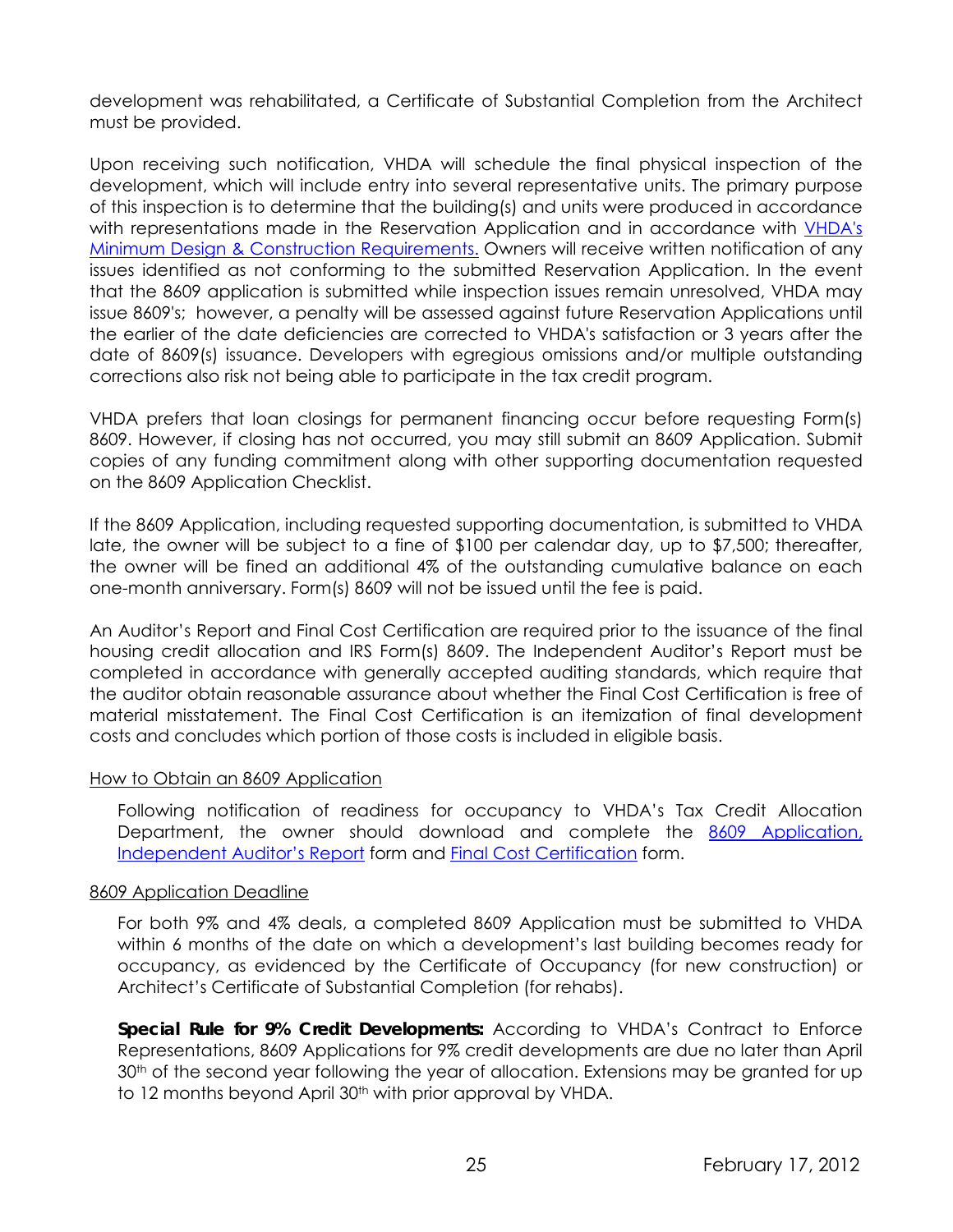#### <span id="page-28-0"></span>How to Submit the 8609 Application

An Excel copy of the Application, as well as an electronic/PDF copy of the signed Application and all attachments must be submitted on CD(s). **Do not** e-mail or submit hard copies.

In rare instances, VHDA may require an Attorney's Opinion in connection with the 8609 Application. You will be notified by VHDA in those instances.

#### <span id="page-28-1"></span>Mandatory Documents to be submitted with the 8609 Application

If points are awarded during the Reservation Application phase for EarthCraft Certification, LEED Certification and/or Universal Design Certification, the certification(s) **must** be obtained before Form(s) 8609 will be issued.

The following should be submitted on CD:

- Completed 8609 Application (active Excel workbook)
- Electronic/PDF copy of the signed Application
- VHDA-requested supporting documents (see Submission Checklist)
- Permanent financing documentation (or other documentation if closing has not occurred)
- Construction Contract
- Grant Agreement(s), if applicable
- Final Partnership Agreement and Development Agreement (if applicable)
- Independent Auditor's Report
- Final Cost Certification

#### <span id="page-28-2"></span>8609 Application Schedule

| <b>Due</b>                                                                                          | <b>Description</b>                                                                                                                                                                                                                                                      |
|-----------------------------------------------------------------------------------------------------|-------------------------------------------------------------------------------------------------------------------------------------------------------------------------------------------------------------------------------------------------------------------------|
| Within 30 days of<br>construction completion<br>of the units in the last<br>building                | Submit notification to VHDA's Tax Credit Allocation Department no<br>later than 30 days after the units in the last building are ready for<br>occupancy, as evidenced by a Certificate of Occupancy or<br>Architect's Certificate of Substantial Completion (if rehab). |
| No more than 6 months<br>after construction<br>completion of the units<br>in the last building      | Submit the 8609 Application, including supporting documentation (see<br>list above and 8609 checklist).                                                                                                                                                                 |
| No later than April 30 <sup>th</sup><br>(of the second year<br>following the year of<br>allocation) | 8609 Applications for developments financed with 9% credits are due.<br>Extensions may be granted for up to 12 months beyond April 30 <sup>th</sup> with<br>prior approval by VHDA.                                                                                     |

VHDA is often requested to amend previously issued 8609s, e.g. building addresses or placed-in-service dates that are listed incorrectly on the Application by the owner. Once transferred to the 8609, errors may cause the allocation of tax credits to be invalid and subsequently, cause recapture of the tax credits by the IRS. Due to the administrative burden placed on everyone involved, VHDA will charge \$100 for each Form 8609 to be corrected and reissued. Refer to Section B.9 above for fees and penalties information.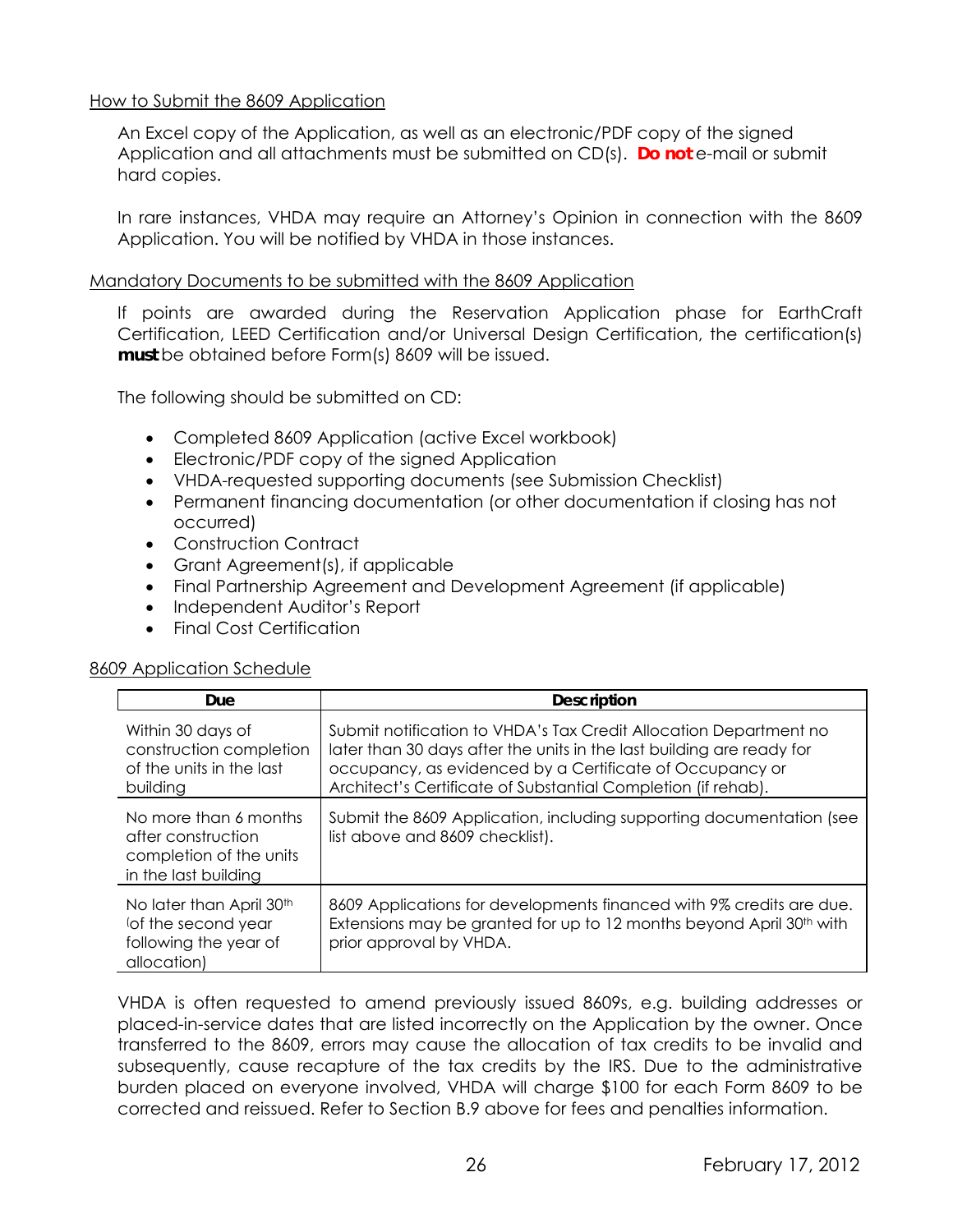## <span id="page-29-0"></span>**5. Qualified Contracts**

Section 42(h)(6)(E)(i)(II) of the IRC created a provision that housing credit agencies respond to requests for presentation of a Qualified Contract ("Request for Qualified Contract") for tax credit developments with expiring compliance periods. The Request for Qualified Contract is a request that the housing credit agency find a buyer (who will continue to operate the property as a qualified low-income property) to purchase the property for a qualified contract price, calculated pursuant to IRS Section 42(h)(6)(F). If the housing credit agency is unable to present a qualified contract within one year, the extended use period is terminated. However, the development will remain subject to the requirements set forth in Section 42(h)(6)(E)(ii); that is, for a three-year period commencing on the termination of the compliance period, the owner may not (i) evict or terminate a tenancy (other than for good cause) of an existing tenant of any low-income unit, or (ii) increase the gross rent with respect to any low-income unit except as permitted under Section 42 of the IRC, as well as the requirements of the Extended Use Agreement. A qualified purchaser can be a non-profit or a for-profit entity that agrees to maintain the affordable housing units and fulfill all requirements of the Extended Use Agreement.

Many owners have chosen to waive the right to request a Qualified Contract and have committed to thirty years or more of operation as low-income rental housing. Owners should review the QAP, Tax Credit Application, Carryover Agreement, and Extended Use Agreement to determine whether a waiver is in place for the development.

Below is a brief description of VHDA's process for requesting a [Qualified Contract](http://www.vhda.com/BusinessPartners/MFDevelopers/MF-LoanApplication-Guides/LIHTC%20Applications%20and%20Forms/Year15-Qualified-Contracts.pdf).

#### Notice of Intent to File Request (Preliminary Application)

Between January 1 and March 1 of each year, VHDA will accept Preliminary Applications from Owners to determine their eligibility to submit a Request for Qualified Contract. The Preliminary Application does not bind the Owner to submit a Request, nor does it start the one-year period, as defined in §42(h)(6)(I). VHDA will determine eligibility based on confirmation of the following:

- 1. The owner did not waive its right to request a Qualified Contract during the allocation of the tax credits.
- 2. The tax credit property meets the basic physical compliance standards that are necessary to claim credits.
- 3. The owner has secured waivers of purchase options and rights of first refusal connected to the property.
- 4. The Owner shall certify that it has all the necessary documentation to submit a Request for Qualified Contract.

If after review of the Preliminary Application, VHDA determines the Owner is not eligible to submit a Request for Qualified Contract, VHDA will notify the Owner in writing. Owners, then, will be given a deadline to remedy the grounds for rejection.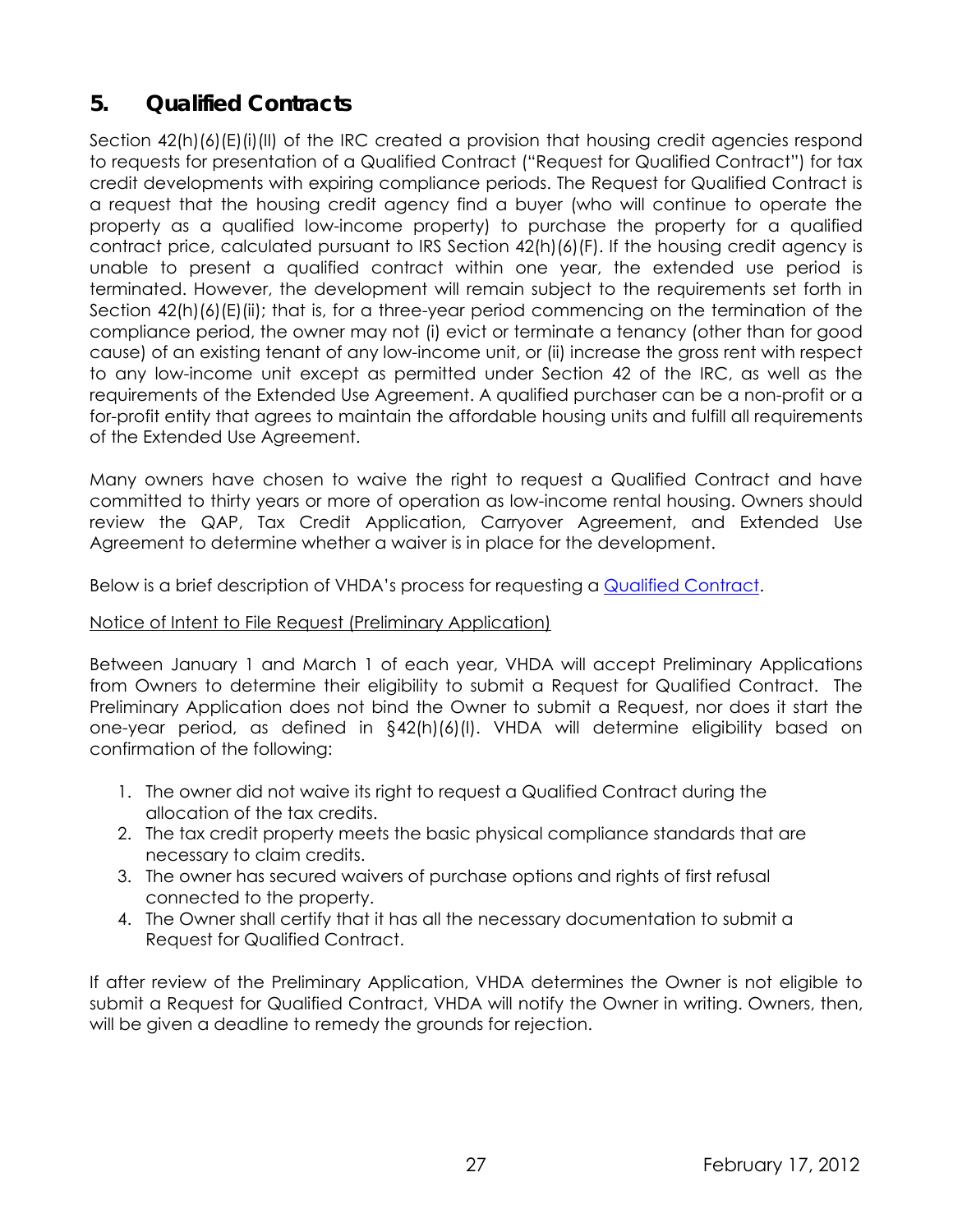#### Filing a Request for Qualified Contract

VHDA will accept Requests for Qualified Contracts from June 15 through September 15 of each year from Owners who have submitted a Preliminary Agreement and who are determined by VHDA to be eligible to submit a Request for Qualified Contract.

The Owner files a Request for Qualified Contract by filing with VHDA a complete Application (on such form(s) as the Executive Director may, from time to time prescribe), together with such documents and additional information as may be requested (collectively, the Application), in order to comply with the IRC and these procedures and to determine the Qualified Contract price in accordance with §42(h)(6)(F). The Executive Director may refuse to process any Qualified Contract Application if the Owner does not provide the proper documentation or information on the required forms. The one-year period does not start until the Owner submits a complete Application to the satisfaction of VHDA.

The Application shall include the owner's proposed Qualified Contract Price, which price shall include an opinion of an independent certified public accountant or other assurances satisfactory to the Executive Director, setting forth the calculation of the Qualified Contract Price requested in the Application and certifying, among other things, that the Owner is entitled to the Qualified Contract Price requested.

## <span id="page-30-0"></span>E. Application Criteria

The following summary is an attempt to provide a more complete explanation of Application criteria, answer frequently asked questions, supply expanded details related to VHDA's intent in requesting documentation, as well as to detail the methods of calculation. This summary **should not** be considered a replacement for, but rather a supplement to the 2012 QAP, which in the case of discrepancies will be the overriding document.

In order to qualify for a reservation of tax credits, an Application for 9% Credits must score a minimum of 500 points, while an Application for Tax-Exempt Bonds (4% credits) must score a minimum of 475 points.

| Appl. p. 1 | Increase to Eligible<br><b>Basis</b> | Location in a qualified census tract (QCT) or difficult to develop<br>area (DDA) allows a 30% increase to eligible basis. As published by<br>HUD in 2010, Virginia has one designated DDA, Northampton<br>County. Please refer to VHDA's list of QCTs in Virginia. |
|------------|--------------------------------------|--------------------------------------------------------------------------------------------------------------------------------------------------------------------------------------------------------------------------------------------------------------------|
|            |                                      | Up to an additional 10% increase in eligible basis is allowed for<br>developments qualifying as EarthCraft or LEED compliant.                                                                                                                                      |
|            |                                      | VHDA may also allow an increase in eligible basis of up to 30% on a<br>case-by-case basis for those developments that are not located in<br>a QCT or DDA (for 9% credits). You may request this designation on<br>page 1 of the application.                       |
|            |                                      | The maximum increase in eligible basis any development can<br>receive is 30%                                                                                                                                                                                       |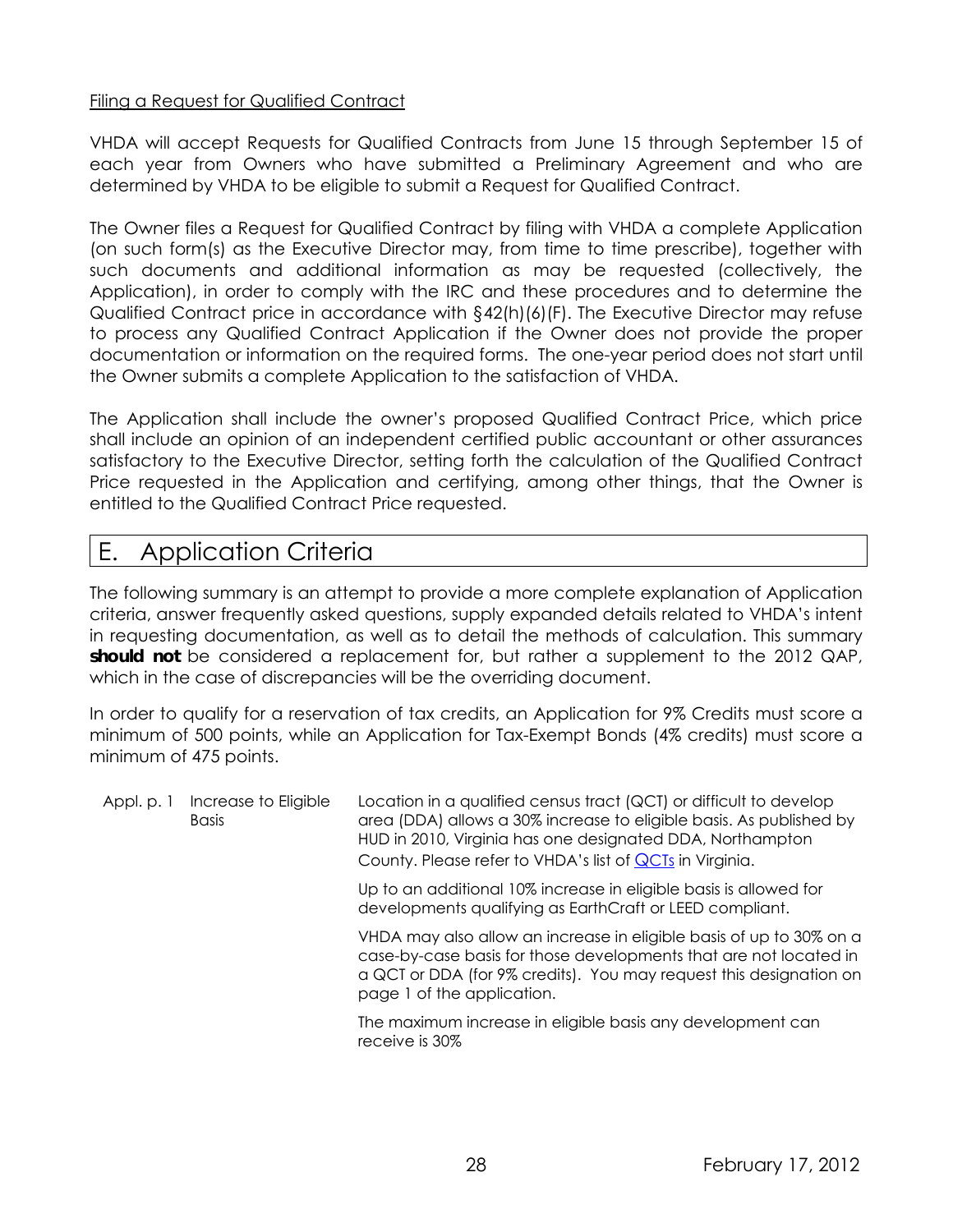- Appl. p. 7 Total # of Rental Units Exclude units that will not be rented to qualified households, e.g. in Development manager's unit or a unit to be used continuously as a model.
- Appl. p. 7 Low- Mid- High-Rise **Low-rise** 1 to 5 stories with any structural elements being wood frame construction

**Mid-rise** – 5 to 7 stories, with no structural elements being wood frame construction

**High-rise** - 8 or more stories with no structural elements of wood frame construction

Appl. p. 8 Total Usable, Heated Sq. Ft. **excludes** nonresidential, incomeproducing For new construction and rehab developments, the architect must make the determination for the square footage documented on the Architect's Certification. Total gross usable, heated square feet includes the total usable, heated square footage including:

- Community rooms
- Laundry rooms

commercial space included in the structure

<span id="page-31-0"></span>\*SFPU = sq. ft. per unit

- Enclosed hallways
- Leasing office serving residential tenants
- Other residential common area(s)
- Buildings should be measured from the outside face of exterior walls and the centerline of any party walls.
- If the development is a combination of new, adaptive reuse or rehab units, separate Architect's Certifications should be completed for each type of construction.
- The architect should also indicate the average square footage for each unit type (efficiency, one-bedroom, two-bedroom, etc.) including the pro rata share of usable, heated common area for each unit type. This average square footage per unit type will then be used in the following equation:

100  $x$   $\#$  units per unit type  $x$  Subj. SF per unit type – lowest SF per unit type Total # units Highest AVG SF – lowest AVG SF

See VHDA's [Unit Square Feet Parameters](http://www.vhda.com/BusinessPartners/MFDevelopers/MF-LoanApplication-Guides/LIHTC%20Reference%20Documents%20and%20Forms/2012UnitSqFeetParameters.pdf) for the lowest and highest parameter numbers to be used in the above calculation. If the subject SFPU type exceeds the high unit type parameter number or is lower than the low unit type parameter number then the highest or lowest parameter number, as the case may be, will be used in the calculation. The total number of points in this category is determined by the sum of the points earned above for each unit type.

Appl. p. 8 Amenities Amenity selections in the Architect's Certification must match the amenity boxes selected on pages 8 and 9 of the Application. If the development receives an allocation of tax credits and optional amenity items are not provided as reflected in the Architect's Certification and Application, then VHDA will assess a penalty of -2x the point value of the amenity not provided for a period of 3 years after the last 8609 is issued. See "Principal Who Did Not Build As Represented" category below. VHDA may also require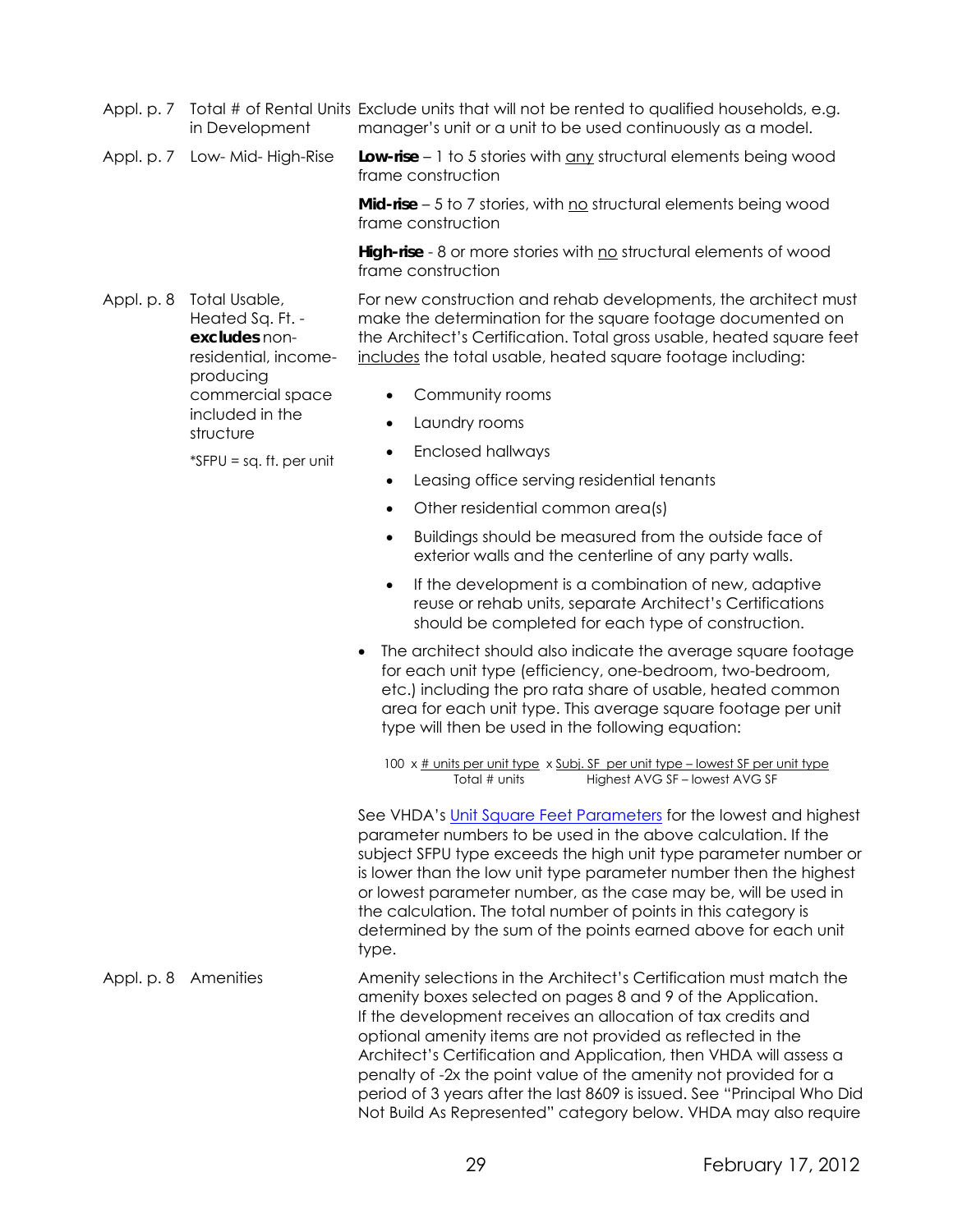|            |                                                    | the payment by the owner of an amount up to 10% of the total<br>development cost of the development (as set forth in the<br>Application) as liquidated damages for such violation or the total<br>loss of credits may result.                                                                                                                           |
|------------|----------------------------------------------------|---------------------------------------------------------------------------------------------------------------------------------------------------------------------------------------------------------------------------------------------------------------------------------------------------------------------------------------------------------|
|            |                                                    | If a development consists of mixed construction types (new<br>construction, adaptive reuse and/or rehab), residents living in the<br>rehabbed portion(s) must have an accessible route to access all<br>common area amenities, e.g. residents must be able to access<br>newly constructed laundry facilities from the rehabbed area of the<br>property. |
| Appl. p. 9 | Minimum Design<br>and Construction<br>Requirements | VHDA's Minimum Design & Construction Requirements are<br>mandatory minimum design criteria for any development receiving<br>tax credits and/or VHDA financing. Construction will be monitored<br>periodically to ensure requirements are being met.                                                                                                     |
|            |                                                    | In the event the plans and specifications and/or work write-up do<br>not include VHDA Minimum Design and Construction<br>Requirements, then those requirements still must be met, even<br>though the application is accepted for credits. Please note that<br>this may cause the Application to be ineligible for credits.                              |
|            | Appl. p. 10 Tenant Information                     | The selections made in this category are used to determine the<br>lower rent bonus points. Rents listed on p. 15 of the Application will<br>not count towards these points.                                                                                                                                                                             |
|            | Appl. p. 14 Operating Budget                       | Revenue should be projected for the date the buildings are<br>anticipated to be placed in service and using rents not greater<br>than the current maximums.                                                                                                                                                                                             |

## F. Parameters

All new construction 2BR units must have 1.5BA and all new construction units with 3 or more BRs must have at least 2 full bathrooms. In prior years this was an optional point item.

| Appl. p. 15 Revenue            | If there are no units of a specific type, leave the cell blank. The<br>formula will not calculate properly if you enter "NA" or "None".                                                                                                                        |  |  |
|--------------------------------|----------------------------------------------------------------------------------------------------------------------------------------------------------------------------------------------------------------------------------------------------------------|--|--|
|                                | Enter the number of units by type in both the "Total Units" and "Tax<br>Credit Units" blue-bordered charts.                                                                                                                                                    |  |  |
|                                | Additional space is available to accommodate many different unit<br>floor plan configurations and rent targets. Net rentable floor space<br>requested in the charts here will automatically populate the<br>applicable fraction on page 20 of the Application. |  |  |
|                                | Net Rentable Square Footage - the square footage of the units<br>that does not include any common space.                                                                                                                                                       |  |  |
| Appl. p. 15 Vacancy            | The greater of 7% of Gross Potential Income or market vacancy                                                                                                                                                                                                  |  |  |
| Appl. p. 16 Operating Expenses | \$3,800 or more per unit excluding replacement reserves and<br>assuming tenants pay their own utilities.                                                                                                                                                       |  |  |
|                                | Pro forma operating expenses increase is greater than or equal to<br>3% for purposes of calculating Projections for Financial Feasibility in                                                                                                                   |  |  |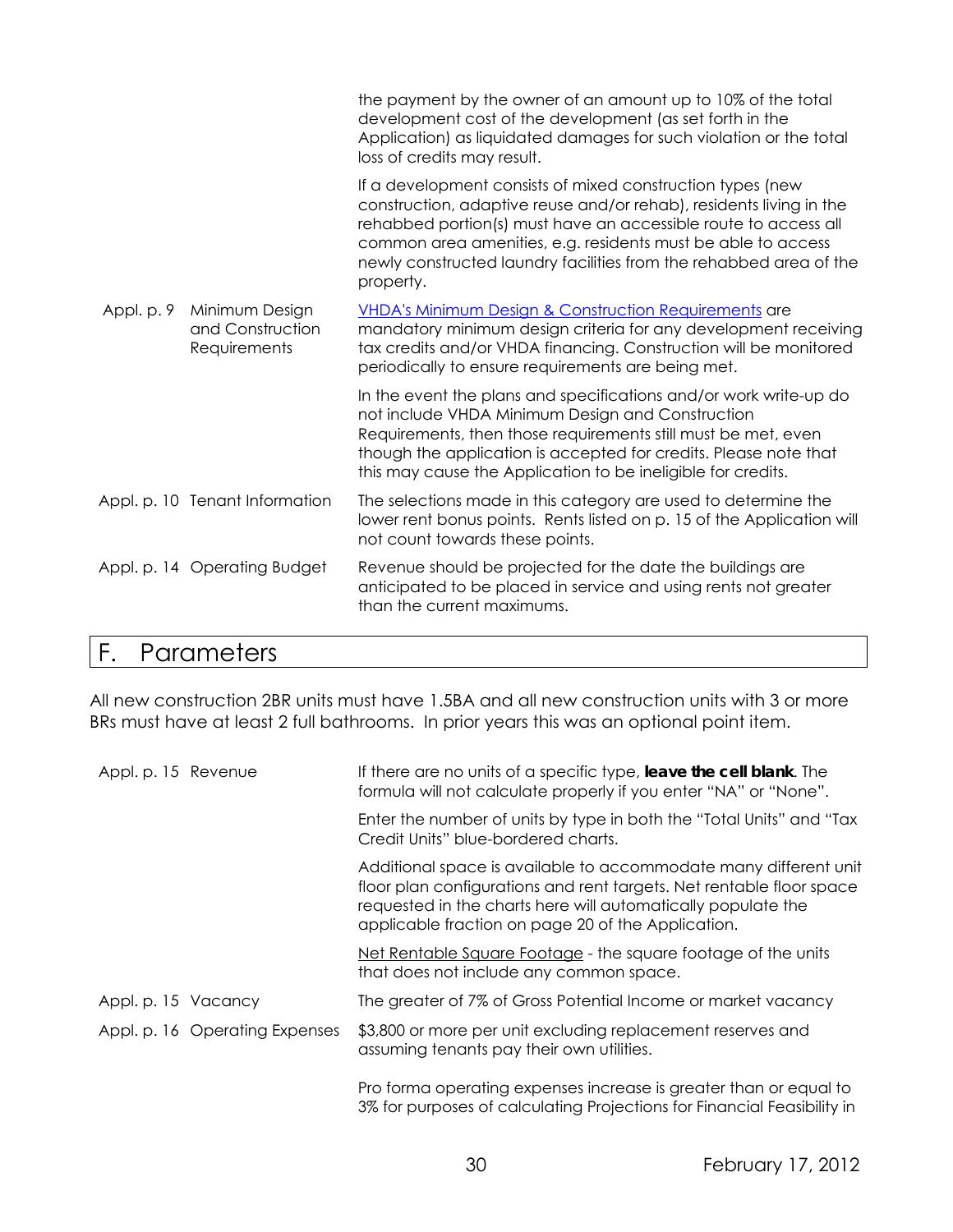Section VII-F of the Application.

- Appl. p. 16 Replacement Reserves Minimum replacement reserves should equal \$250 per unit for new construction senior developments and \$300 per unit for all other developments.
- Appl. p. 17 Pro forma Rent Increases Less than or equal to 2% per year for purposes of calculating Projections for Financial Feasibility in Section VII-F of the Application.
- Appl. p. 17 Debt Coverage Ratio Minimum of 1.15
- Appl. Gen'l HUD Section 221(d)(3) Consistent with the NCSHA recommended practice, VHDA is Cost Limits instituting a per unit cost limit standard, with stakeholder input to be effective in calendar year 2013. In the interim, any developments whose costs exceed 115% of the HUD Section 221(d)(3) loan limits (excluding developer fees), will be subject to closer scrutiny by the Authority.

#### VHDA adjusted 221(d)(3) limits follow:

|        |                                                                                                                                                                                                                                                          | <b>Buildings w/out Elevators</b>                                                                                                                                                                  | Northern VA<br>(cost per unit)                        | Remainder of State<br>(cost per unit)                                                                                                    |
|--------|----------------------------------------------------------------------------------------------------------------------------------------------------------------------------------------------------------------------------------------------------------|---------------------------------------------------------------------------------------------------------------------------------------------------------------------------------------------------|-------------------------------------------------------|------------------------------------------------------------------------------------------------------------------------------------------|
|        |                                                                                                                                                                                                                                                          | <b>Efficiency Units</b><br>1 Bedroom Units<br>2 Bedroom Units<br>3 Bedroom Units<br>4 Bedroom Units                                                                                               | \$167,038<br>192,596<br>232,276<br>297,321<br>331,226 | \$152,809<br>176,189<br>212,490<br>271,993<br>303,011                                                                                    |
|        |                                                                                                                                                                                                                                                          | <b>Buildings w/Elevators</b>                                                                                                                                                                      | Northern VA<br>(cost per unit)                        | <b>Remainder of State</b><br>(cost per unit)                                                                                             |
|        |                                                                                                                                                                                                                                                          | <b>Efficiency Units</b><br>1 Bedroom Units<br>2 Bedroom Units<br>3 Bedroom Units<br>4 Bedroom Units<br>The 221(d) (3) amounts for buildings with an elevator apply to any                         | \$175,783<br>201,509<br>245,033<br>316,993<br>347,960 | \$160,809<br>184,343<br>224,160<br>289,990<br>318,319                                                                                    |
|        |                                                                                                                                                                                                                                                          | building with an elevator, even though HUD generally considers<br>three-floor structures to be the minimum requirement.                                                                           |                                                       |                                                                                                                                          |
|        |                                                                                                                                                                                                                                                          | Beginning in 2012, developers are also required by VHDA to<br>execute a sponsor certification of project sources and uses of<br>funds.                                                            |                                                       |                                                                                                                                          |
|        | Appl. p. 18 Contractor Cost<br>Applications relating to rehab of existing residential units must<br>propose hard construction costs of at least \$10,000 per unit (if<br>Subtotal (Item 1.Q.) in the development budget by the total<br>number of units. |                                                                                                                                                                                                   |                                                       | financed with tax-exempt bonds) or \$15,000 per unit (for all other<br>developments). This is determined by dividing the Contractor Cost |
|        |                                                                                                                                                                                                                                                          | Commercial space costs and structured parking costs will be<br>automatically subtracted from total costs and construction costs<br>for purposes of determining Efficient Use of Resources points. |                                                       |                                                                                                                                          |
|        | Appl. p. 18 Builder's Overhead,<br><b>Profit and General</b><br>Requirements                                                                                                                                                                             | In total, may not exceed 14% of the construction cost excluding<br>bonds and building permits.                                                                                                    |                                                       |                                                                                                                                          |
| $\sim$ | $\sim$ $\sim$ $\sim$ $\sim$                                                                                                                                                                                                                              | $\sim$ $\sim$ $\sim$ $\sim$ $\sim$ $\sim$ $\sim$ $\sim$                                                                                                                                           |                                                       |                                                                                                                                          |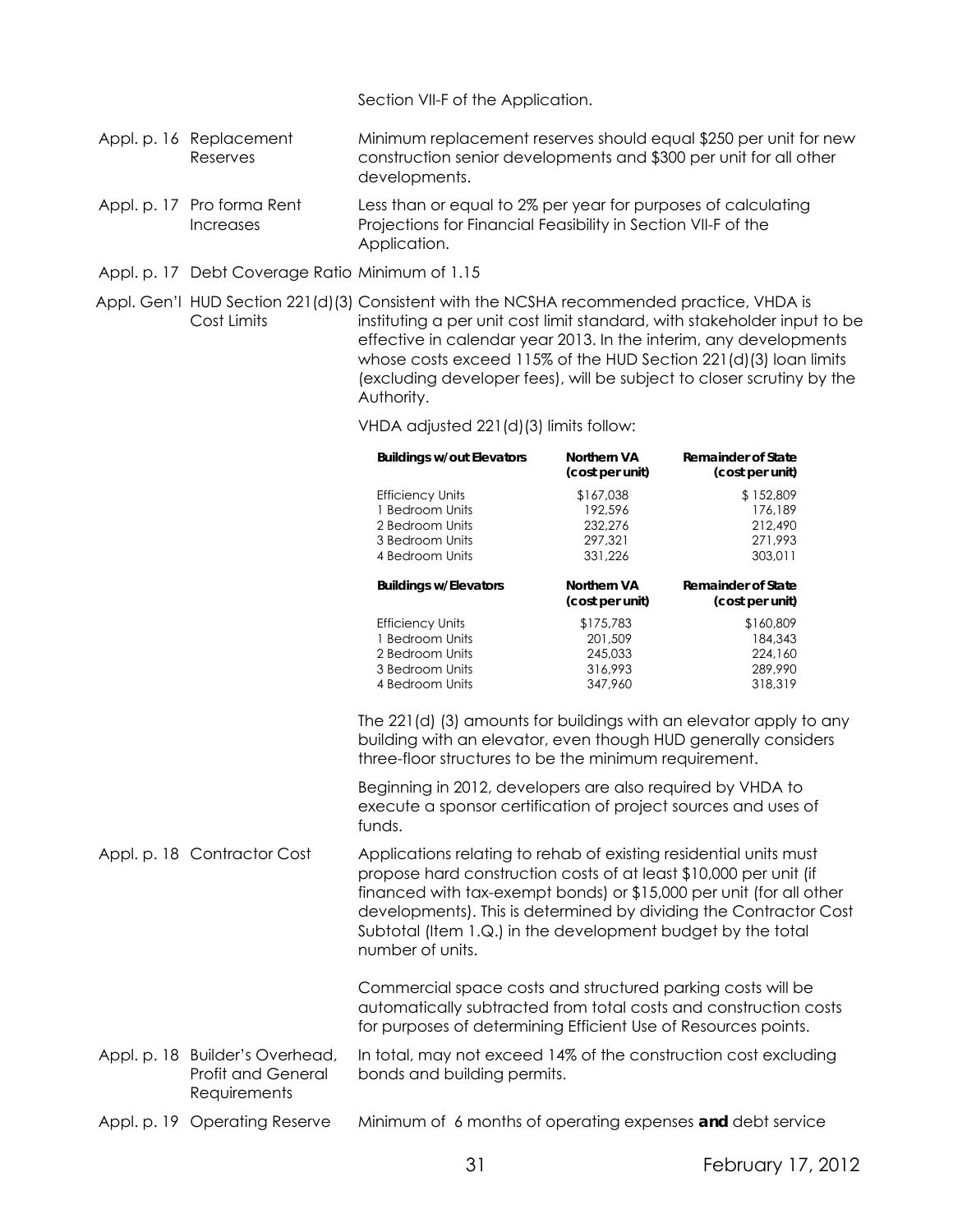<span id="page-34-1"></span><span id="page-34-0"></span>Appl. p. 19 Developer Fee Including developer overhead and profit, organizational costs, bridge loan interest other than during the construction period, investor required construction management costs, consultant fees for activities normally assumed by the developer, and operating reserves in excess of those reasonably necessary for financial feasibility of the development. The maximum developer's fee will be limited to the amount established during the review of the Reservation Application and shall be the lesser of:

> 1. Acquisition: Less than or equal to 10% of the building's acquisition cost, excluding the developer's fee. (Subtotal 4, Column B) of development budget (page 19) multiplied by 10%). No developer's fee will be allowed on the acquisition basis in cases where there is an identity of interest between the purchaser and seller) and the seller retains a general partnership or managing member interest and/or retains any cash flow or residual value. In addition, the building acquisition portion of the developer fee for all Rural Development developments will not exceed 8%.

#### **PLUS**

Rehab: Less than or equal to 25% of the building's eligible basis arising from the rehab, excluding the developer's fee. (Subtotal 1 + 2, Column C or D of the development budget multiplied by 25%)

#### **OR**

New Construction: Less than or equal to 20% of the building's eligible basis, excluding the developer's fee. (Subtotal 1 + 2, Column C or D of the development budget multiplied by 20%)

- 2. Less than or equal to 15% of the total development costs (Total 5, Column (A) of the development budget exclusive of the developer fee multiplied by 15%).
- 3. For developers with a related entity contractor the maximum developer's fee shall not exceed the total development costs (Total 5, Column (A) of the development budget exclusive of the developer fee multiplied by 18%), less the contractor's overhead and profit.
- 4. For developers with a related architectural entity the maximum developer's fee shall not exceed the total development costs (Total 5, Column (A) of the development budget exclusive of the developer fee multiplied by 16.5%), less the architectural and engineering fees.
- 5. For developers with both a related architectural entity and a related contractor entity the maximum developer's fee shall not exceed the total development costs (Total 5, Column (A) of the development budget exclusive of the developer fee multiplied by 19.5%), less the total development costs exclusive of the developer fee, less the contractor's overhead, profit and all architectural and engineering fees.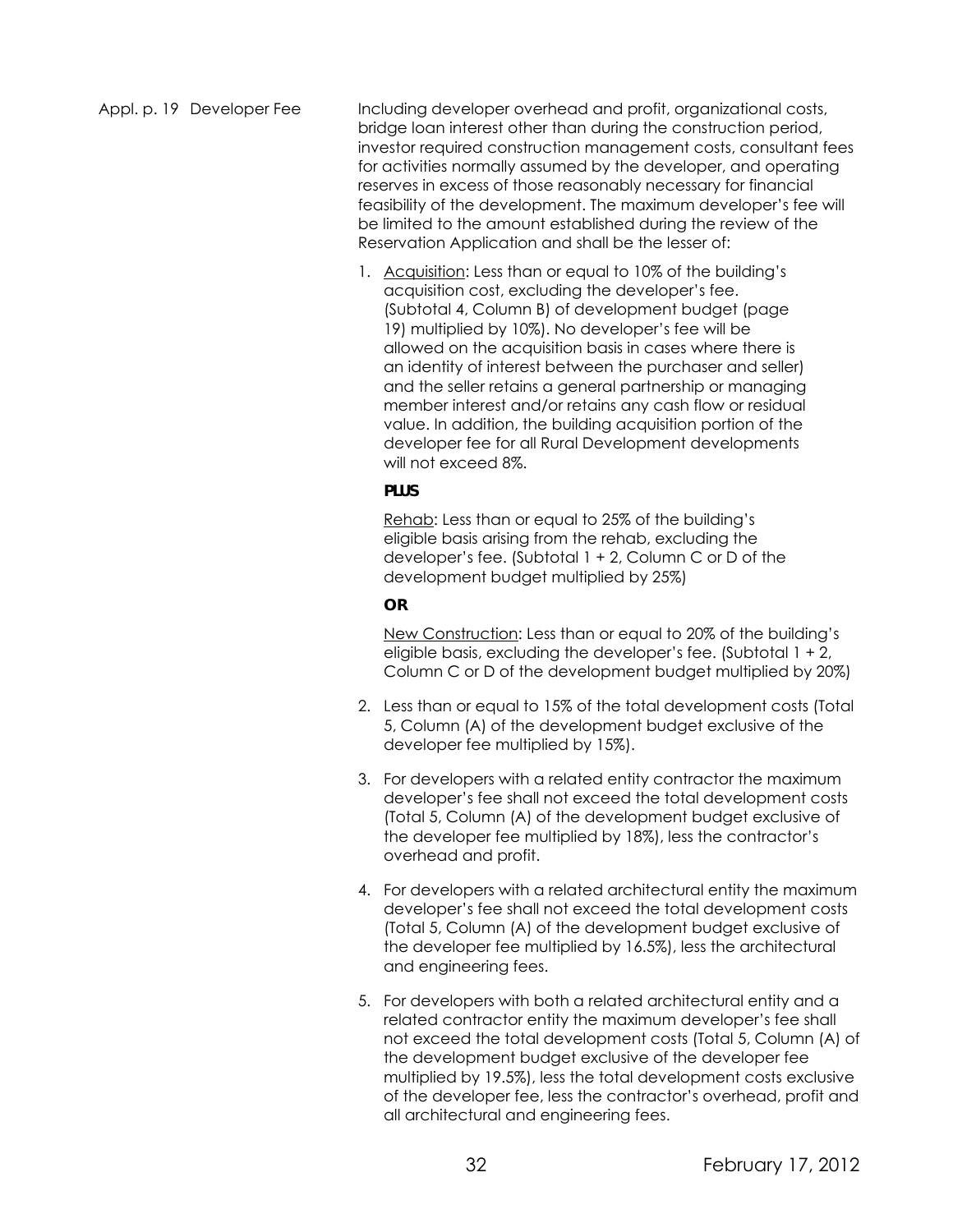- 6. A cumulating declining scale, as follows:
	- 15% if less than \$1 million total dev. costs (TDC), plus
	- 12% if between \$1 million and \$10 million TDC, plus
	- 8% if greater than \$10 million TDC

Appl. pp. Tax Credit Equity 22, 26 Factor

Generally does not include syndication, legal, accounting, overhead, sales commissions, and/or required reserves. The Applicant should use amount appropriate for the development.

# II. POINTS CATEGORIES

Please refer to Application Checklist for correct tab placement and forms to be submitted with the Application.

| <b>Points</b><br><b>Explanation/Instructions</b><br>0 or 40<br>The appropriate locality official signs the site plan/plan of<br>development without substantive modification and no<br>earlier than 3 months before the Reservation Application<br>Deadline. Please complete and return VHDA's Plan of<br>Development Certification form, which states that the final                                                                                                                                                                        |
|----------------------------------------------------------------------------------------------------------------------------------------------------------------------------------------------------------------------------------------------------------------------------------------------------------------------------------------------------------------------------------------------------------------------------------------------------------------------------------------------------------------------------------------------|
|                                                                                                                                                                                                                                                                                                                                                                                                                                                                                                                                              |
| site plan has been approved or is not required. If the<br>proposed site overlaps the boundary between two political<br>jurisdictions, provide a Certification form from both localities<br>or a letter from one locality must specify that the other<br>would have jurisdiction. Applicants receiving 50 points<br>under the "Developer Experience" section below are not<br>eligible for Plan of Development points.                                                                                                                        |
| The appropriate locality official or professional civil engineer<br>0 or 40<br>registered in Virginia certifies proper zoning, without<br>substantive modification and no earlier than three months<br>before the Application Deadline. Please complete and<br>return VHDA's Zoning Certification form, which states that<br>the site has proper zoning.<br>If the proposed site overlaps the boundary between<br>multiple political jurisdictions, VHDA will accept (1) a<br>Certification form from each locality or (2) a letter from one |
|                                                                                                                                                                                                                                                                                                                                                                                                                                                                                                                                              |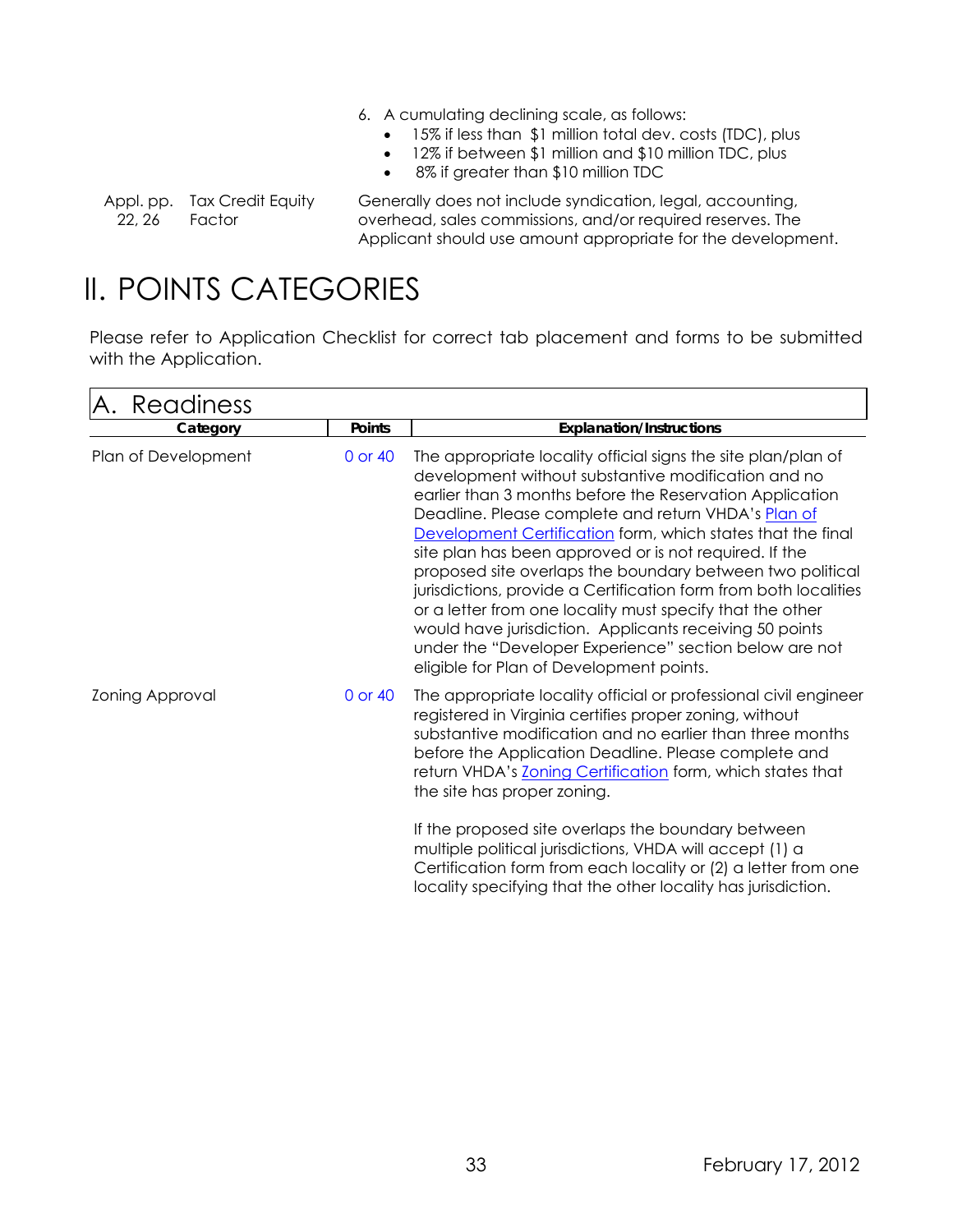# <span id="page-36-0"></span>B. Housing Needs Characteristics

| Category                                                         | Points         | <b>Explanation/Instructions</b>                                                                                                                                                                                                                                                                                                                               |
|------------------------------------------------------------------|----------------|---------------------------------------------------------------------------------------------------------------------------------------------------------------------------------------------------------------------------------------------------------------------------------------------------------------------------------------------------------------|
| Locality Notification<br>Information form (online<br>submission) | 0, or<br>$-50$ | Owner provides contact information for the Locality CEO<br>and Mayor or Chairman of the Board of Supervisors, plus<br>information about the proposed development, that will be<br>used by VHDA to complete notification letters to inform the<br>CEO and Mayor/Chairman of the Board of Supervisors of<br>the planned LIHTC property in his/her jurisdiction. |
|                                                                  |                | The CEO is the Chief Administrative Officer, City Manager,<br>Town Manager, County Administrator, County Executive or<br>equivalent, as appropriate.                                                                                                                                                                                                          |
|                                                                  |                | The jurisdiction, CEO and Mayor/Chairman of the Board of<br>Supervisors should correspond to the jurisdiction that is<br>responsible for land use decisions regarding the<br>development.                                                                                                                                                                     |
|                                                                  |                | 2 or More Jurisdictions: Select "Add Jurisdiction" only if the<br>property overlaps two or more jurisdictions (i.e. only if a<br>development is located across the boundaries of a city and<br>county or a town and county.                                                                                                                                   |
|                                                                  |                | Registration: If you are already a Business Partner with a<br>password, access the website, then enter your username<br>and password.                                                                                                                                                                                                                         |
|                                                                  |                | If you are a Business Partner and have forgotten your<br>password, to VHDA.org, then click "Problems Logging On?"<br>to reset your password.                                                                                                                                                                                                                  |
|                                                                  |                | If you are a new user, register to be a VHDA Business Partner<br>and gain access to the Locality Notification Information<br>form, as well as be able to review posted "Tax Credit<br>Applications."                                                                                                                                                          |
|                                                                  |                | <b>Submission Deadlines: Applicants seeking 9% Competitive</b><br>credits must submit locality notification information to VHDA<br>online by 2:00 p.m. EST on January 27, 2012. Failure to<br>submit this information by the 9% competitive deadline will<br>result in a 50-point penalty against the Reservation<br>Application.                             |
|                                                                  |                | Developers seeking Tax-Exempt Bond credits (4%) are<br>encouraged to submit notification information at least 30<br>days prior to submission of the tax credit application.                                                                                                                                                                                   |
|                                                                  |                | If you already have a local support letter, you may include<br>it with the application, but must still complete the online<br>form.                                                                                                                                                                                                                           |
|                                                                  |                | After receiving the above information and after having sent<br>notices to the localities, VHDA will post on its website a<br>Development Information Summary, listing pertinent facts                                                                                                                                                                         |

about each development for which contact and

development information is received, including the name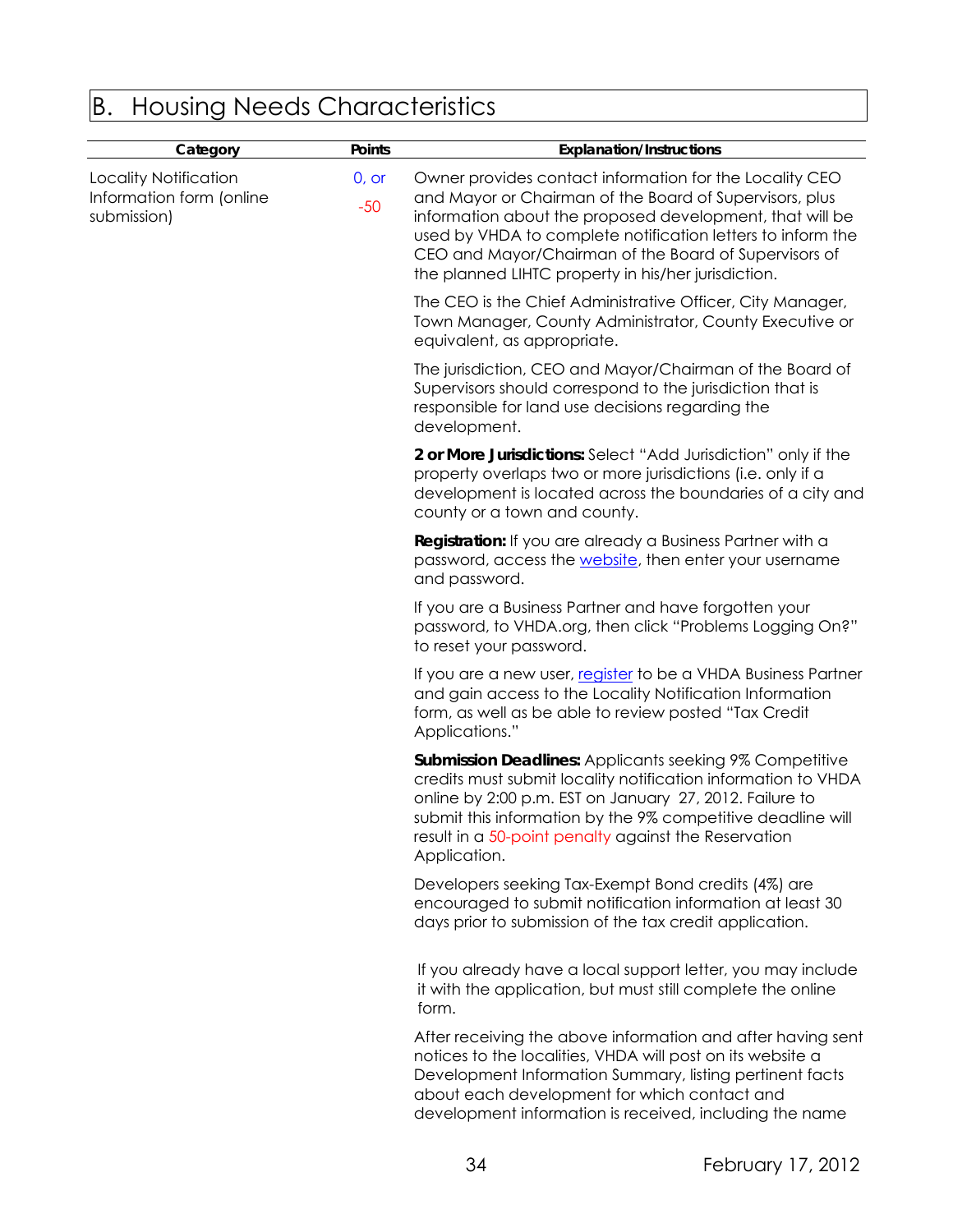of the development and a VHDA-assigned tracking number, which will be used to identify the development on future Application correspondence. Locality CEO Support Letter  $\qquad 50, 25, 0$  A letter addressed to VHDA and signed by the CEO of the locality (as defined above), where the proposed development is to be located, which (1) reflects support; (2) reflects neutrality; or (3) reflects opposition. The locality's letter must be dated **within three months prior to the Application Deadline**, without qualification or limitation. It may be submitted after the Reservation Application Deadline, but **not later than April 2, 2012**. Below is how points will be awarded: If the CEO Support Letter states that the development will help meet the housing needs and priorities of the locality **and** the locality supports the allocation of federal housing tax credits requested, then 50 points will be awarded. If no letter is received from the CEO or a letter is received from the CEO that meets neither the requirements of support (as described above) nor the requirements of opposition (as described below), then 25 points will be awarded. If a letter is received from the locality, opposing the development, based upon the development not being consistent with current zoning or other applicable land use regulations, then the development will not qualify for points under this category (**0 points).** If you have already received a locality support letter, include it with the Application, as well as submit online the Locality Notification Information Form discussed in the above section. Location In A Revitalization Area 0 or 30 Revitalization areas are neighborhoods in need of economic and community development and where there is already a strong commitment by the local government. To qualify for revitalization area points, documentation must be one of the following: Owner/Applicant certifies that the development is located in a redevelopment project, conservation project or rehab district, pursuant to Title 36, Chapter 1 of the Code of Virginia, which states that the area within a redevelopment project, conservation project, or rehab district established by the city or county, shall be deemed a revitalization area without certification. Provide documentation from the locality of the type of development that will be encouraged, the potential sources of funding, and services to be offered.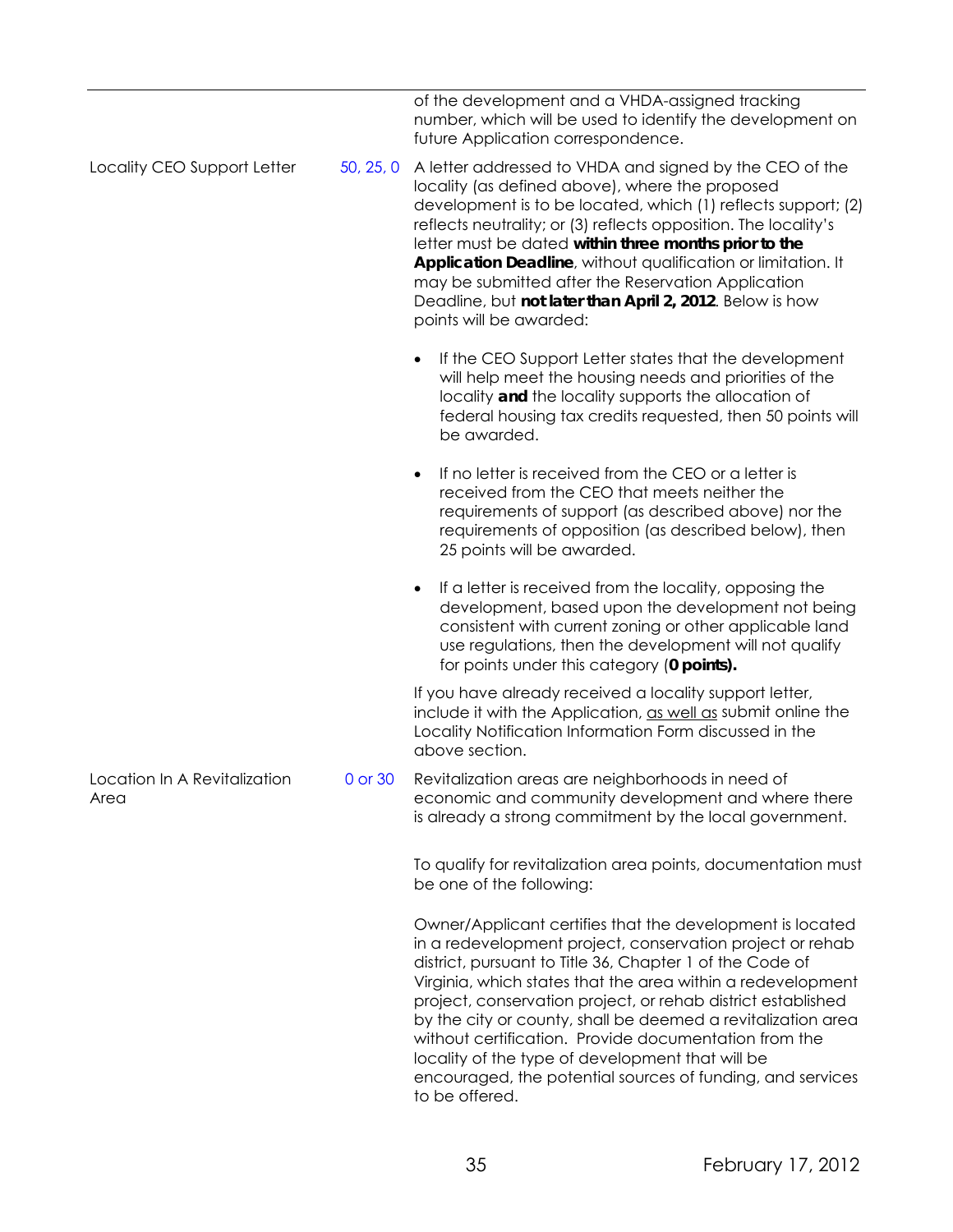|                                                     |            | Evidence that the development is subject to a plan using<br>Hope VI funds from HUD                                                                                                                                                                                                                                                                                                                                                                                                                                                                                                                                                                                                                                                    |
|-----------------------------------------------------|------------|---------------------------------------------------------------------------------------------------------------------------------------------------------------------------------------------------------------------------------------------------------------------------------------------------------------------------------------------------------------------------------------------------------------------------------------------------------------------------------------------------------------------------------------------------------------------------------------------------------------------------------------------------------------------------------------------------------------------------------------|
|                                                     |            | <b>OR</b>                                                                                                                                                                                                                                                                                                                                                                                                                                                                                                                                                                                                                                                                                                                             |
|                                                     |            | Locality CEO certifies that the proposed development is<br>located in an area that meets VHDA's tax credit definition<br>of a Revitalization Area. If this option is chosen, the<br>Owner/Applicant must have the Locality CEO complete<br>the Revitalization Area Certification Form Letter that must<br>be returned to VHDA no later than April 2, 2012.                                                                                                                                                                                                                                                                                                                                                                            |
|                                                     |            | A comprehensive plan does not qualify as certification of a<br>Revitalization Area.                                                                                                                                                                                                                                                                                                                                                                                                                                                                                                                                                                                                                                                   |
| Location in a QCT and<br><b>Revitalization Area</b> | 0 or 5     | If the proposed development is located in a QCT and is in $\alpha$<br>Revitalization Area. To qualify for the 5 points submit the<br>Revitalization Area Certification. VHDA will confirm location<br>in a QCT based on the census tract information provided in<br>the application.                                                                                                                                                                                                                                                                                                                                                                                                                                                  |
| Sec 8 or PHA Waiting List<br>Preference             | 0 or 10    | Points awarded to a development whereby no units are<br>subject to Section 8, project-based assistance and where<br>leasing preference is given to households on the local<br>public housing or Section 8 waiting lists (maintained by the<br>locality or the nearest Section 8 administrator for the locality<br>in which the proposed development is to be located).<br>Points will be pro-rated for a development wherein fewer<br>than 100% of its units have project-based assistance.                                                                                                                                                                                                                                           |
|                                                     |            | To document, include the executed PHA/S8 notification<br>letter or documentation reflecting that the notification was<br>mailed/delivered to and received by the PHA/S8 office<br>(even though the letter itself may not have been executed<br>by the administrator).                                                                                                                                                                                                                                                                                                                                                                                                                                                                 |
|                                                     |            | Applicants receiving points in this category will not be<br>allowed to impose an annual minimum income<br>requirement on such households that exceeds the greater<br>of \$3,600 or 2.5 times the portion of rent to be paid by such<br>households.                                                                                                                                                                                                                                                                                                                                                                                                                                                                                    |
| Subsidized Funding<br>Commitments                   | Up to $40$ | Documentation of any of the following: (i) firm financing<br>commitment(s) from the local government, local housing<br>authority, Federal Home Loan Bank affordable housing<br>funds, Commonwealth of Virginia Department of Behavioral<br>Health and Development Services Funds from Item 315-Z<br>(11/15/09) or the Rural Development for a below-market<br>rate loan or grant or Rural Development's interest credit<br>(538 Interest Credit) used to reduce the interest rate on the<br>loan financing the proposed development; (ii) a resolution<br>passed by the locality in which the proposed development<br>is to be located committing such financial support to the<br>development in a form approved by VHDA; or (iii) a |

commitment to donate land, buildings or tap fee waivers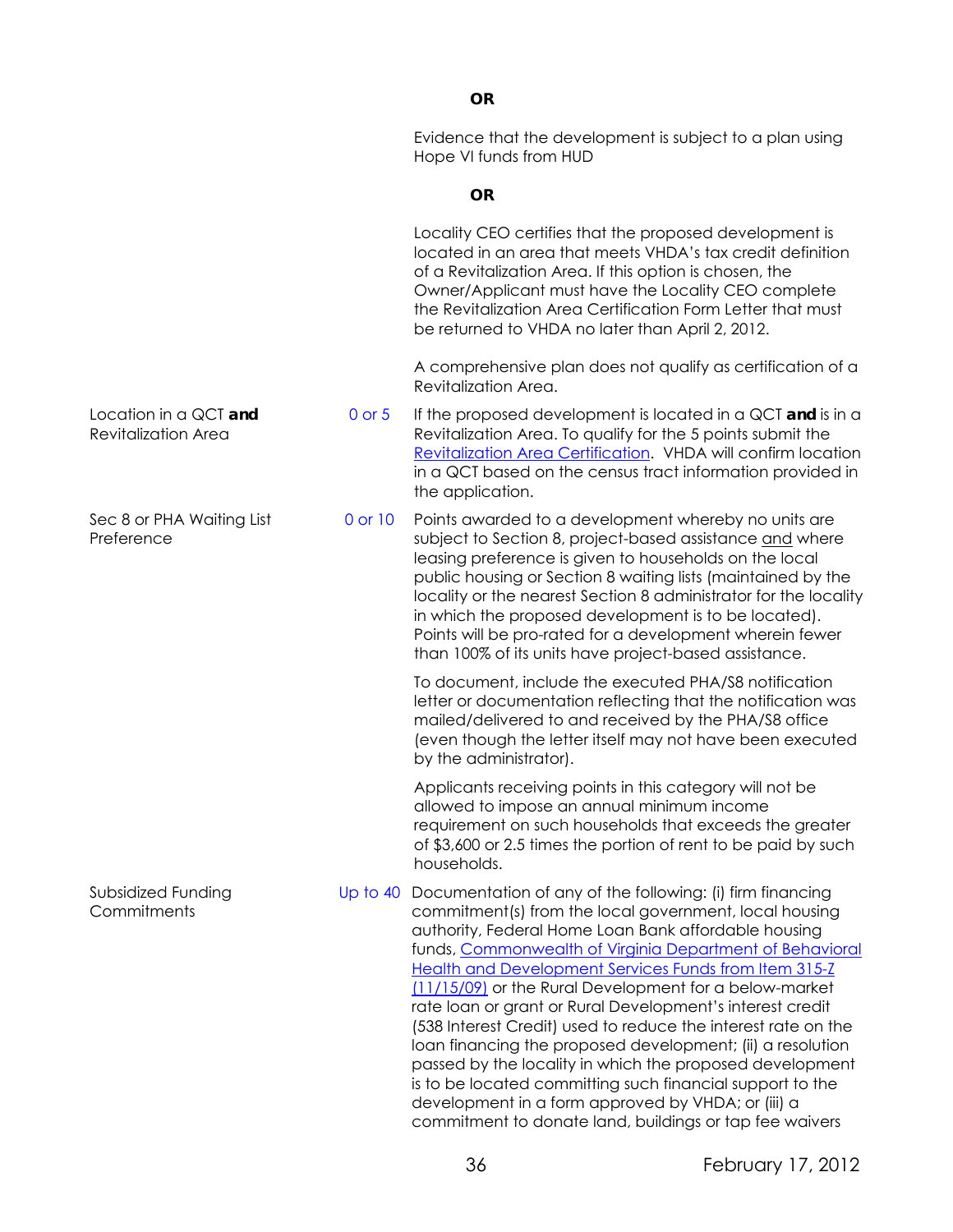|                                                                                                                                                                                                         |         | from the local government. You must have a firm financing<br>commitment to earn the points (i.e. a letter suggesting you<br>may qualify for the loan will not be sufficient). The amount of<br>such financing or dollar value of local support will be<br>divided by the total development sources of funds and the<br>proposed development will receive two points for each<br>percentage point up to a maximum of 40 points.                                                                                                                                                                                                  |
|---------------------------------------------------------------------------------------------------------------------------------------------------------------------------------------------------------|---------|---------------------------------------------------------------------------------------------------------------------------------------------------------------------------------------------------------------------------------------------------------------------------------------------------------------------------------------------------------------------------------------------------------------------------------------------------------------------------------------------------------------------------------------------------------------------------------------------------------------------------------|
|                                                                                                                                                                                                         |         | Such commitment or obligation may contain conditions,<br>but only within the control of or based upon the<br>performance of the borrower, not the local government.<br>An existing RD loan transferred to a new owner is not<br>eligible for these points. This must be funding that is used as<br>a source applied to development costs.                                                                                                                                                                                                                                                                                       |
| <b>Existing RD, HUD Section 8 or</b><br>236 Program                                                                                                                                                     | 0 or 20 | The development is subject to Rural Development or HUD<br>Section 8 or 236 programs at the time of Application,<br>including program participation. However, if the Applicant<br>is the current owner or has any common interests with the<br>current owner, either directly or indirectly, points will only be<br>awarded if the Applicant waives all rights to any<br>developer's fee and any other fees associated with the<br>acquisition and rehab (or rehab only) of the development.<br>The preceding condition may be waived by VHDA for good<br>cause. Such waiver must be granted prior to Application<br>submission. |
| Tax Abatement or New Project-<br><b>Based Rental Subsidy (HUD or</b><br>RD)                                                                                                                             | 0 or 10 | 1. Meet the locality's criteria to receive a real estate tax<br>abatement on the increase in the value of the<br>development                                                                                                                                                                                                                                                                                                                                                                                                                                                                                                    |
|                                                                                                                                                                                                         |         | <b>or</b>                                                                                                                                                                                                                                                                                                                                                                                                                                                                                                                                                                                                                       |
|                                                                                                                                                                                                         |         | 2. Provide documentation of new project-based subsidy<br>from HUD or Rural Development for the greater of 5 units<br>or 10% of the units of the proposed property.                                                                                                                                                                                                                                                                                                                                                                                                                                                              |
| Census Tract with <10% Poverty<br>Rate, No Tax Credit Units                                                                                                                                             | 0 or 25 | The development is located in a Census Tract with Poverty<br>Levels Below 10% & No Other Tax Credit Developments<br>(based upon Census Bureau data).                                                                                                                                                                                                                                                                                                                                                                                                                                                                            |
| Rural Development - "High<br>Priority"                                                                                                                                                                  | 0 or 15 | The development is listed as a "High-Priority, Rehab"<br>Development by Rural Development at the time the<br>Application is submitted to VHDA.                                                                                                                                                                                                                                                                                                                                                                                                                                                                                  |
| New Construction<br>Development (Including<br>Adaptive Re-Use and<br><b>Rehabilitation that Creates</b><br>Additional Rental Space) - Pool<br>with Little Or No Increase In<br>Rent Burdened Population |         | Up to -20 Any proposed new construction development (including<br>adaptive re-use and rehabilitation that creates additional<br>rental space) located in a Pool identified by VHDA as a<br>Pool with little or no increase in rent burdened population.                                                                                                                                                                                                                                                                                                                                                                         |
|                                                                                                                                                                                                         |         | Up to minus 20 points, depending upon the portion of the<br>development that is additional rental space, in all Pools<br>except the at-large pool, 0 points in the At-Large Pool.                                                                                                                                                                                                                                                                                                                                                                                                                                               |
|                                                                                                                                                                                                         |         | The Executive Director may make exceptions in the<br>following circumstances: (1) specialized types of housing<br>designed to meet special needs that cannot readily be<br>addressed utilizing existing residential structures; (2) housing<br>designed to serve as a replacement for housing being                                                                                                                                                                                                                                                                                                                             |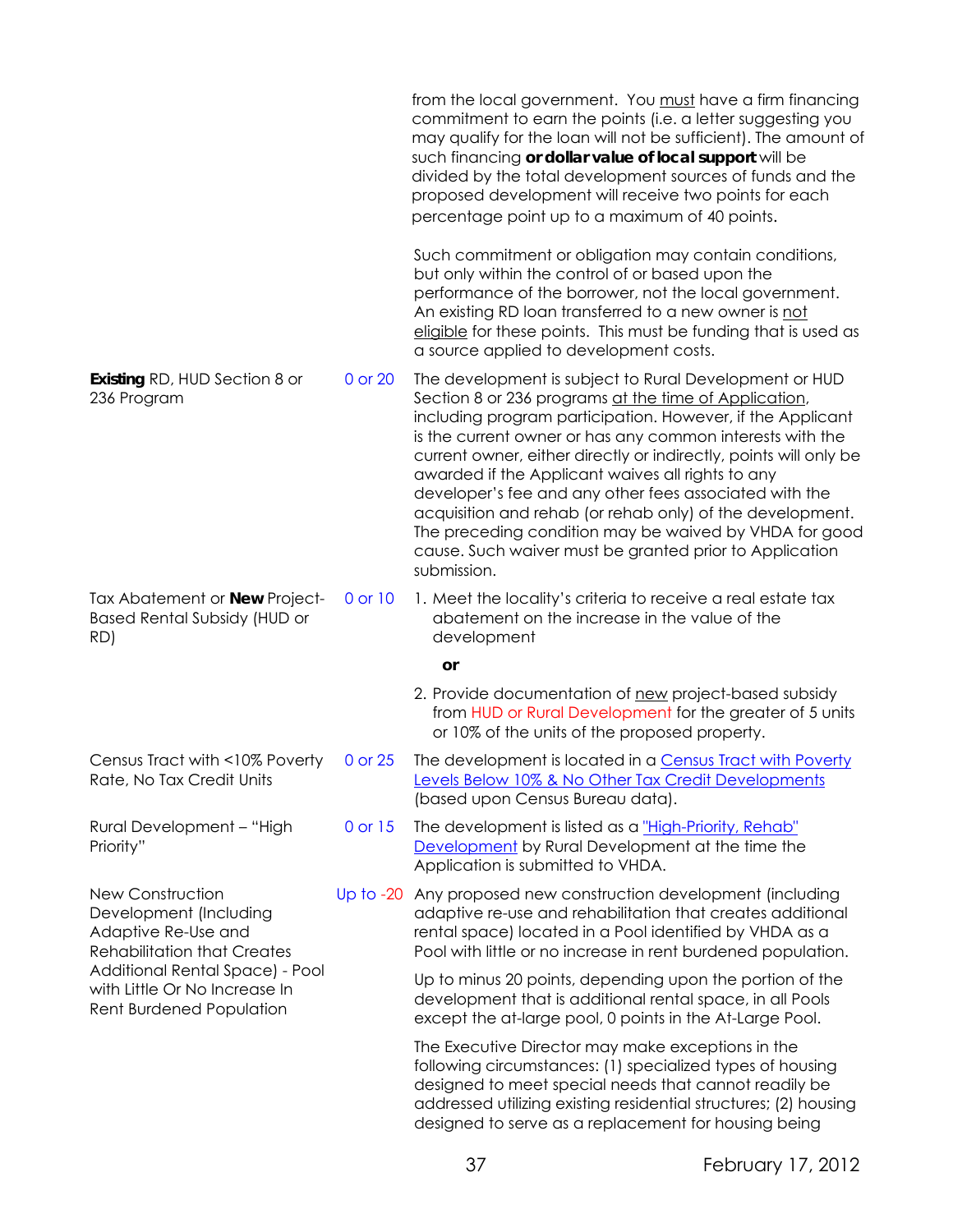demolished through redevelopment; or (3) housing sponsored by a local housing authority that is an integral part of a neighborhood revitalization project, in which the LHA is the 100% owner of the tax credit ownership entity.

See below for definition of "Additional Rental Space"

New Construction Development (Including Adaptive Re-Use and Rehabilitation that Creates Additional Rental Space) - Pool with An Increasing Rent Burdened Population

Up to 20 Any proposed new construction development (including adaptive re-use and rehabilitation) that creates additional rental space and that is located in a pool identified by VHDA as a pool with an increasing rent burdened population.

0 points in the At-Large Pool

#### ADDITIONAL RENTAL SPACE (AS NOTED IN THE ABOVE TWO CATEGORIES)

Additional Rental Space is defined as an increase in the amount of Net Rentable Square Feet beyond what exists at the time of site acquisition. Net Rentable Square Feet is defined more specifically in the Architect Certification.

If the development is entirely New Construction or Adaptive Reuse and meets the two criteria above (see first paragraph), the Application will receive 20 points.

If the development is entirely Rehab with new rental space being added to existing units, then the percentage of the proposed Total Net Rentable Square Feet (NRSF) that represents the new rental space being added is used to determine the number of points. The percentage of additional rental spaces must agree to the Architect Certification.

If the development is a combination of new construction, adaptive reuse and/or rehab and meets the two criteria above, then the percentage of the proposed Total Net Rentable Square Feet that represents the new rental space being added is used to determine the number of points. This will be verified using the NRSF values on each of the Architect Certifications submitted for each construction type. While a development can be mixed construction each unit can only be considered rehab/adaptive reuse or new construction.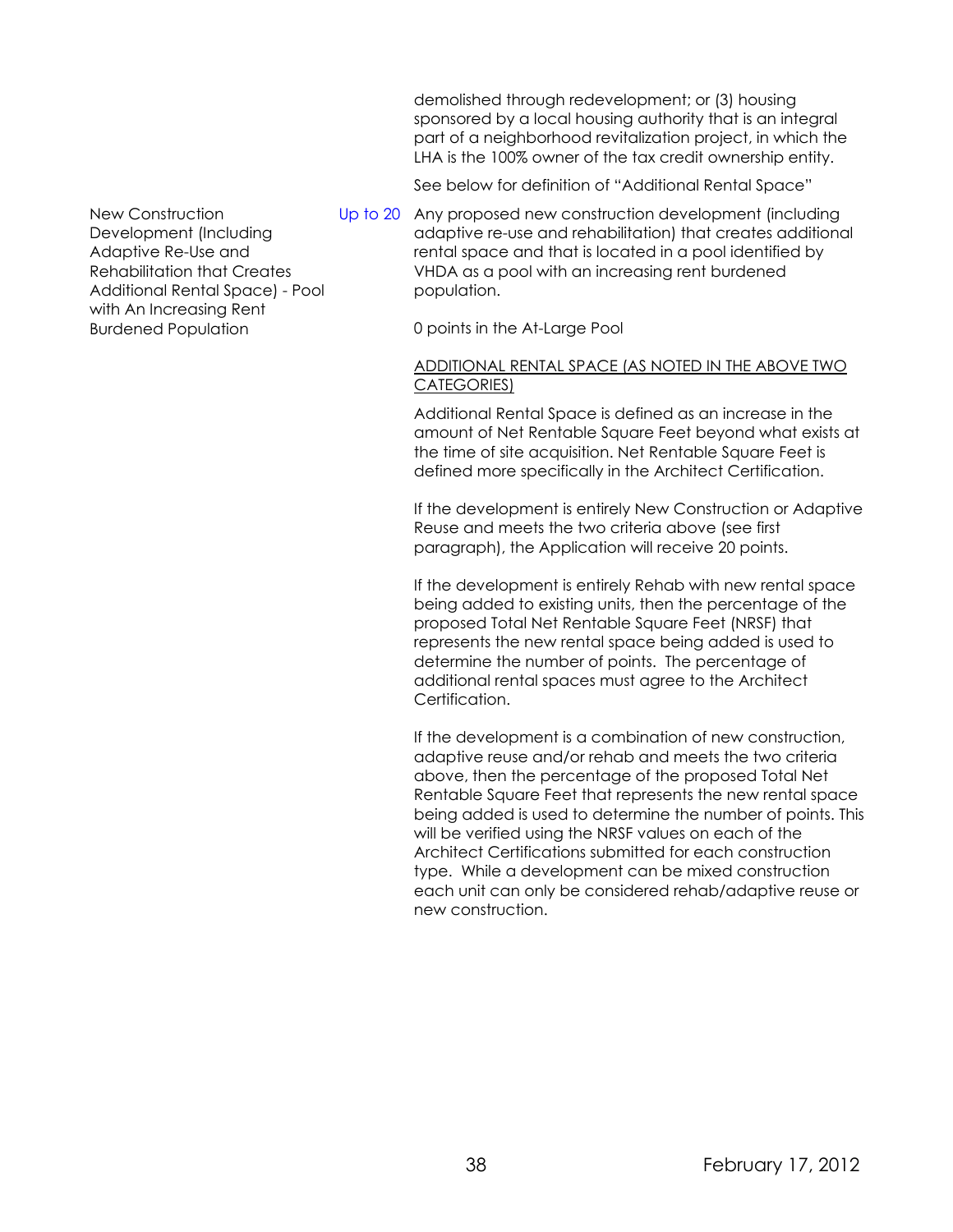<span id="page-41-0"></span>

| Development Characteristics - All Units |        |                                                                                                                                                                                                                                                                                                                                                                                                                                                                                                                                         |  |
|-----------------------------------------|--------|-----------------------------------------------------------------------------------------------------------------------------------------------------------------------------------------------------------------------------------------------------------------------------------------------------------------------------------------------------------------------------------------------------------------------------------------------------------------------------------------------------------------------------------------|--|
| Category                                | Points | <b>Explanation/Instructions</b>                                                                                                                                                                                                                                                                                                                                                                                                                                                                                                         |  |
| Average Unit Size                       |        | Up to 100 The formula is as follows:                                                                                                                                                                                                                                                                                                                                                                                                                                                                                                    |  |
|                                         |        | 100 x # units per unit type x Subj. SF per unit type - lowest SF per unit type<br>Highest AVG SF-lowest AVG SF<br>Total # units                                                                                                                                                                                                                                                                                                                                                                                                         |  |
|                                         |        | If the average square foot per unit for a given unit type is<br>> the highest or < the lowest square foot per unit for a given<br>unit type, as established by the Executive Director, then the<br>Executive Director's square foot shall be used instead of the<br>actual square foot.                                                                                                                                                                                                                                                 |  |
| Proximity to Public<br>Transportation   |        | 0, 10 or 20 1. The development is located within $\frac{1}{2}$ mile of an existing<br>commuter rail, light rail or subway station or 1/4 mile of an<br>existing public bus stop, 10 points                                                                                                                                                                                                                                                                                                                                              |  |
|                                         |        | 2. The development meets the above qualifications and is<br>competing within the Northern Virginia/Planning District<br>8 pool, 20 points                                                                                                                                                                                                                                                                                                                                                                                               |  |
|                                         |        | A certified land surveyor or registered civil engineer must<br>provide a letter, which states that the property entrance is<br>within one of the distances noted above. For your<br>convenience, VHDA has created a Surveyor's Certification<br>of Proximity to Transportation. Attach the letter to the<br>Reservation Application.                                                                                                                                                                                                    |  |
|                                         | 45     | EarthCraft or LEED Certification 0,15, 30 or It is now mandatory that the Architect of Record attend<br>Multifamily Professional Training by EarthCraft Virginia for<br>these points. Training must have occurred on January 1,<br>2008 or later.                                                                                                                                                                                                                                                                                       |  |
|                                         |        | Furthermore, to qualify for these points, the Applicant must<br>agree to obtain either (i) EarthCraft Certification or (ii) US<br>Green Building Council LEED Green-Building Certification<br>prior to the issuance of an IRS Form 8609, with the proposed<br>development's Architect certifying in the Architect's<br>Certification that the development's design will meet the<br>criteria for such EarthCraft or LEED certification. Please note<br>that there is a separate EarthCraft worksheet for new<br>construction and rehab. |  |
|                                         |        | 15 points - A LEED Silver development or a new construction<br>development that is 15% more energy efficient than the<br>2009 International Energy Conservation Code ("IECC") as<br>measured by EarthCraft, or a rehabilitation development<br>that is 30% more energy efficient post-rehabilitation as<br>measured by EarthCraft                                                                                                                                                                                                       |  |
|                                         |        | 30 points - A LEED Gold development or a new construction<br>development that is 20% more energy efficient than the<br>2009 IECC (as measured by EarthCraft) or a rehabilitation<br>development that is 40% more energy efficient post-<br>rehabilitation (as measured by EarthCraft)                                                                                                                                                                                                                                                   |  |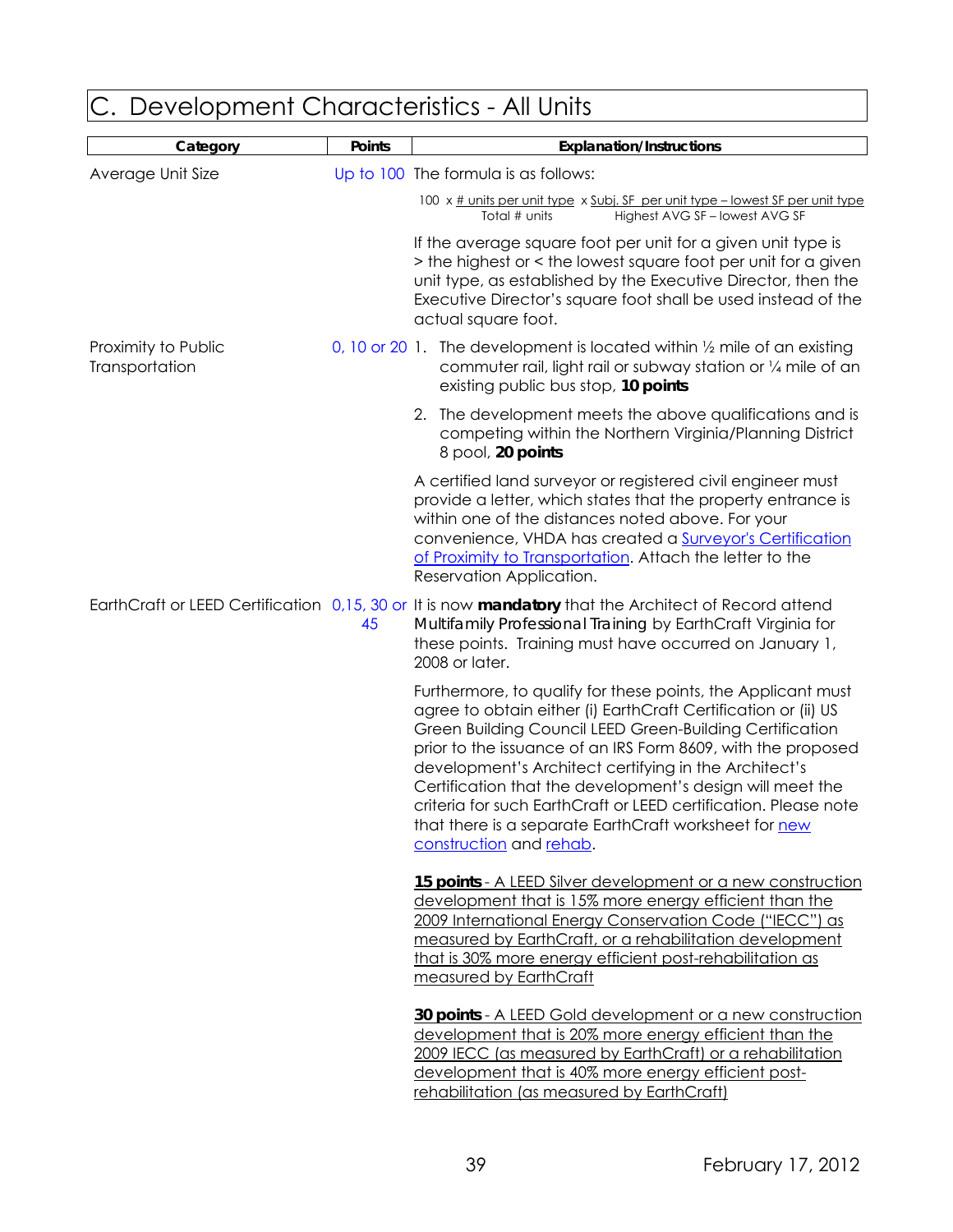**45 points** – A LEED Platinum development or a new construction development that is 25% more energy efficient than the 2009 IECC as measured by EarthCraft or a rehabilitation development that is 50% more energy efficient post-rehabilitation (as measured by EarthCraft).

In addition to points, the Executive Director may allow, if needed, an adjustment of up to 10% to the eligible basis amount used to calculate the maximum credit for those developments qualifying as EarthCraft or LEED compliant and receiving the full 30 or 45 points here, provided however, any resulting increase in such development's eligible basis shall be limited to 5% for 30 points awarded and 10% for 45 points awarded.

Should the Applicant choose EarthCraft Certification, it will be required to (i) consult with an EarthCraft representative prior to application, (ii) meet with an EarthCraft representative during development planning, (iii) use energy modeling for projections and (iv)accommodate onsite inspections deemed necessary by an EarthCraft representative. To be eligible for these points, there is an additional form to be signed by EarthCraft and submitted with the Architect's Certification. This form can be found as an addendum to the Architect's Certification.

Final Certification is not given until construction is complete; however, energy modeling projections and the areas of emphasis worksheet would show the developer's plans to meet requirements.

Please refer to the **EarthCraft** and **LEED** Green Building Certification Program websites to access specific programmatic information and documents.

VHDA Certified Property Management Agent

0 or 25 Applicant agrees to use a VHDA-certified property manager to manage the development. If so, management companies must be certified by the time leasing begins.

> Management companies that are interested in becoming VHDA Certified Management Agents must complete an [application.](http://www.vhda.com/BusinessPartners/MFDevelopers/LIHTCProgram/LowIncome%20Housing%20Tax%20Credit%20Program/Cert-Man-Agent-Application.doc) Using the application, management companies provide information on their principals, company operations, qualifications of management and multifamily management experience.

Please note that should an owner attempt to circumvent the process by retaining a certified management agent to obtain access to these points only to release the agent shortly thereafter, the owner may be jeopardizing its ability to receive points in the future and may be barred from further participation in the tax credit program.

For additional information please refer to **VHDA's Certified** [Management Agent Program](http://www.vhda.com/BusinessPartners/MFDevelopers/LIHTCProgram/LowIncome%20Housing%20Tax%20Credit%20Program/Cert-Man-Agent-Program.pdf).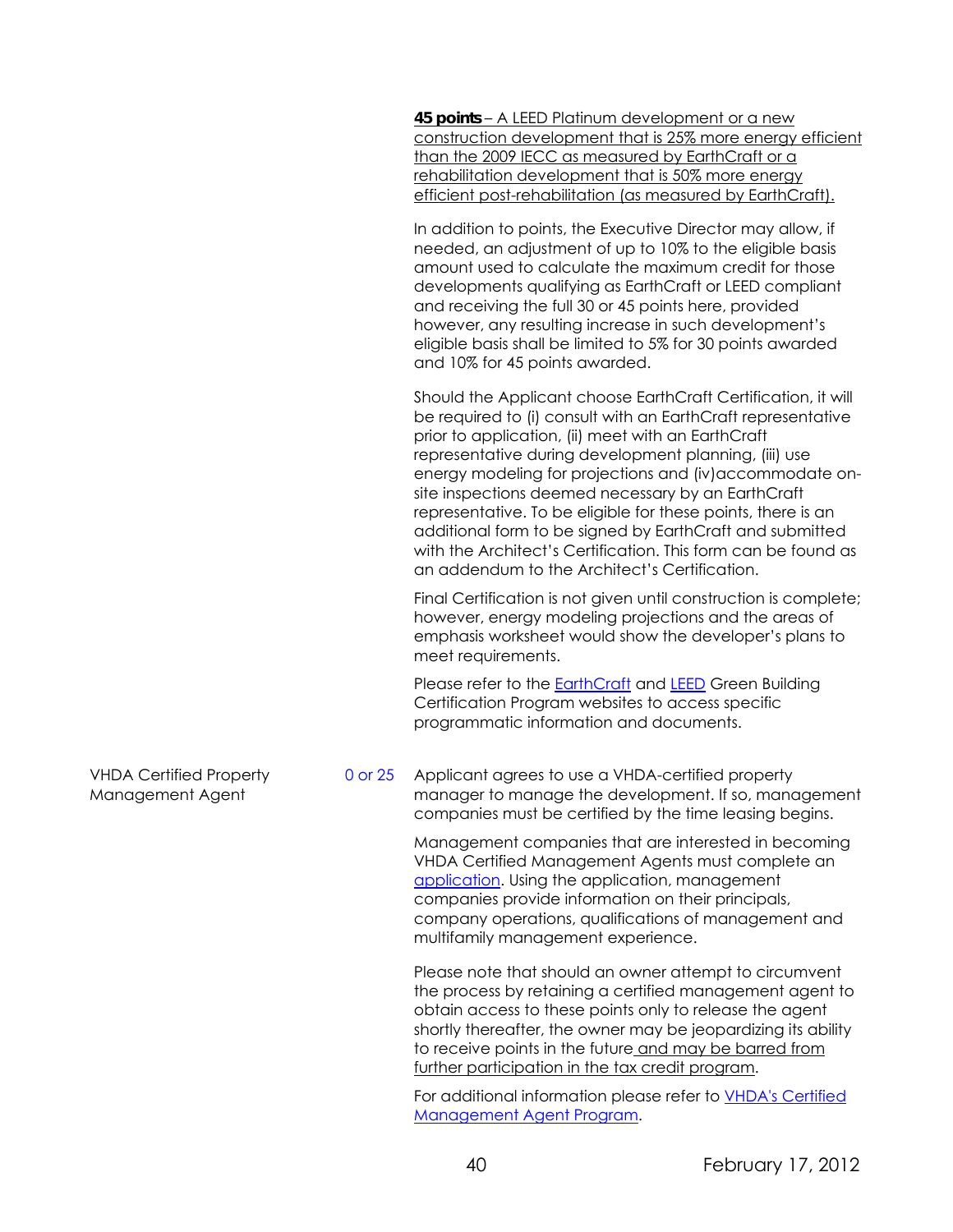| Developments with Less than<br>100 Low-Income Housing Units              | Up to 20 Up to 20 points will be awarded for any development in<br>which the Applicant proposes to produce up to 100 low-<br>income housing units. At 50 units or less, the Applicant can<br>receive the total 20 points; however, for every unit over 50<br>units, the score will be reduced 0.4 points. The Applicant will<br>receive 0 points for developments with 100 or greater low-<br>income housing units. |
|--------------------------------------------------------------------------|---------------------------------------------------------------------------------------------------------------------------------------------------------------------------------------------------------------------------------------------------------------------------------------------------------------------------------------------------------------------------------------------------------------------|
| Units Constructed to Meet<br><b>VHDA's Universal Design</b><br>Standards | Up to 15 Universal Design emphasizes use by everyone, to the<br>greatest extent possible, without the need for adaptation or<br>specialized design.<br>It is now mandatory that the Architect of Record attend                                                                                                                                                                                                      |
|                                                                          | Universal Design training for these points. Training must have<br>occurred on January 1, 2006 or later.                                                                                                                                                                                                                                                                                                             |
|                                                                          | Points will be awarded to Applications for developments in<br>which the Architect of Record certifies as a part of the<br>Architect's Certification that the development's design will<br>include VHDA's Universal Design features. Final certification<br>must occur prior to issuance of Form(s) 8609.                                                                                                            |
|                                                                          | • Family developments - points will be awarded on a<br>prorated % basis for the number of units meeting this<br>criterion                                                                                                                                                                                                                                                                                           |
|                                                                          | • 100% of the units in elderly developments must meet this<br>criterion in order to qualify for the points.                                                                                                                                                                                                                                                                                                         |

## <span id="page-43-0"></span>D. Development Characteristics – Amenities

The maximum number of points awarded, under any combination of the scoring categories below, is 70 points.

| Category           | <b>Points</b> | <b>Explanation/Instructions</b>                                                                                                                                                                                                                                                                                                                                                                                                                                                                                                                                                                                                |
|--------------------|---------------|--------------------------------------------------------------------------------------------------------------------------------------------------------------------------------------------------------------------------------------------------------------------------------------------------------------------------------------------------------------------------------------------------------------------------------------------------------------------------------------------------------------------------------------------------------------------------------------------------------------------------------|
| Community Room     | 0 or 5        | The development has a community room with a minimum<br>of 749 sq. ft. Points associated with this item are not allowed<br>unless the community room is physically located within the<br>boundaries of the development currently being considered<br>for credits. The IRS has stated that common space (pool,<br>meeting room, community building, laundry room, etc.)<br>located in one phase may not be used by residents from<br>another phase unless the area is treated as commercial<br>space. Therefore, the common space must be subtracted<br>from basis in order to be used by households living in another<br>phase. |
| <b>Brick Walls</b> |               | Up to 20 Brick covering 30% or more of the exterior walls; formula is<br>20 points times the percentage of exterior walls covered by<br>brick, excluding the triangular gable end area, doors,<br>windows, knee walls, columns, retaining walls and any<br>features that are not a part of the facade. Community<br>buildings are to be included in percentage calculations.<br>Zero points if less than 30%.                                                                                                                                                                                                                  |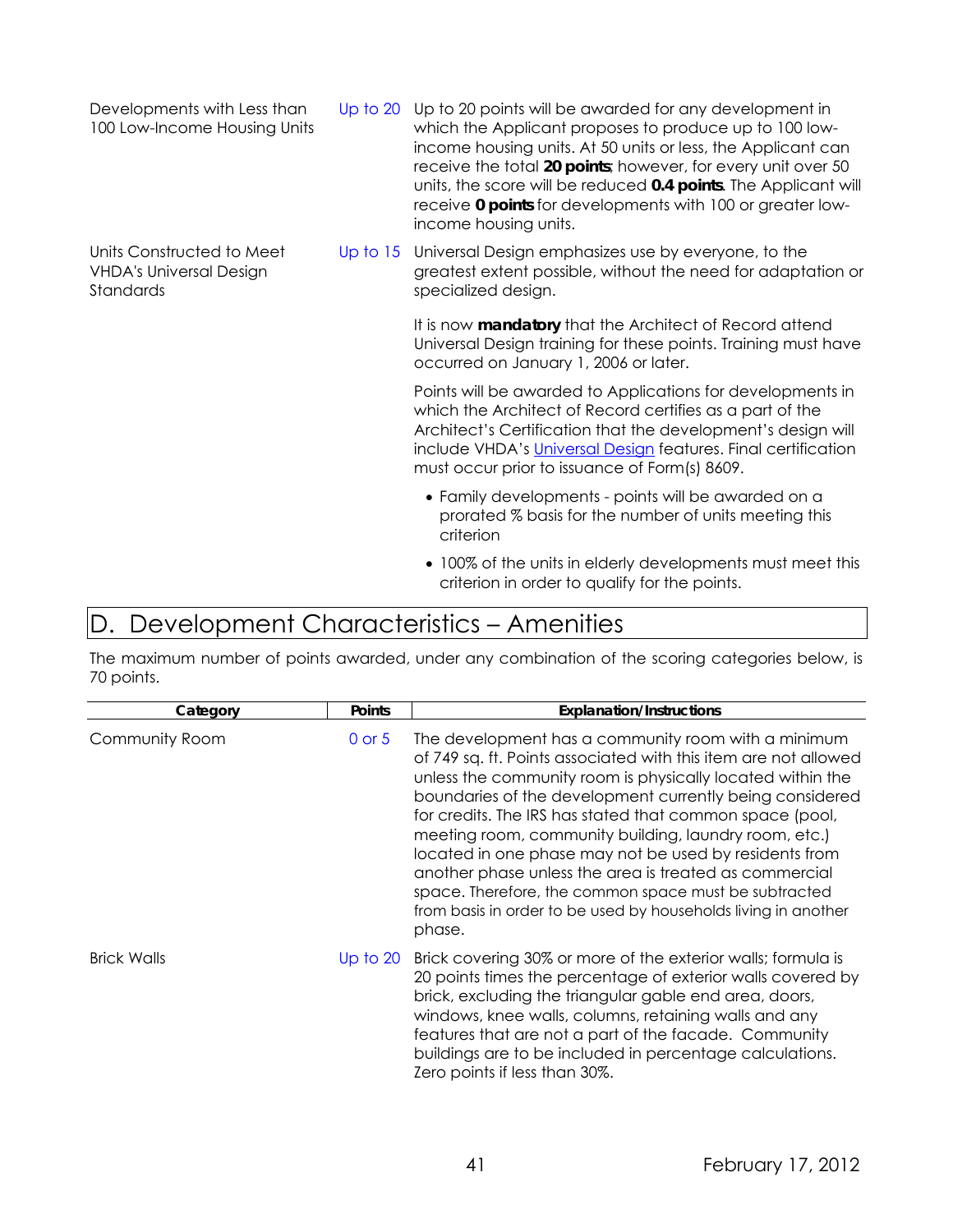<span id="page-44-0"></span>

| Energy Star Kitchen/Laundry<br>Appliances     | 0 or 5     | Every unit in the development and the community area has<br>kitchen and laundry appliances, including range hoods,<br>that meet EPA Energy Star qualified program requirements.<br>If points are requested for rehab on a property, ensure that<br>the work write-up specifies that all appliances meet Energy<br>Star, not just those "being replaced". See:<br>www.energystar.gov > products > specific appliances ><br>product lists on far right of page to determine if an<br>appliance meets the rating at the time of order. |
|-----------------------------------------------|------------|-------------------------------------------------------------------------------------------------------------------------------------------------------------------------------------------------------------------------------------------------------------------------------------------------------------------------------------------------------------------------------------------------------------------------------------------------------------------------------------------------------------------------------------|
| <b>Energy Star Windows</b>                    | $0$ or $5$ | Every unit in the development and the community area (if it<br>has windows), have windows that meet EPA Energy Star<br>qualified program requirements                                                                                                                                                                                                                                                                                                                                                                               |
| Heat/AC-SEER-AFUE                             | 0 or 10    | Every unit in the development is heated and cooled with<br>either (i) heat pump equipment with both a SEER rating of<br>15.0 or more and a HSPF rating of 8.5 or more or (ii) air<br>conditioning equipment with a SEER rating of 15.0 or more,<br>combined with a gas furnace with an AFUE rating of 90% or<br>more. Geothermal units qualify for these points.                                                                                                                                                                    |
| Sub-metered Water Expense                     | $0$ or $5$ | Every unit in the development is sub-metered (i.e.<br>households pay the water provider directly), with<br>equipment capturing/measuring 100% of the water used in<br>the unit (not just hot water usage). If the locality does not<br>allow water sub-metering, the Applicant does not qualify<br>for these points.                                                                                                                                                                                                                |
| WaterSense Faucets &<br>Showerheads           | $0$ or $2$ | Every unit in the development has bathroom(s) containing<br>only WaterSense labeled faucets (2.2 gpm maximum) and<br>showerheads (2.5 gpm maximum)                                                                                                                                                                                                                                                                                                                                                                                  |
| High Speed Cable, DSL,<br>Wireless Internet   | $0$ or $1$ | Necessary infrastructure is provided in all units for high-<br>speed cable, DSL or wireless internet service                                                                                                                                                                                                                                                                                                                                                                                                                        |
| Water Heaters Meet EPA<br>Energy Star program | 0 or 5     | Every unit in the development has hot water heaters that<br>meet the <b>Energy Star Program Requirements for Residential</b><br>Water Heaters; or any centralized commercial system that<br>has a 95%+ efficiency performance rating, or any solar<br>thermal system that meets at least 60% of the<br>development's domestic how water load.                                                                                                                                                                                       |
| Geothermal Heat Pumps                         | 0 or 5     | If every unit in the development is heated and cooled with<br>a geothermal heat pump that meets the EPA's Energy Star<br>qualified program requirements                                                                                                                                                                                                                                                                                                                                                                             |
| Solar Electric System                         | Up to 10   | If the development has a solar electric system that will<br>remain un-shaded year round, be oriented to within 15<br>degrees of true south, and be angled horizontally within 15<br>degrees of latitude                                                                                                                                                                                                                                                                                                                             |
|                                               |            | 1 point for each 2% of the development's electrical load<br>that can be met by the solar electric system                                                                                                                                                                                                                                                                                                                                                                                                                            |
| <b>WaterSense Toilets</b>                     | $0$ or $2$ | If each bathroom is equipped with a WaterSense labeled<br>toilet.                                                                                                                                                                                                                                                                                                                                                                                                                                                                   |
| <b>Energy Star Vented Fans</b>                | $0$ or $2$ | If each full bathroom is equipped with EPA Energy Star                                                                                                                                                                                                                                                                                                                                                                                                                                                                              |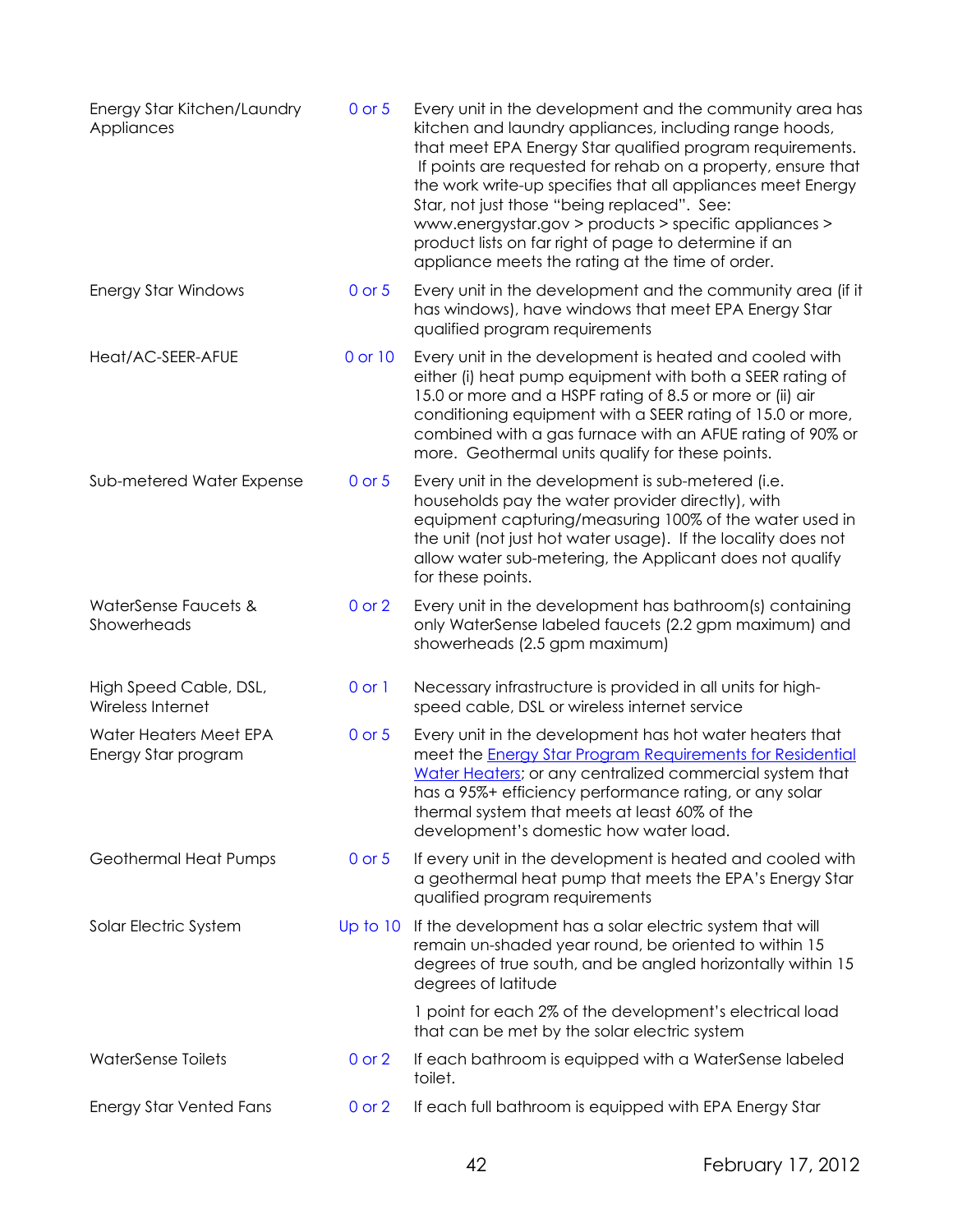|                                                                                               |             | qualified bath vent fans.                                                                                                                                                                                                                                                                                                                         |
|-----------------------------------------------------------------------------------------------|-------------|---------------------------------------------------------------------------------------------------------------------------------------------------------------------------------------------------------------------------------------------------------------------------------------------------------------------------------------------------|
| Wall Sheathing Insulation                                                                     | 0 or 5      | New installation of structural continuous R-3 or higher wall<br>sheathing insulation.                                                                                                                                                                                                                                                             |
| Fire Prevention or Suppression                                                                | $0, 2$ or 4 | If all cooking services are equipped with fire prevention or<br>suppression features that meet the Authority's design and<br>construction standards. 2 points for fire suppression and 4<br>points for fire prevention                                                                                                                            |
| Front-Control Ranges - Elderly<br>or Physically Disabled<br>Properties                        | $0$ or $1$  | If every unit in the development has a cooking range with<br>front controls                                                                                                                                                                                                                                                                       |
| <b>Emergency Call System -</b><br><b>Elderly or Physically Disabled</b><br>Properties         | $0$ or $3$  | If every unit in the development has an emergency call<br>system                                                                                                                                                                                                                                                                                  |
| Independent/Supplemental<br>Heat Source - Elderly or<br><b>Physically Disabled Properties</b> | $0$ or $1$  | If all full bathrooms in the development have an<br>independent or supplemental heat source, in addition to<br>the unit's standard HVAC system.                                                                                                                                                                                                   |
| Two Eye Viewers - <b>Elderly or</b><br><b>Physically Disabled Properties</b>                  | $0$ or $1$  | If every unit in the development has an entrance door with<br>two eye viewers, one at 42" and the other at standard<br>height                                                                                                                                                                                                                     |
| Historic Rehab                                                                                | $0$ or $5$  | Structure is listed individually in the National Register of<br>Historic Places or is located in a registered historic district<br>and certified by the Secretary of the Interior as being of<br>historical significance to the district, and the rehab will be<br>completed in such a manner as to be eligible for historic<br>rehab tax credits |

## E. Development Characteristics - Accessibility

Please refer to the [Uniform Federal Accessibility Standards](http://www.access-board.gov/ufas/ufas-html/ufas.htm) when planning to meet 504 specifications. Developments should be built to be "permanently accessible," rather than "adaptable" standards.

Accessibility point categories below are applicable only within the framework of the QAP points determination and are **not** to be confused with or substituted for Building Code accessibility requirements. If selected, the accessibility requirements referenced below **and** Building Code or Fair Housing requirements must be met.

Include a marketing plan for each of the three categories below. There is no standard marketing plan language to copy. The plan should be customized for the property and the special needs resident base that the property is intending to serve. Include information on networking contacts with centers for independent living (ex: http://www.virginiahousingsearch.com) and disability services boards and address the efforts that will be necessary to fill a vacant unit. **Units must be held vacant for 60 days during which ongoing marketing must be documented. If a qualified household including a person with a disability is not located in that timeframe, submit the evidence of marketing to VHDA's Program Compliance Officer and request approval to rent the unit to any income-qualified household. If the request is approved, the lease must contain a provision that the household must move to a vacant unit if a household including a person with a disability applies for the unit. The move will be paid for by the owner**. These point categories should be viewed the same as the bonus points for lower incomes and lower rents.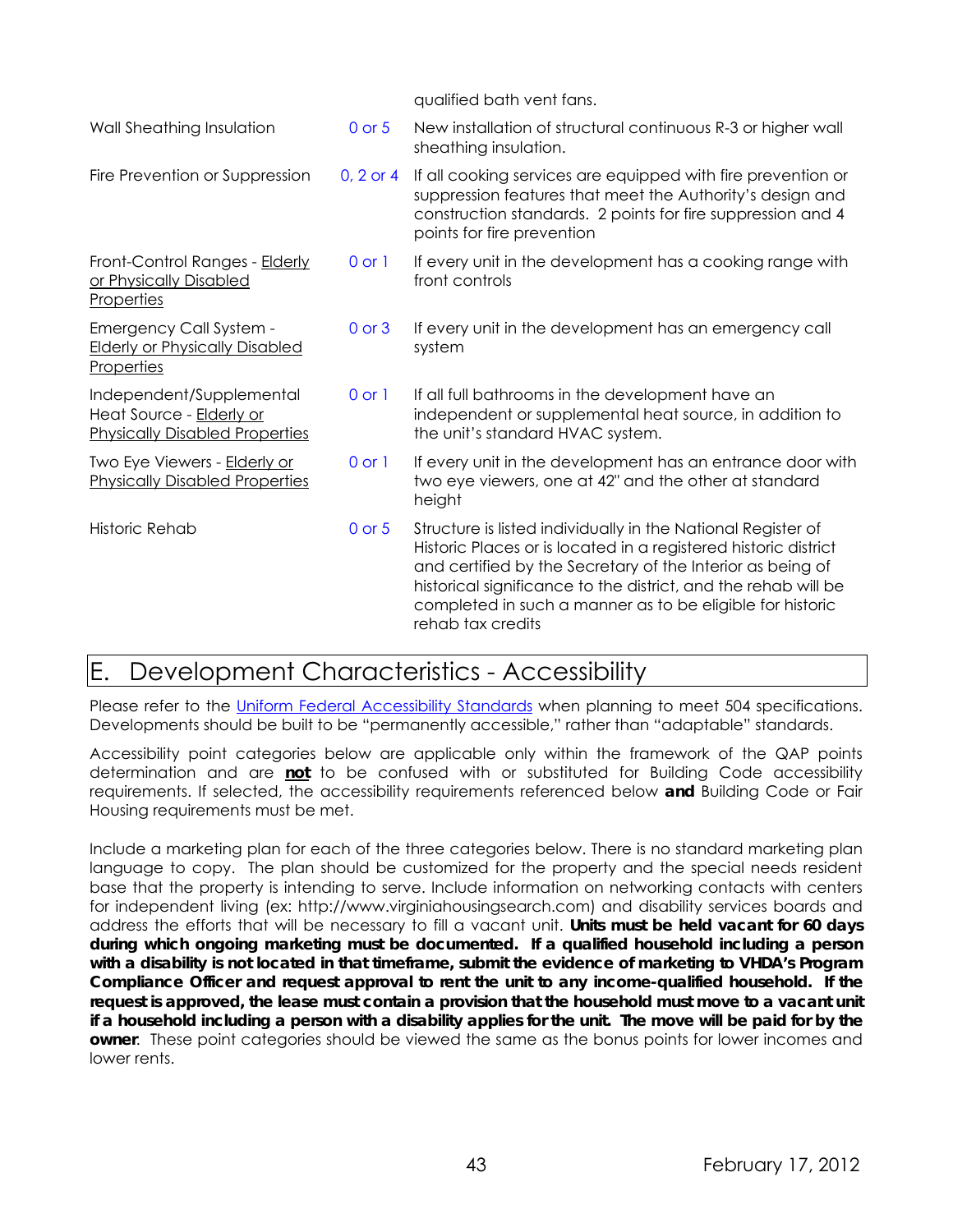| Category                                                                                                  | Points  | <b>Explanation/Instructions</b>                                                                                                                                                                                                                                                                                                                                                                                                                                                                                                                                                                                                                                                                                                                                                                                                                                                                                                                                                                                                                                                                                                                                                  |
|-----------------------------------------------------------------------------------------------------------|---------|----------------------------------------------------------------------------------------------------------------------------------------------------------------------------------------------------------------------------------------------------------------------------------------------------------------------------------------------------------------------------------------------------------------------------------------------------------------------------------------------------------------------------------------------------------------------------------------------------------------------------------------------------------------------------------------------------------------------------------------------------------------------------------------------------------------------------------------------------------------------------------------------------------------------------------------------------------------------------------------------------------------------------------------------------------------------------------------------------------------------------------------------------------------------------------|
| Federal Project-Based Rent<br>Subsidies or Equivalent - Unit<br><b>Accessibility</b><br><b>OR</b>         | 0 or 50 | Any non-elderly development or elderly rehabilitation<br>development in which (i) the greater of 5 units or 10% of the<br>units will be subject to federal project-based rent subsidies<br>or equivalent assistance, as approved by the Executive<br>Director, (i.e. does not include portable HCVs or any<br>funding sources, other than federal subsidy, subject to<br>annual appropriations), in order to ensure occupancy by<br>extremely low-income persons; and (ii) the greater of 5 units<br>or 10% of the units will conform to HUD regulations<br>interpreting the accessibility requirements of section 504 of<br>the Rehabilitation Act and be actively marketed to people<br>with special needs in accordance with a plan submitted as<br>part of the Application for credits. All common space must<br>also conform to HUD regulations interpreting the<br>accessibility requirements of section 504 of the<br>Rehabilitation Act, and all the units described in (ii) above<br>must include roll-in showers and roll under sinks and front<br>controls for ranges, unless agreed to in writing by VHDA prior<br>to the applicant's submission of the application. |
|                                                                                                           |         | Documentation from the source of the assistance must be<br>provided with the application.                                                                                                                                                                                                                                                                                                                                                                                                                                                                                                                                                                                                                                                                                                                                                                                                                                                                                                                                                                                                                                                                                        |
|                                                                                                           |         | NOTE: Subsidies may apply to any units, not only those built<br>to satisfy Section 504.                                                                                                                                                                                                                                                                                                                                                                                                                                                                                                                                                                                                                                                                                                                                                                                                                                                                                                                                                                                                                                                                                          |
| <b>HUD's Housing Choice Voucher</b><br>("HCV") Rent Payment<br>Standard - Unit Accessibility<br><b>OR</b> | 0 or 30 | Any non-elderly development or elderly rehabilitation<br>development in which the greater of 5 units or 10% of the<br>units (i) have rents within HUD's Housing Choice Voucher<br>("HCV") payment standard; (ii) conform to HUD regulations<br>interpreting the accessibility requirements of section 504 of<br>the Rehabilitation Act; and (iii) are actively marketed to<br>people with mobility impairments including HCV holders in<br>accordance with a plan submitted as part of the<br>Reservation Application. All common space must also<br>conform to HUD regulations interpreting the accessibility                                                                                                                                                                                                                                                                                                                                                                                                                                                                                                                                                                   |
| HUD 504 Accessibility $-4\%$ of<br>Units                                                                  | 0 or 15 | requirements of section 504 of the Rehabilitation Act.<br>Any non-elderly development or elderly rehabilitation<br>development in which four percent (4%) of the units (i)<br>conform to HUD regulations interpreting the accessibility<br>requirements of section 504 of the Rehabilitation Act and (ii)<br>are actively marketed to people with mobility impairments<br>in accordance with a plan submitted as part of the<br>Reservation Application. Though not expressly stated in the<br>QAP, all common space must also conform to HUD<br>regulations interpreting the accessibility requirements of<br>section 504 of the Rehabilitation Act.                                                                                                                                                                                                                                                                                                                                                                                                                                                                                                                            |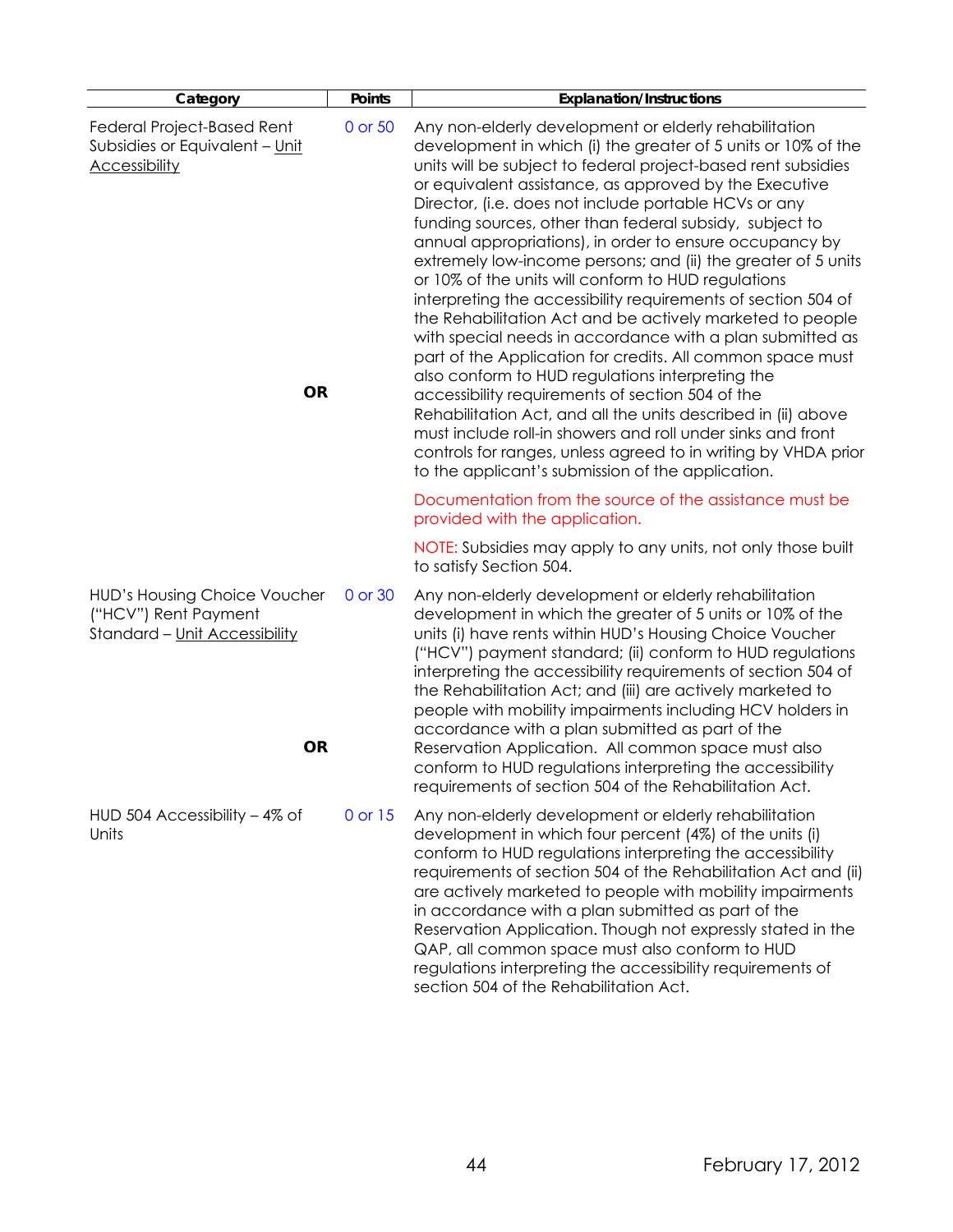# <span id="page-47-0"></span>F. Tenant Population Characteristics

| Category                                     | <b>Points</b> | <b>Explanation/Instructions</b>                                                                                                                       |
|----------------------------------------------|---------------|-------------------------------------------------------------------------------------------------------------------------------------------------------|
| One Bedroom or Less                          |               | No More Than 20% Of Units with 0 or 15 The development will have no more than 20% of its units<br>with one bedroom or less.                           |
| % of Units with 3 or More<br><b>Bedrooms</b> |               | Up to 15 0.75 points for each percent of the low-income units in the<br>development with three or more bedrooms, e.g. 0.75 x 15%<br>$= 11.25$ points. |

## <span id="page-47-1"></span>G. Sponsor Characteristics

| Category                                                     | Points       | <b>Explanation/Instructions</b>                                                                                                                                                                                                                                                                                                                                                                                                                                                                                                                                                                           |
|--------------------------------------------------------------|--------------|-----------------------------------------------------------------------------------------------------------------------------------------------------------------------------------------------------------------------------------------------------------------------------------------------------------------------------------------------------------------------------------------------------------------------------------------------------------------------------------------------------------------------------------------------------------------------------------------------------------|
| Developer Experience                                         |              | 0, 10 or 50 10 points - The principal or principals, as a group or<br>individually, for the proposed development must have<br>developed at least one tax credit development that<br>contains at least the number of housing units in the<br>proposed development (can include market units)                                                                                                                                                                                                                                                                                                               |
|                                                              |              | 50 points - The principal or principals, as a group or<br>individually, for the proposed development must have<br>developed, as controlling general partner or managing<br>member, (i) at least three tax credit developments that<br>contain at least 3x the number of housing units in the<br>proposed development or (ii) at least six tax credit<br>developments that contain at least the number of housing<br>units in the proposed development. Applicants receiving<br>points under this 50-point subdivision are not eligible for Plan<br>of Development points under "Readiness" section above. |
|                                                              |              | If a principal is included on the Experienced LIHTC<br>Developer List copies of 8609s are not required. Otherwise,<br>submit copies of 8609s for those developments identified on<br>Schedule A of the Previous Participation Certification (PPC).<br>Provide only one 8609 per development used to qualify for<br>these points. NOTE: a maximum of six 8609s should be<br>submitted.                                                                                                                                                                                                                     |
| Developer Experience -<br><b>Uncorrected Major Violation</b> | 0 or -50     | Any Applicant that includes a principal who was a principal<br>in a development at the time VHDA reported such<br>development to the IRS for an uncorrected, life-threatening<br>hazard under HUD's Uniform Physical Condition Standards.<br>Negative 50 points will apply for a period of 3 years after<br>the violation has been corrected. Attending training will<br>not remove penalty points stemming from Major Violations.                                                                                                                                                                        |
| Uncorrected Form 8823 to IRS<br>(non-compliance)             | $0$ or $-15$ | Any Applicant that includes a principal who was a principal<br>in a development that either (i) at the time VHDA reported<br>such development to the IRS for non-compliance had not<br>corrected it by the time a Form 8823 was filed by VHDA or<br>(ii) remained out-of-compliance with the terms of its<br>extended use commitment after notice and expiration of<br>any cure period set by VHDA.                                                                                                                                                                                                       |
|                                                              |              | Penalty points for Uncorrected 8823s (non-compliance) will                                                                                                                                                                                                                                                                                                                                                                                                                                                                                                                                                |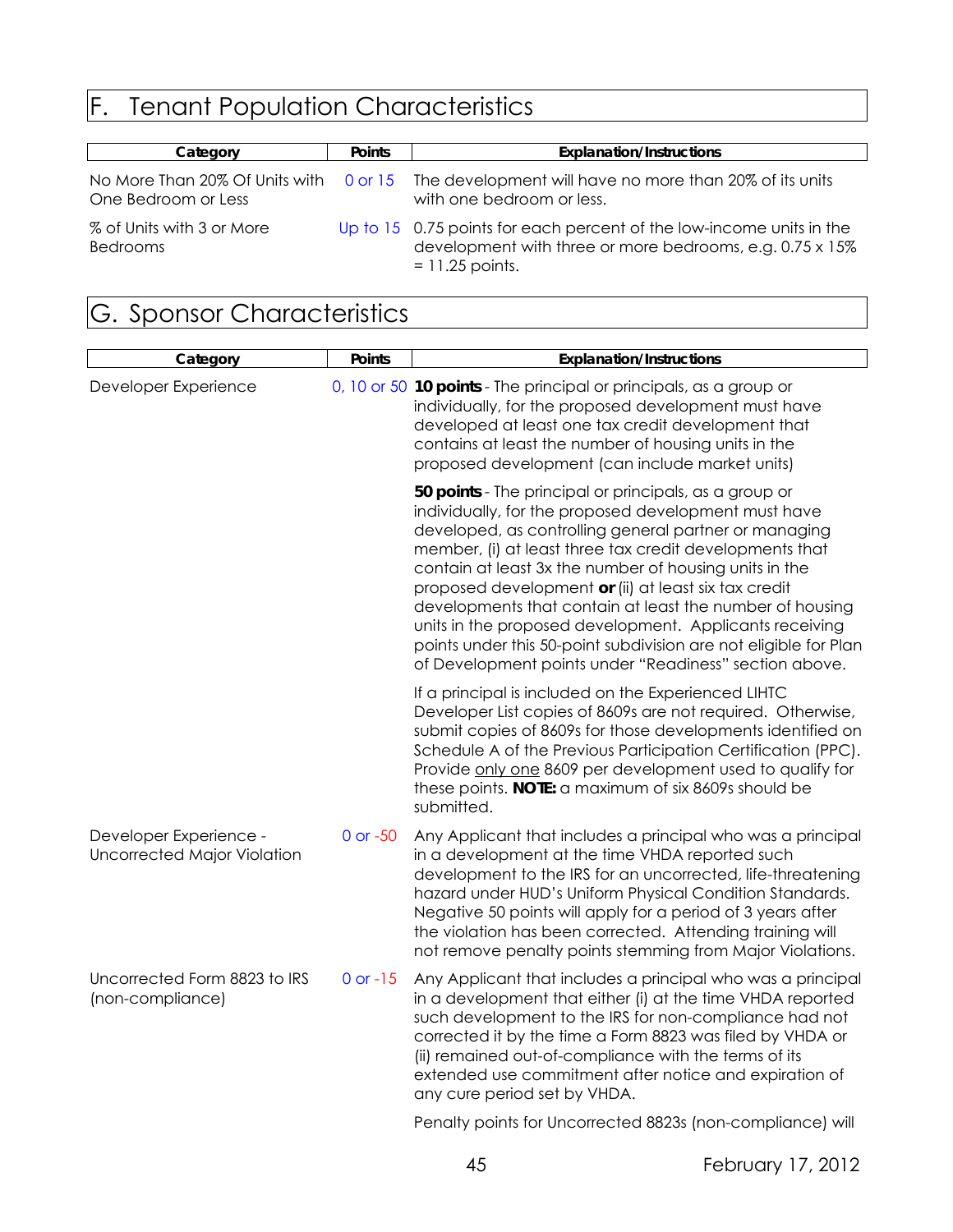|                                                                                                               |              | apply, unless developer requests and VHDA determines<br>that individuals associated with the principal attend VHDA-<br>authorized compliance training prior to Application<br>deadline.                                                                                                                                                                                                                                                                                                                                                                      |
|---------------------------------------------------------------------------------------------------------------|--------------|--------------------------------------------------------------------------------------------------------------------------------------------------------------------------------------------------------------------------------------------------------------------------------------------------------------------------------------------------------------------------------------------------------------------------------------------------------------------------------------------------------------------------------------------------------------|
|                                                                                                               |              | Negative 15 points will apply for a period of three calendar<br>years after the year VHDA filed the 8823 or upon expiration<br>of such cure period, unless the Executive Director<br>determines that such principal's attempt to correct such<br>non-compliance was prohibited by a court, local<br>government or governmental agency, in which case, no<br>negative points will be assessed to the Applicant. 0 points,<br>if the appropriate individual or individuals connected to the<br>principal attend compliance training as recommended by<br>VHDA. |
| Principal Who Did Not Build As<br>Represented                                                                 | $0$ or $-2x$ | The Application includes a principal who, in a previous<br>application, did not build a development as represented in<br>the Application for credit. The penalty, -2x the number of<br>points assigned to the item(s) not built, will apply for a<br>period of three years after the last Form 8609 is issued for the<br>development and is in addition to any other penalties<br>VHDA may seek under its agreements with the Applicant.                                                                                                                     |
| Principal Who Failed to Provide<br>a Minimum Building<br>Requirement as Required in a<br>Previous Application | 0 or -20     | The Application includes a principal who, in a previous<br>application, did not provide either a minimum building<br>requirement as defined in Minimum Design & Construction<br>Requirements or required non-point item as referenced in<br>the Tax Credit Application. -20 points (penalty) will apply for<br>three years after the issuance date of the last Form 8609<br>and is in addition to any other penalties VHDA may seek<br>under its agreements with the Applicant.                                                                              |
| Principal Who Had Credits<br><b>Terminated by VHDA</b>                                                        | $0$ or $-10$ | The Application includes a principal who, in a previous<br>application, had a reservation of credits involuntarily<br>terminated by VHDA. -10 points (penalty) will apply for<br>three years after the credits are returned to VHDA and is in<br>addition to any other penalties VHDA may seek under its<br>agreements with the Applicant.                                                                                                                                                                                                                   |
| Management Company Rated<br>Unsatisfactory by VHDA                                                            | $0$ or $-25$ | Any Applicant that lists in its Application, a<br>1.<br>management company that is rated "unsatisfactory" by<br>the Executive Director                                                                                                                                                                                                                                                                                                                                                                                                                       |
|                                                                                                               |              | or                                                                                                                                                                                                                                                                                                                                                                                                                                                                                                                                                           |
|                                                                                                               |              | 2.<br>If the ownership of any Applicant includes a principal,<br>who in a previous application hired a management<br>company to manage a tax credit development, after<br>such management company received an                                                                                                                                                                                                                                                                                                                                                |

development.

"unsatisfactory" rating from VHDA during the compliance and extended use periods of such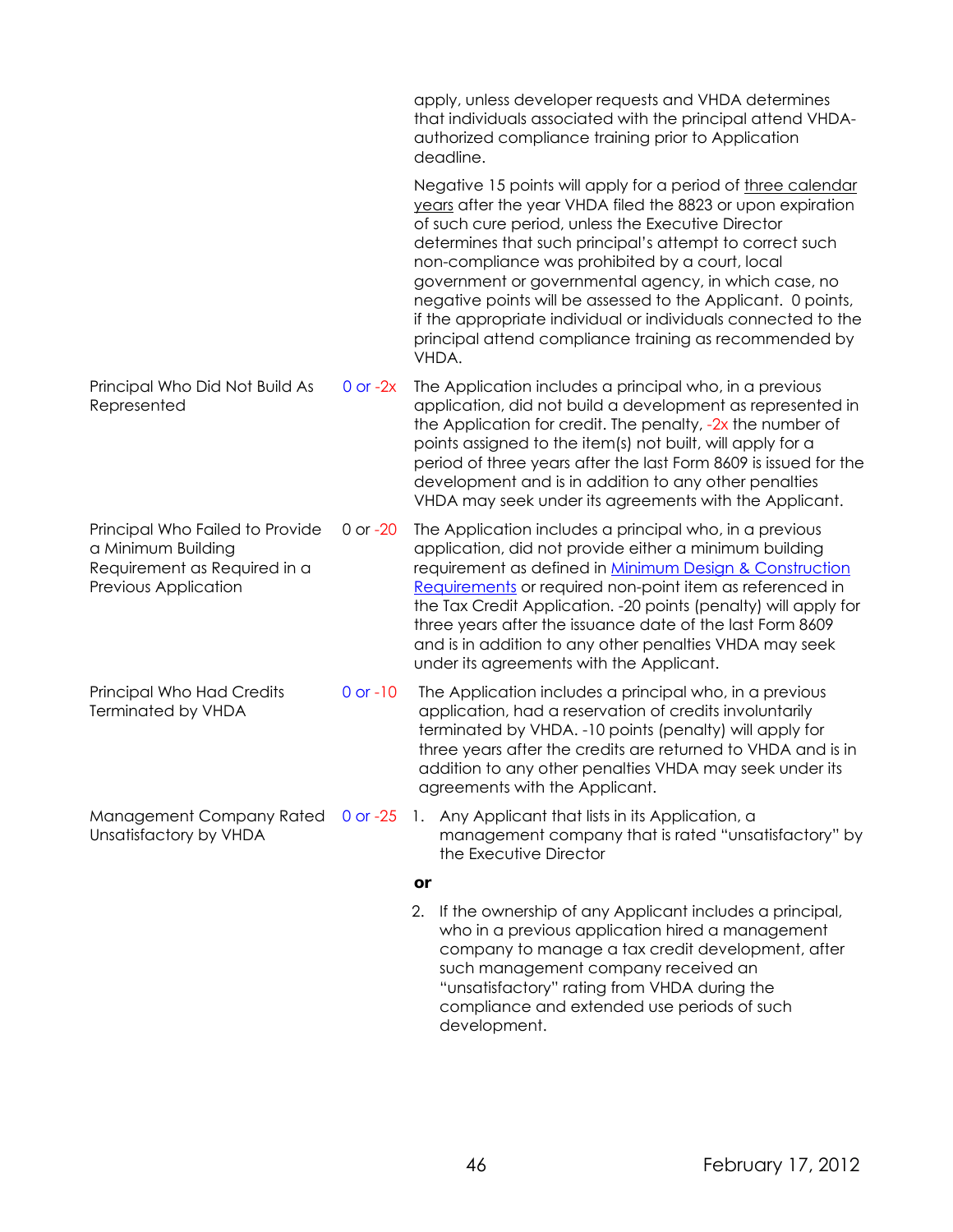## <span id="page-49-0"></span>H. Efficient Use of Resources

In response to concern about the cost of tax credit units, VHDA has provided points in the scoring criteria to developers producing units more efficiently.

Both credit-per-unit and cost-per-unit parameter numbers are adjusted to reflect higher costs associated with mid-rise and high-rise structures. Adjustments and calculations are made automatically in the Application; therefore, no manual calculations are necessary. Points appear automatically on the score sheet.

New construction and adaptive reuse properties will be scored separately from rehab properties. Developments combining new construction or adaptive reuse with rehab will be scored on a weighted unit average. For all the unit size and Efficient Use of Resources scoring categories, a Single Room Occupancy ("SRO") development will be scored as an Elderly Assisted Living development. Developments for persons with disabilities will be scored as "family" developments unless they are also 100% elderly.

The total number of points in either of the below point categories will be determined by the sum of the points including negative points earned.

See (Efficient Use of Resources) ["Parameters"](http://www.vhda.com/BusinessPartners/MFDevelopers/MF-LoanApplication-Guides/Pages/Reference-Docs-Forms.aspx) for the highest parameter numbers that will be used in the calculations below. There are geographic sets of parameters with separate numbers for Family and Elderly properties. **The locality where the proposed property is located will determine the geographic parameters that will be used.** 

For rehab properties with contractor costs less than \$35,000 per unit, the parameter number will be prorated based on the percent difference of the per-unit cost between \$35,000 and \$10,000 (if financed with tax-exempt bonds) **or** \$15,000 per unit (for all other developments). This fraction will then be multiplied by the difference of the \$35,000 and \$10,000/\$15,000 parameter numbers and this amount added to the \$10,000/\$15,000 parameter number. For those developments located within the Northern Virginia Beltway tier (see below), \$50,000 will be used instead of \$35,000.

The geographic boundaries for both credit-per-unit and cost-per-unit parameters are identical and are as follows:

#### **Richmond MSA**

| Amelia County                | <b>Cumberland County</b> | <b>Hopewell City</b> | Petersburg City             |
|------------------------------|--------------------------|----------------------|-----------------------------|
| <b>Caroline County</b>       | Dinwiddie County         | King & Queen County  | Powhatan County             |
| <b>Charles City County</b>   | <b>Goochland County</b>  | King William County  | <b>Prince George County</b> |
| <b>Chesterfield County</b>   | <b>Hanover County</b>    | Louisa County        | <b>Richmond City</b>        |
| <b>Colonial Heights City</b> | <b>Henrico County</b>    | New Kent County      | <b>Sussex County</b>        |
| <b>Tidewater MSA</b>         |                          |                      |                             |
| Chesapeake City              | James City County        | Portsmouth City      | Virginia Beach City         |
| <b>Gloucester County</b>     | <b>Matthews County</b>   | Poquoson City        | Williamsburg City           |
| Hampton City                 | <b>Newport News City</b> | Suffolk City         | <b>York County</b>          |

Isle of Wight County Norfolk City Surry County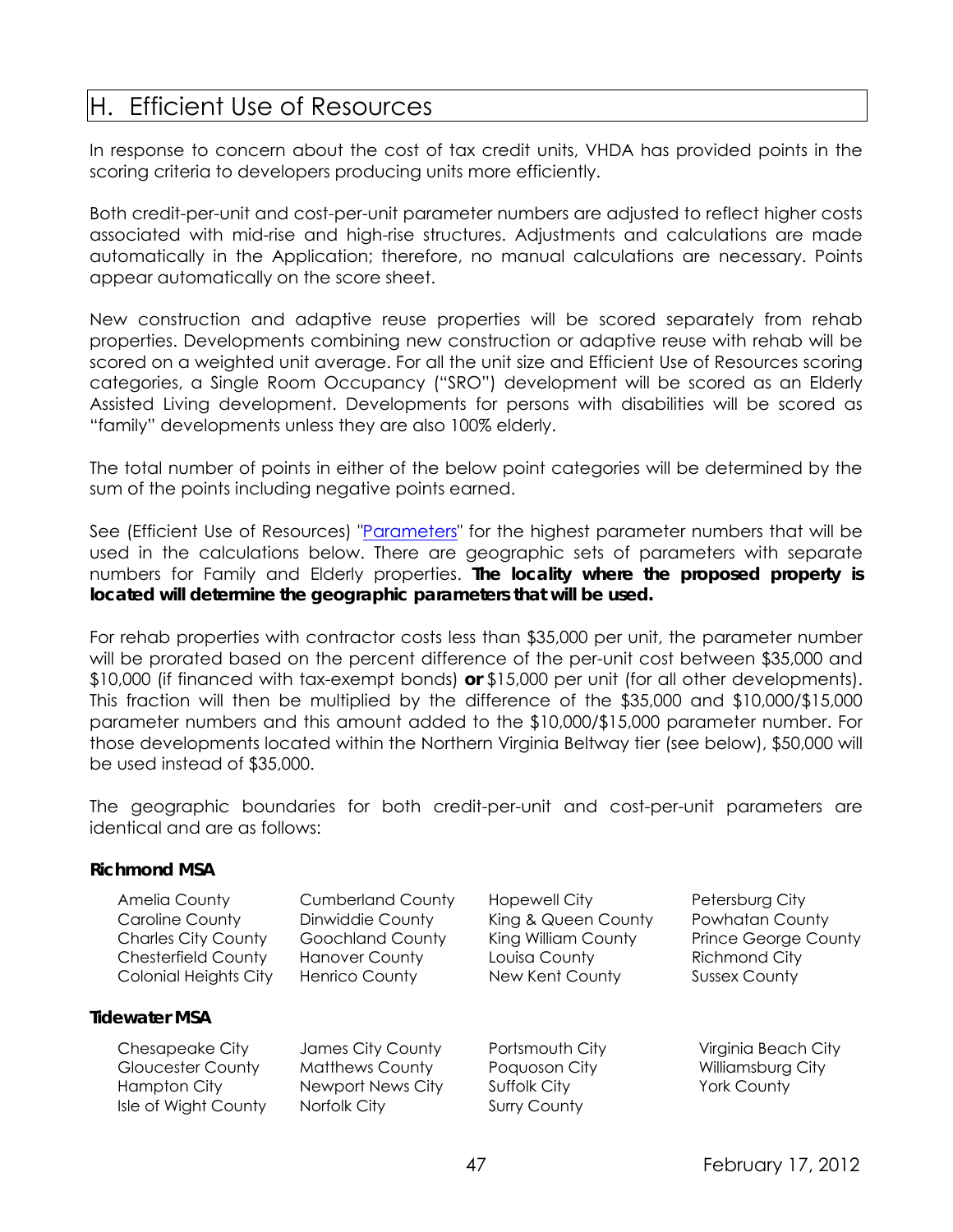#### **Small MSA Charlottesville**

| <b>Albemarle County</b> | <b>Greene County</b> |
|-------------------------|----------------------|
| Charlottesville City    | Nelson County        |
| <b>Fluvanna County</b>  |                      |

#### **Small MSA**

| <b>Amherst County</b>    | Craig County            | Martinsville City        | Salem City               |
|--------------------------|-------------------------|--------------------------|--------------------------|
| Augusta County           | Danville City           | Montgomery County        | <b>Scott County</b>      |
| <b>Appomattox County</b> | Franklin County         | Pittsylvania County      | <b>Staunton City</b>     |
| <b>Bedford City</b>      | <b>Frederick County</b> | <b>Pulaski County</b>    | <b>Tazewell County</b>   |
| <b>Bedford County</b>    | Giles County            | <b>Radford City</b>      | <b>Washington County</b> |
| <b>Botetourt County</b>  | Harrisonburg City       | Roanoke City             | Waynesboro City          |
| <b>Bristol City</b>      | <b>Henry County</b>     | Roanoke County           | Winchester City          |
| <b>Campbell County</b>   | Lynchburg City          | <b>Rockingham County</b> |                          |
|                          |                         |                          |                          |

#### **Rural**

| <b>Accomack County</b><br><b>Alleghany County</b><br><b>Bath County</b><br><b>Bland County</b><br><b>Brunswick County</b>                                                     | Dickenson County<br><b>Emporia City</b><br><b>Essex County</b><br>Floyd County<br>Franklin City                                                               | Lee County<br>Lexington City<br>Lunenburg County<br><b>Madison County</b>                                                                | <b>Patrick County</b><br><b>Prince Edward County</b><br>Rappahannock Co.<br><b>Richmond County</b>                                                   |
|-------------------------------------------------------------------------------------------------------------------------------------------------------------------------------|---------------------------------------------------------------------------------------------------------------------------------------------------------------|------------------------------------------------------------------------------------------------------------------------------------------|------------------------------------------------------------------------------------------------------------------------------------------------------|
|                                                                                                                                                                               |                                                                                                                                                               | Mecklenburg County                                                                                                                       | Rockbridge County                                                                                                                                    |
| <b>Buchanan County</b><br><b>Buckingham County</b><br><b>Buena Vista City</b><br><b>Carroll County</b><br><b>Charlotte County</b><br>Covington City<br><b>Culpeper County</b> | Galax City<br><b>Grayson County</b><br><b>Greensville County</b><br><b>Halifax County</b><br><b>Highland County</b><br>King George County<br>Lancaster County | <b>Middlesex County</b><br>Northampton County<br>Northumberland County<br>Norton City<br>Nottoway County<br>Orange County<br>Page County | <b>Russell County</b><br>Shenandoah County<br>Smyth County<br>Southampton County<br><b>Westmoreland County</b><br><b>Wise County</b><br>Wythe County |

#### **Northern Virginia MSA**

| Alexandria City      | Fairfax County           | Loudoun County               | Spotsylvania County    |
|----------------------|--------------------------|------------------------------|------------------------|
| Arlington County     | <b>Falls Church City</b> | Manassas City                | <b>Stafford County</b> |
| <b>Clarke County</b> | <b>Fauguier County</b>   | Manassas Park City           | Warren County          |
| Fairfax City         | Fredericksburg City      | <b>Prince William County</b> |                        |

The boundaries for the Northern Virginia MSA parameters are sub-divided into the following three tiers:

- 1. Northern Virginia Beltway includes the City of Alexandria, the City of Falls Church and the County of Arlington, as well as areas within the following zip codes: (areas tangent to the physical boundaries of the beltway)
	- 22003 Annandale, Fairfax County 22041 - Falls Church (Bailey's Crossroad), Fairfax County 22042 - Falls Church (Mosby), Fairfax County 22043 - Falls Church (Pimmit), Fairfax County 22044 - Falls Church (Seven Corners), Fairfax County 22046 - Falls Church, City of Falls Church 22101 - McLean, Fairfax County 22102 - McLean, Fairfax County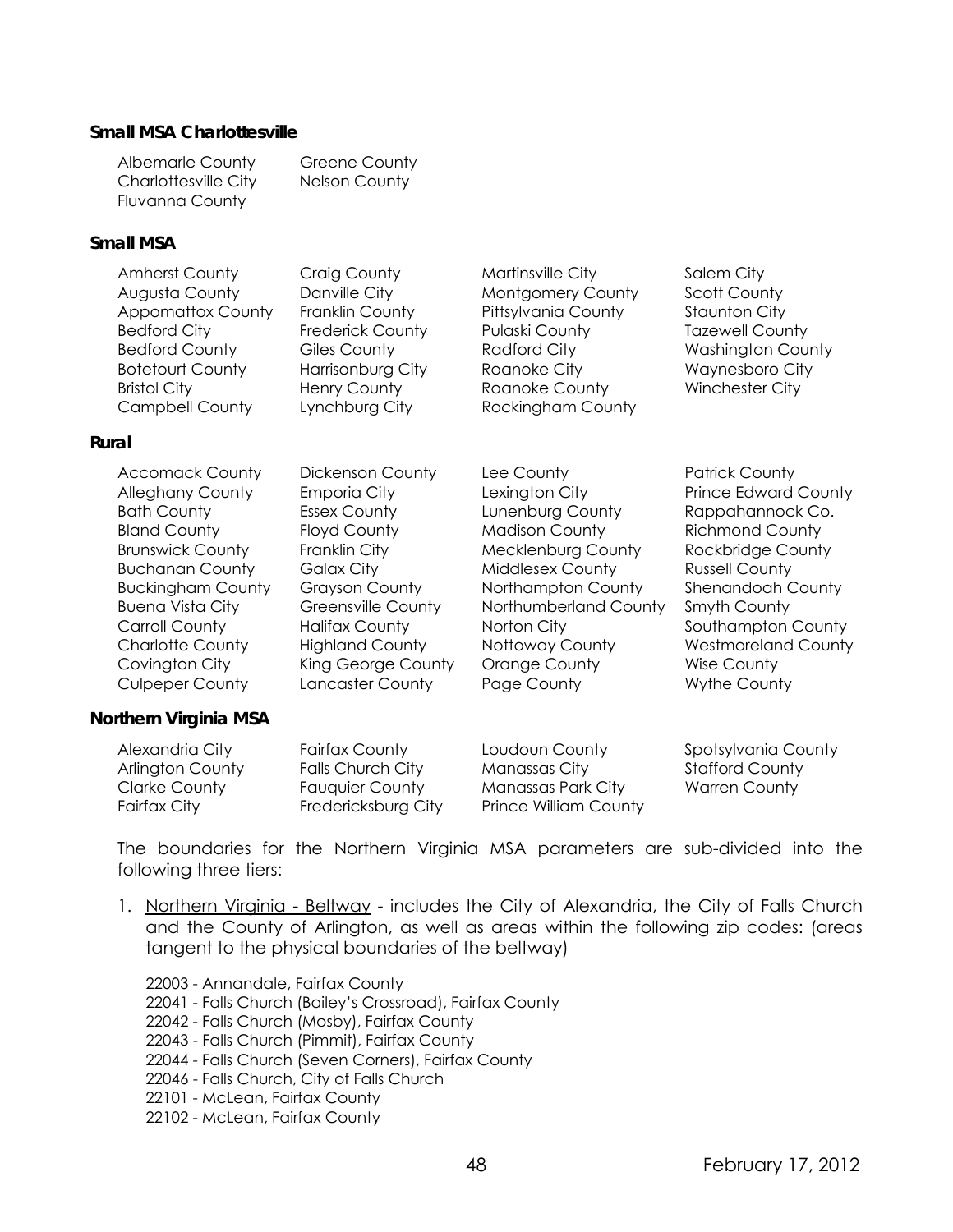22151 - Springfield (North Springfield), Fairfax County

22311 - Alexandria (Lincolnia), City of Alexandria

- 22312 Alexandria (Lincolnia), City of Alexandria
- <span id="page-51-0"></span>3. Northern Virginia - Metro - includes the County of Fairfax (excluding zip codes noted above), the County of Loudoun, the County of Prince William, the City of Manassas and the City of Manassas Park.
- 4. Northern Virginia (Non-Metro) includes the Counties of Clarke, Fauquier, Spotsylvania, Stafford, Warren and the City of Fredericksburg.

| Category        | Points     | <b>Explanation/Instructions</b>                                                                                                                                                                                                                                                                                                                                                                                                                                                                                                                                                                                                                                              |
|-----------------|------------|------------------------------------------------------------------------------------------------------------------------------------------------------------------------------------------------------------------------------------------------------------------------------------------------------------------------------------------------------------------------------------------------------------------------------------------------------------------------------------------------------------------------------------------------------------------------------------------------------------------------------------------------------------------------------|
| Credit Per Unit |            | Up to 180 Up to 180 points will be awarded based on the<br>percentage by which the total amount of credits, per low-<br>income housing unit type, for a given property, is less than<br>the highest per-unit-type credit amount. The credits per<br>unit type for the proposed property will be determined by<br>dividing the credits by the total heated residential square<br>feet area. This credit per square foot will then be multiplied<br>by the average unit square footage for each unit type. This<br>average credit per unit type will then be used in the<br>following equation:                                                                                |
|                 |            | 1 - Subject credits per Unit Type x % of Unit Type x 180 pts<br>Highest credits per Unit Type                                                                                                                                                                                                                                                                                                                                                                                                                                                                                                                                                                                |
|                 |            | In addition, if the development is located in both a<br>revitalization area and a QCT or DDA, then the credit per<br>unit point calculations are made using the lesser of 1)<br>credits requested and 2) the maximum allowable credits<br>as unadjusted for the basis increase resulting from the<br>QCT/DDA location. This adjustment does not apply to<br>applications in which the discretionary basis increase is<br>requested due to financial feasibility concerns for<br>developments not physically located in a QCT or DDA.                                                                                                                                         |
|                 |            | Please note that it is possible to have a negative score in<br>this category (i.e. score can go below "0").                                                                                                                                                                                                                                                                                                                                                                                                                                                                                                                                                                  |
| Cost Per Unit   | Up to $75$ | Up to 75 points will be awarded based on the percentage<br>by which the cost per low-income housing unit type for a<br>given property is less than the highest per unit type cost.<br>The cost per unit type for the proposed property will be<br>determined by dividing the total development costs, as<br>adjusted, by the total heated residential square feet area.<br>The cost calculation will exclude land cost, tap fees,<br>operating reserves and commercial space. This cost per<br>square foot will then be multiplied by the average unit<br>square footage for each unit type. This average cost per<br>unit type will then be used in the following equation: |
|                 |            | 1 - Subject cost per Unit Type x % of Unit Type x 75 pts<br>Highest cost per Unit Type                                                                                                                                                                                                                                                                                                                                                                                                                                                                                                                                                                                       |
|                 |            | If the Application seeks rehab credits only (i.e. no                                                                                                                                                                                                                                                                                                                                                                                                                                                                                                                                                                                                                         |

acquisition credits **and** there is no transfer of ownership),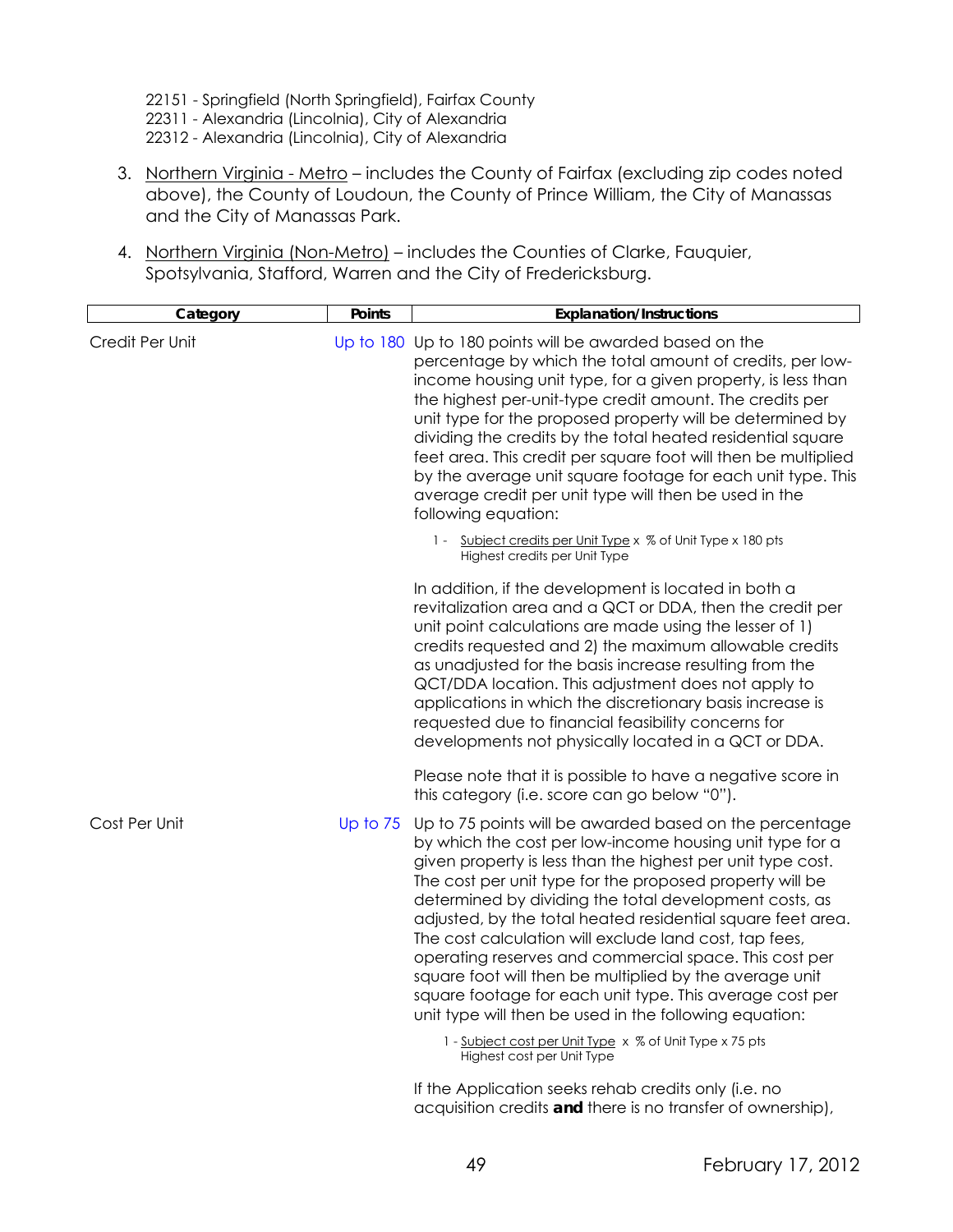the value of the building will be included in the cost per unit calculation. If so, on page 19 of the Application, enter the greater of the appraised or assessed value.

## I. Bonus Points

For purposes of determining scores in the below categories, percentages will be calculated using only tax credit units so as not to penalize mixed-income properties.

| Category                                                                                                                                                                  | Points     | <b>Explanation/Instructions</b>                                                                                                                                                                                                                                    |
|---------------------------------------------------------------------------------------------------------------------------------------------------------------------------|------------|--------------------------------------------------------------------------------------------------------------------------------------------------------------------------------------------------------------------------------------------------------------------|
| Units rent-restricted at or<br>below 40% of the AMGI                                                                                                                      | Up to 10   | For each percentage point of housing units in the<br>proposed development which are restricted to rents at or<br>below 40% of the AMGI.                                                                                                                            |
| Units that are both rent and<br>income restricted and<br>occupancy-restricted to<br>households at or below 50% of<br>the AMGI                                             | Up to $50$ | Commitment by the Applicant to impose income limits on<br>the low-income housing units throughout the extended use<br>period (as defined in the IRC) below those required by the<br>IRC in order for the development to be a qualified low-<br>income development. |
| <b>OR</b>                                                                                                                                                                 |            | The product of (i) 50 points multiplied by (ii) the<br>percentage of housing units in the proposed development<br>both rent-restricted to and occupied by households at or<br>below 50% of the AMGI.                                                               |
| Units that are rent-restricted at<br>or below 50% of the AMGI and<br>income-restricted at or below<br>60% of the AMGI                                                     | Up to $25$ | The product of (i) 25 points multiplied by (ii) the<br>percentage of housing units in the proposed development<br>rent-restricted at or below 50% of the AMGI.                                                                                                     |
|                                                                                                                                                                           |            | Applicants receiving points in this 25-point category may<br>not receive points under the above 50-point category.                                                                                                                                                 |
| <b>OR</b>                                                                                                                                                                 |            |                                                                                                                                                                                                                                                                    |
| Developments in "Low-Income<br>Jurisdictions" - Units that are<br>rent-restricted at or below 50%<br>of the AMGI and income-<br>restricted at or below 60% of<br>the AMGI | Up to $50$ | The product of (i) 50 points multiplied by (ii) the<br>percentage of housing units in the proposed development<br>rent-restricted at or below 50% of the AMGI and income-<br>restricted at or below 60% AMI.                                                       |
|                                                                                                                                                                           |            | Applicants receiving points here may not receive points<br>under the 50-point or 25-point categories above.                                                                                                                                                        |
|                                                                                                                                                                           |            | Regarding the four point categories above, market units<br>(those units exceeding 60% of AMGI) will not be<br>considered in this calculation and only the tax credit units<br>will be used in the calculation of both income and rent<br>bonus points.             |
| <b>Extended Use Restriction</b>                                                                                                                                           | 40 or 50   | 40 points - Applications documenting that the owner<br>$\bullet$<br>will maintain the low-income units in compliance for 10<br>years over the standard 30-year extended use period<br>(40 years of total compliance)                                               |
|                                                                                                                                                                           |            | 50 points - Applications documenting that the owner<br>will maintain the low-income units in compliance for 20                                                                                                                                                     |